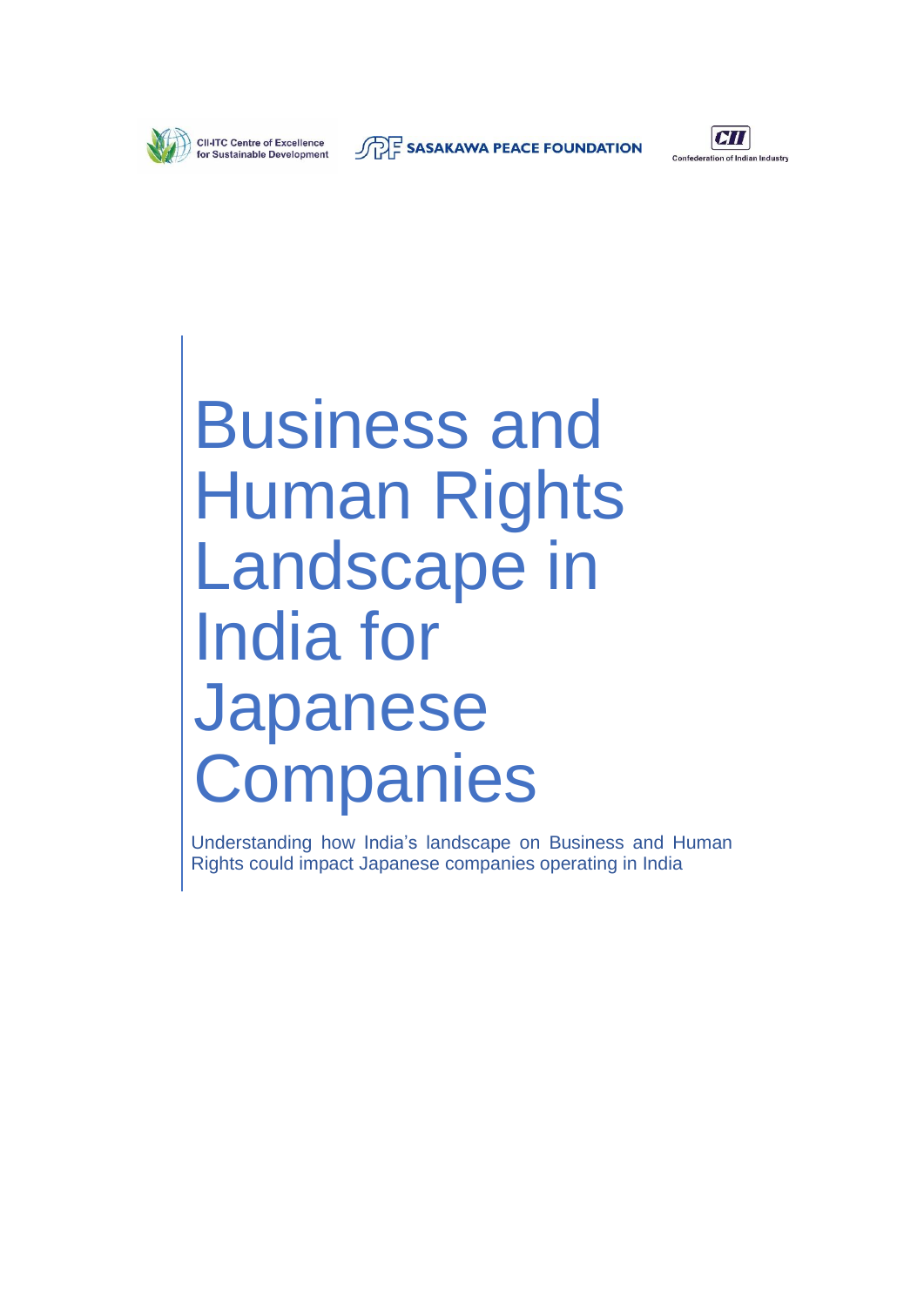**This Report is supported by the Sasakawa Peace Foundation (SPF)**



#### **Acknowledgments**

The Confederation of Indian Industry (CII) would like to acknowledge the continuous support of the SPF team in the development of this report. CII would also like to thank Mr Viraf Mehta, Founder, Partners in Change, for providing insights and expertise on human rights, and Mr Kenji Sugino, Secretary General, Japan Chamber of Commerce and Industry in India, for helping to reach out to Japanese companies for the survey. This report was prepared under the leadership of Ms Seema Arora, Deputy Director General, Confederation of Indian Industry.

**Report Lead:** Swati Tewari, Senior Counsellor, CII-ITC Centre of Excellence for Sustainable **Development** 

**Supported by:** Banajyotsna Baruah, Manager, CII-ITC Centre of Excellence for Sustainable Development

Copyright © 2022 Confederation of Indian Industry (CII). Published by CII. All rights reserved.

No part of this publication may be reproduced, stored in, or introduced into a retrieval system, or transmitted in any form or by any means (electronic, mechanical, photocopying, recording or otherwise), in part or full in any manner whatsoever, or translated into any language, without the prior written permission of the copyright owner. CII has made every effort to ensure the accuracy of the information and material presented in this document. Nonetheless, all information, estimates and opinions contained in this publication are subject to change without notice, and do not constitute professional advice in any manner. Neither CII nor any of its office bearers or analysts or employees accept or assume any responsibility or liability in respect of the information provided herein. However, any discrepancy or error found in this publication may please be brought to the notice of CII for appropriate correction.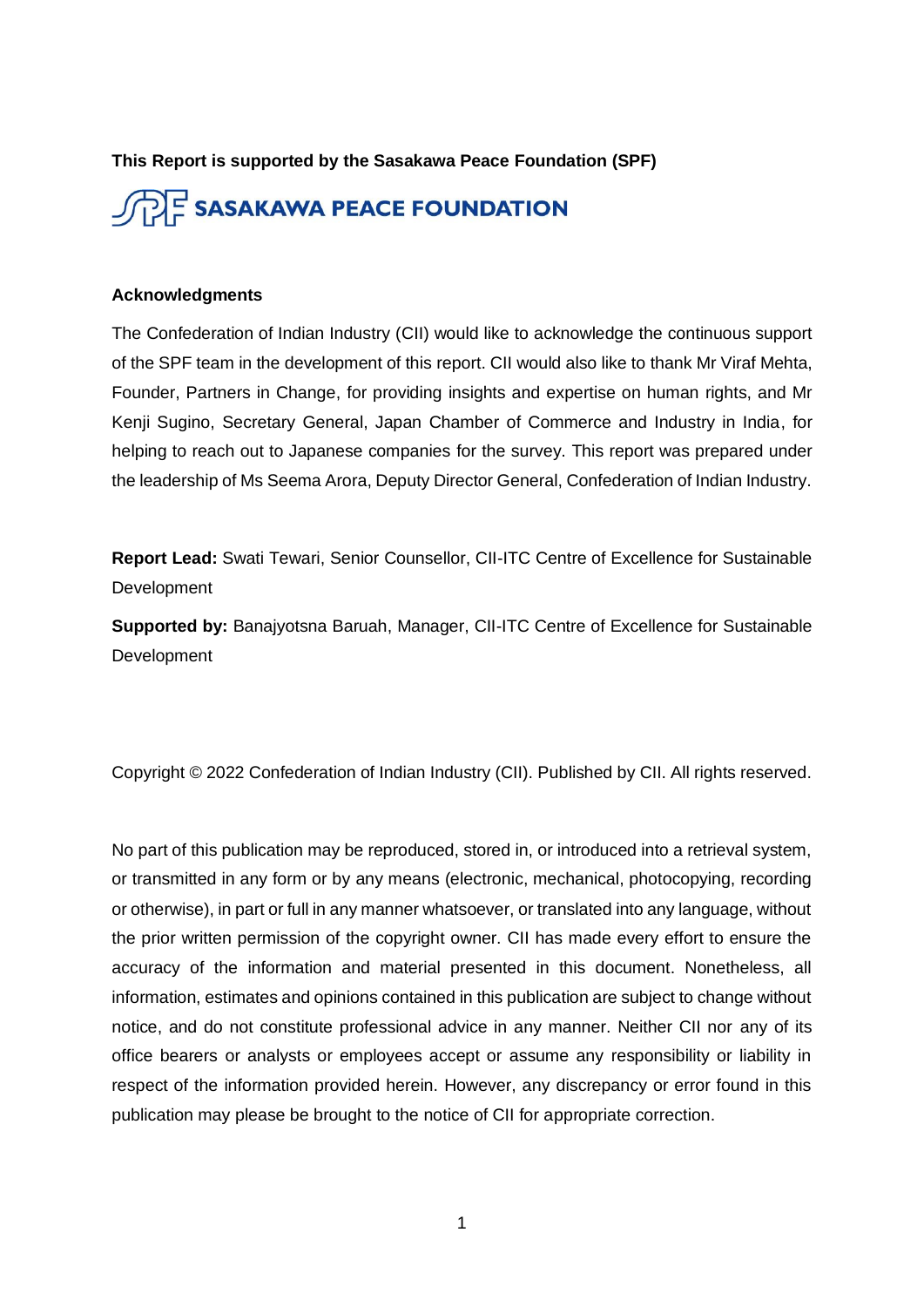# Table of Contents

| India's NAP development process: Insights into stakeholder consultations  17          |  |
|---------------------------------------------------------------------------------------|--|
| Overall suggestions on the three pillars of UNGPs, forming the base of India's NAP 18 |  |
|                                                                                       |  |
|                                                                                       |  |
|                                                                                       |  |
|                                                                                       |  |
|                                                                                       |  |
|                                                                                       |  |
| Impact of business and human rights landscape on Japanese companies32                 |  |
|                                                                                       |  |
|                                                                                       |  |
|                                                                                       |  |
|                                                                                       |  |
|                                                                                       |  |
|                                                                                       |  |
|                                                                                       |  |
|                                                                                       |  |
|                                                                                       |  |
|                                                                                       |  |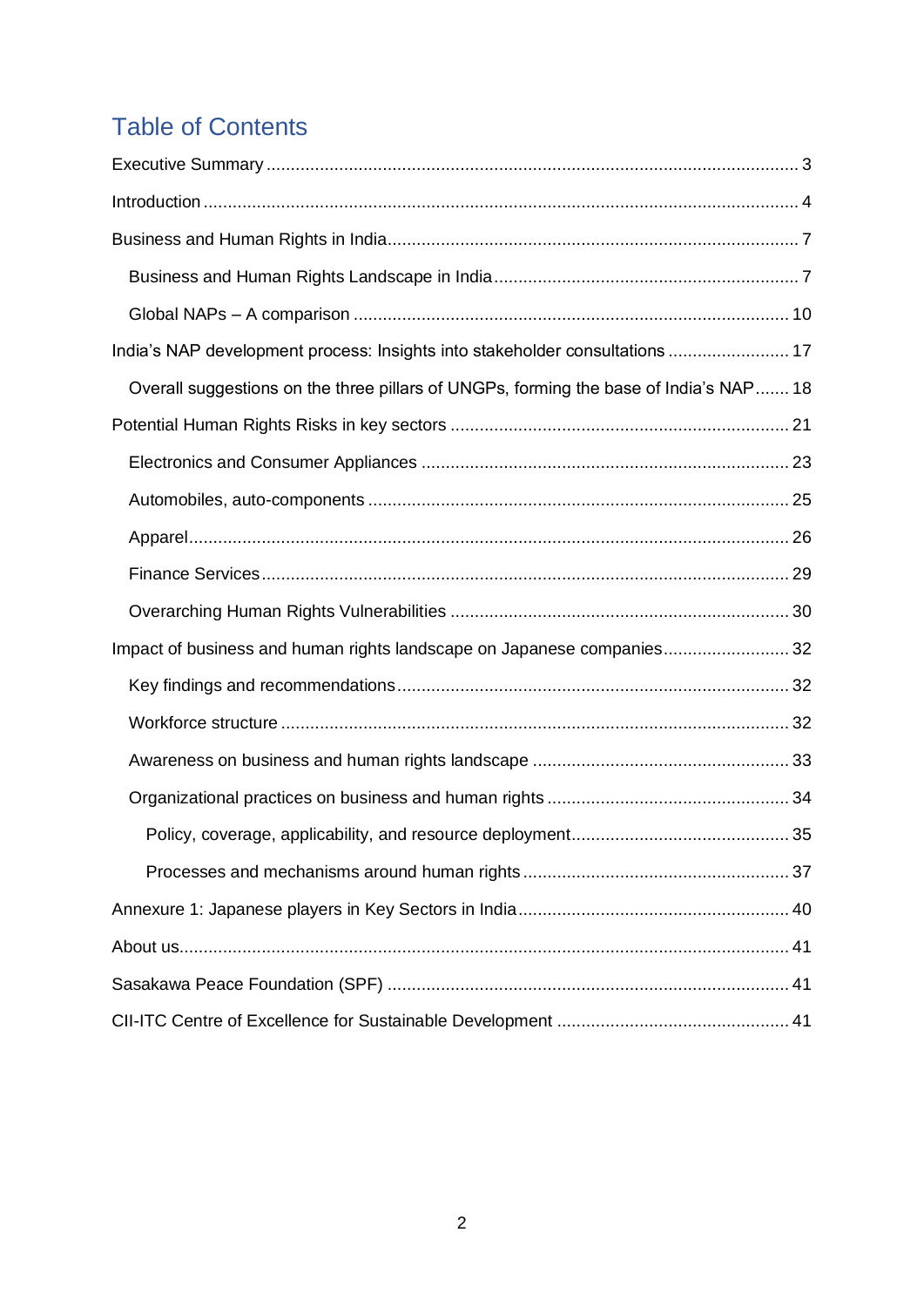## <span id="page-3-0"></span>Executive Summary

India and Japan support human rights through country-specific diverse initiatives, policies, legal frameworks, and regulations. Both countries, as member states of the United Nations Human Rights Council, have committed to developing National Action Plans (NAPs) on Business and Human Rights. Implementation around the NAP is, however, different for both countries, as Japan adopted its NAP in 2020, while India's NAP is yet at the drafting stage.

This report provides a comparative analysis of the business and human rights landscape in the two countries, for Japanese companies operating in India, as well as for Indian enterprises. Though India's NAP is at the drafting stage, actions around business and human rights are visible through other related policies and disclosure frameworks already prevalent in the country, such as the National Guidelines on Responsible Business Conduct (NGRBC), and the Business Responsibility Reporting Framework (BRSR). With focus on Pillar 2 (Corporate responsibility to respect human rights) of the United Nations Guiding Principles (UNGPs), the report aims to compare the NAPs of the two countries. It also looks at other policy instruments and frameworks relating to human rights, which businesses operating in India need to align with, respect, and protect.

Providing a sectoral lens, the report examines four key sectors which have a high concentration of Japanese companies in India, and which contribute significantly to India's GDP. These sectors are Electronics, Automobiles, Fast Retailing, and Finance and Insurance. The report identifies complexities around supply chain vulnerabilities for these four sectors, which, due to their complex and long supply chains, employ a large informal workforce. Discrimination, poor working conditions, and forced and child labour are some cross-cutting potential human rights risks identified across these four sectors.

The report also examines the preparedness of Japanese companies for the requirements of that country's NAP, as well as for the business and human rights landscape in India. It is observed that while Japanese companies are committed to the protection of human rights through an established human rights policy, there is scope to build more awareness on business and human rights within companies and in their supply chains, in a phased manner. Companies have good initiatives in place to nurture the well-being of their employees, some of which can also be extended to their contractual workforce. The next recommended step is to conduct Human Rights Due Diligence (HRDD) for better preparedness for potential local human rights risks, and to also fulfil any upcoming requirements for local policy frameworks.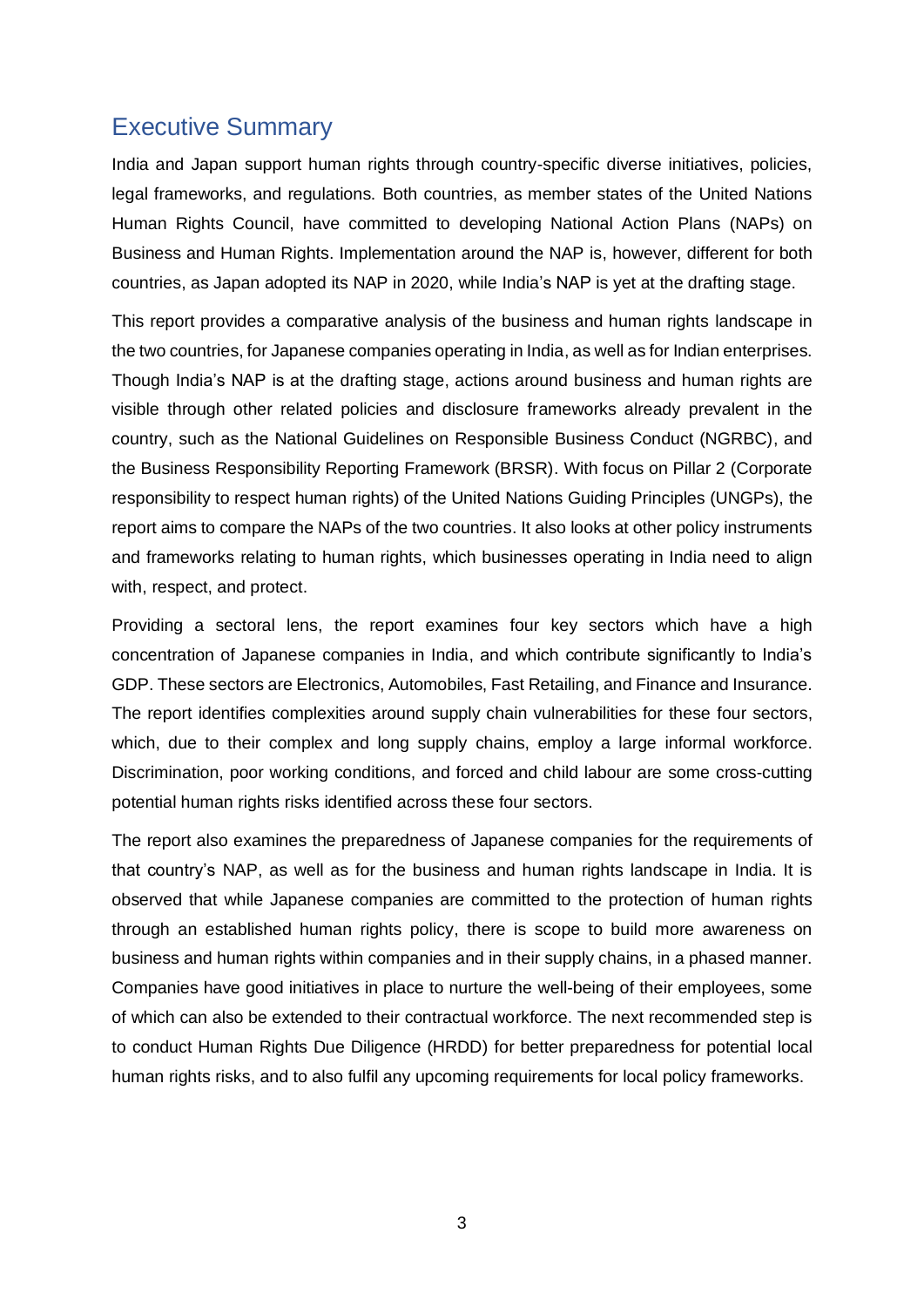## <span id="page-4-0"></span>**Introduction**

Businesses play an important role in the development plan of a country and have a tremendous impact on the lives of its people. They have incredible potential, and, with it, great responsibility, for the protection of human rights affected by their activities. It is widely recognised that businesses from any industry, in any country, and of any size, can have positive and negative impacts on human rights at any stage of their value chains. Thus, business has a key role in respecting and protecting human rights and must do everything possible to address any adverse impacts that could result from business operations and relationships right through the value chain.

Managing supply chain risks spread across geographies is a complicated exercise. There are plenty of global cases of businesses held responsible for human rights violations at their sourcing partner's end, operating in a different geography. The use of guidance like the United Nations Guiding Principles (UNGPs) on Business and Human Rights can provide a structured approach to businesses which operate in different geographies or have a vast value chain network.

The UNGPs, for the first time, have linked business activities to the risk of adverse human rights impacts, and provide an internationally accepted framework for enhancing standards and practices regarding business and human rights. In 2014, the United Nations Human Rights Council (UNHRC) called on all member states to develop their own National Action Plans (NAP) to promote the implementation of the UNGPs and respond to human rights violations.

Although individual national governments are free to draft their NAP as per local conditions, every country's NAP must address the three pillars of UNGP: Protect, Respect, and Remedy. These three pillars are articulated as:

- 1. State's duty to protect human rights The State is obligated to respect, protect and fulfil human rights and fundamental freedoms.
- 2. Corporate responsibility to respect human rights Business enterprises, as specialized organs of society performing specialized functions, are required to comply with all applicable laws, and to respect human rights.
- 3. Access to remedy for victims of business-related abuses Rights and obligations, when breached, need to be matched with appropriate and effective remedies.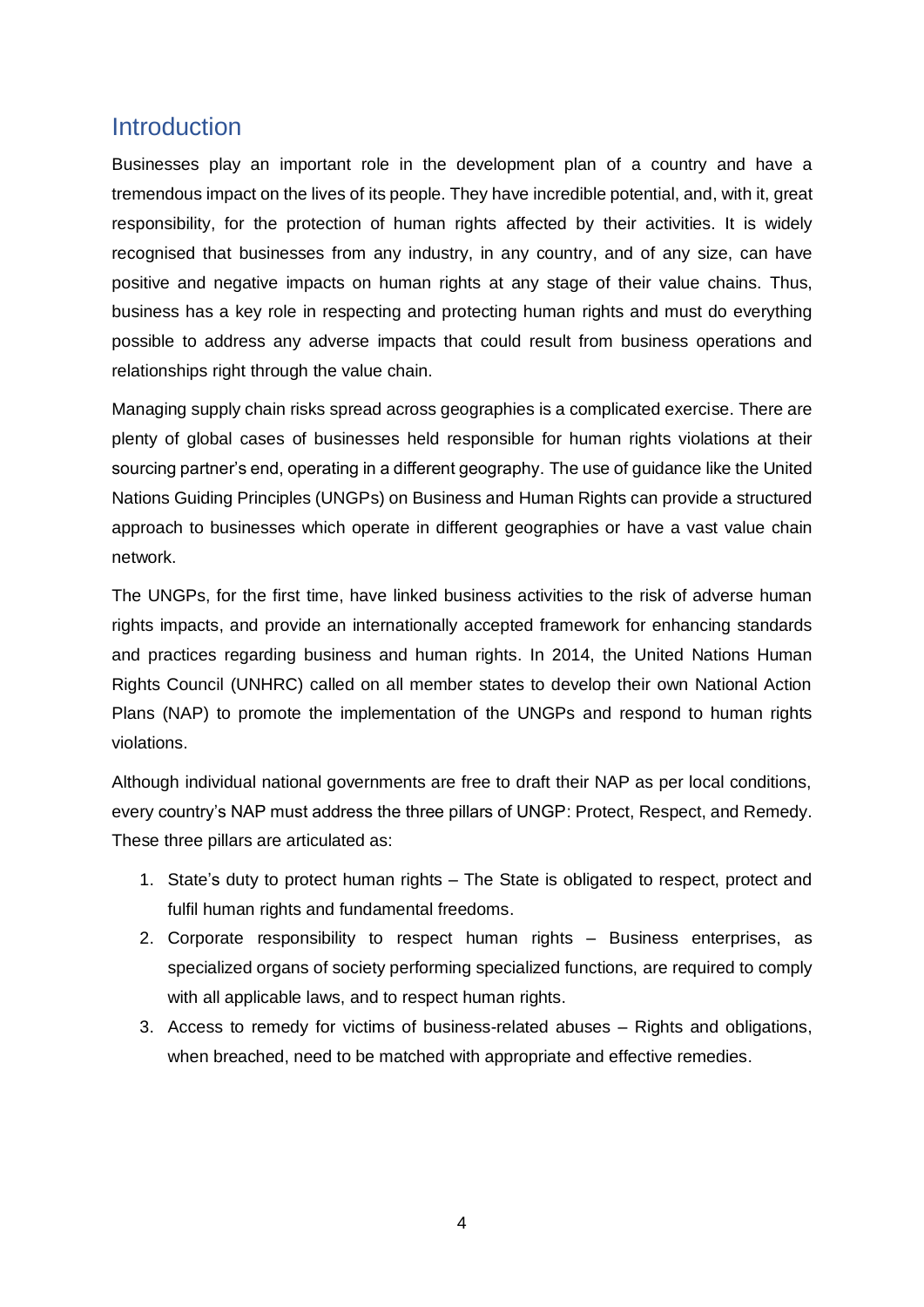A country's NAP on Business and Human Rights demonstrates its commitment towards implementation of the UNGPs, and towards aligning its practices to ensure uniformity in the global human rights landscape. NAPs steer the human rights agenda at the country level rather than at the organisational level, thus enabling action around policy interventions. NAPs enable governments, multilateral institutions and civil society to work together to align international standards and good practices to the local context, prioritising a country's demography and subsequent needs and vulnerabilities with prevalent legislations. NAPs call for wider transparency and disclosure of practices.

**National Action Plans (NAP)** are policy documents in which a State articulates the priorities and actions it adopts to support the implementation of regional or national obligations and commitments relating to business and human rights. The UN Working Group on Business and Human Rights defines a National Action Plan as an 'evolving policy strategy developed by a State to protect against adverse human rights impacts by business enterprises, in conformity with the UNGPs.'

Given the prevailing economic globalisation, countries understand the significance of having regulations in place to safeguard rights-holders who could be impacted through business operations. Thirty countries have already published their NAPs, and 16 countries are in the process of developing their plans. In addition, several countries are enacting legislations making corporates responsible for undertaking due diligence in their supply chains, covering environment and human rights. In March 2021, the European Union (EU) announced mandatory legislation on corporate due diligence to identify and address risks across supply chains. France introduced its duty of vigilance law in 2017, applicable to French companies. The UK is discussing the adoption of similar legislation.

In Asia, several countries are gearing up to align with the global business and human rights landscape. Japan, Thailand and Pakistan have already published their NAPs, while India is in the process of finalizing its plan. In 2019, India released the Zero Draft of its NAP which encapsulates the current policy and regulatory ecosystem around human rights. The Ministry of Corporate Affairs (MCA), responsible for drafting the country's NAP, has undertaken rigorous consultations with various stakeholders to finalise it.

India already has in place National Guidelines on Responsible Business Conduct (NGRBC), a comprehensive guidance for businesses to act in a responsible manner. Principle 5 of the NGRBC focusses exclusively on business and human rights, and it is likely that the NAP will align with the NGRBC. The guidance also has a connected disclosure framework – Business Responsibility Sustainability Reporting (BRSR). This framework is mandated for the top 1000 listed companies in India from FY 2022-23. It provides a principle-wise indicator list on which businesses must disclose their performance.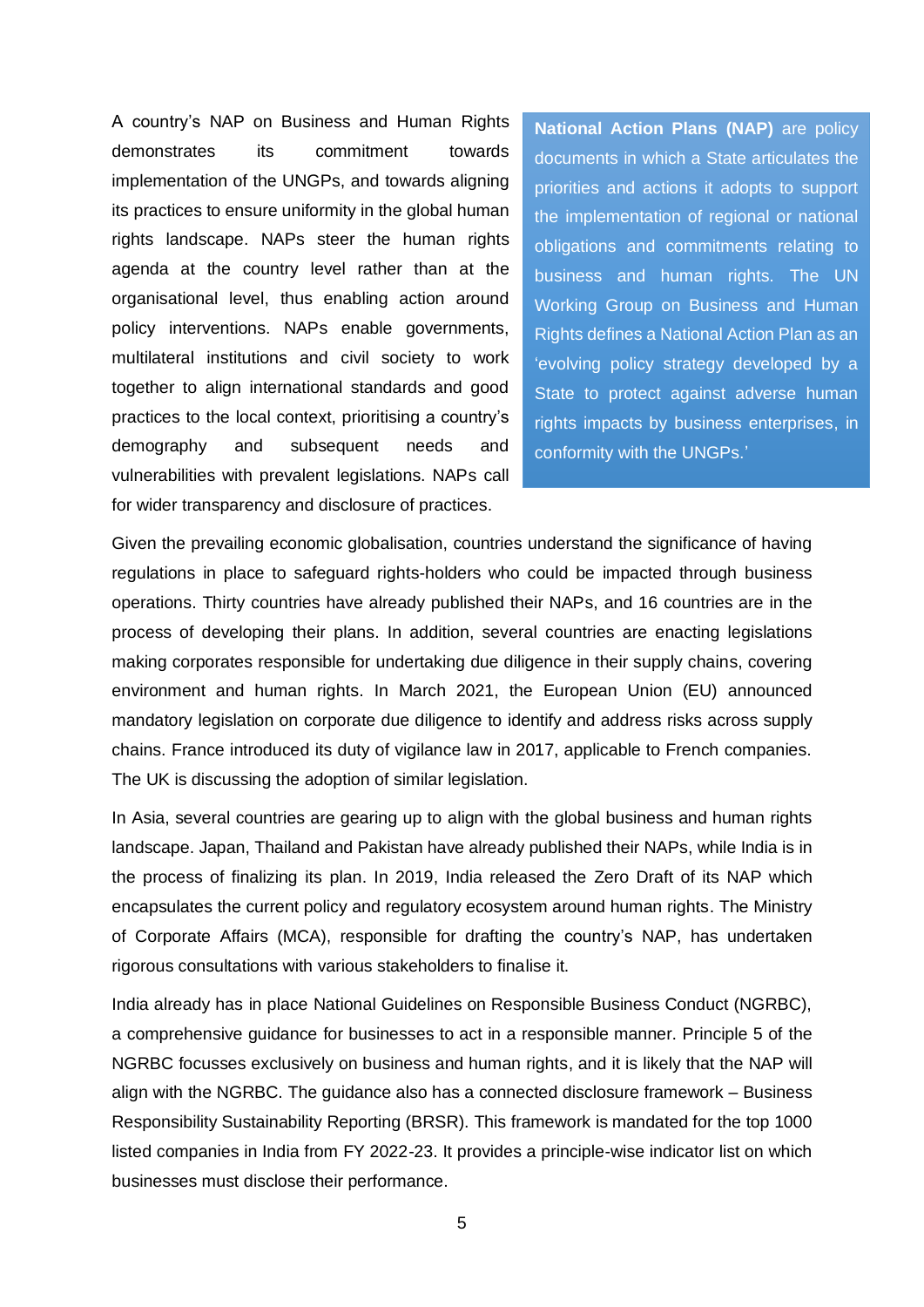Japan formulated its NAP in October 2020, with the Ministry of Foreign Affairs as the nodal point. The Government of Japan expects Japanese businesses to fulfil their responsibilities in terms of respecting human rights and to resolve issues with effective grievance mechanisms, aiming to foster an environment where business enterprises that implement such measures will be fairly evaluated.<sup>1</sup> The key focus areas of Japan's NAP include Labour (promotion of decent work), Promotion and protection of children's rights, Human rights associated with new technologies, Rights and roles of consumers, and Acceptance of, and co-existence with, foreign nationals.

For India, the NAP currently under development takes its cue from the NGRBC and BRSR, with reference to Principle 5 (Business should respect and promote human rights), which is linked to Principle 2 (Corporate responsibility to respect human rights) of the UNGPs. Other principles of the NGRBC bring attention to specific stakeholders/ rights-holders.

<sup>1</sup>Ministry of Economy, Trade and Industry, Government of Japan 2020 *'Business and Human Rights': Towards a Responsible Value Chain* (online)

https://www.meti.go.jp/english/policy/economy/biz\_human\_rights/index.html#:~:text=In%20October% 202020%2C%20the%20Japanese,corporate%20activities%20and%20human%20rights (Accessed: 05 December 2021)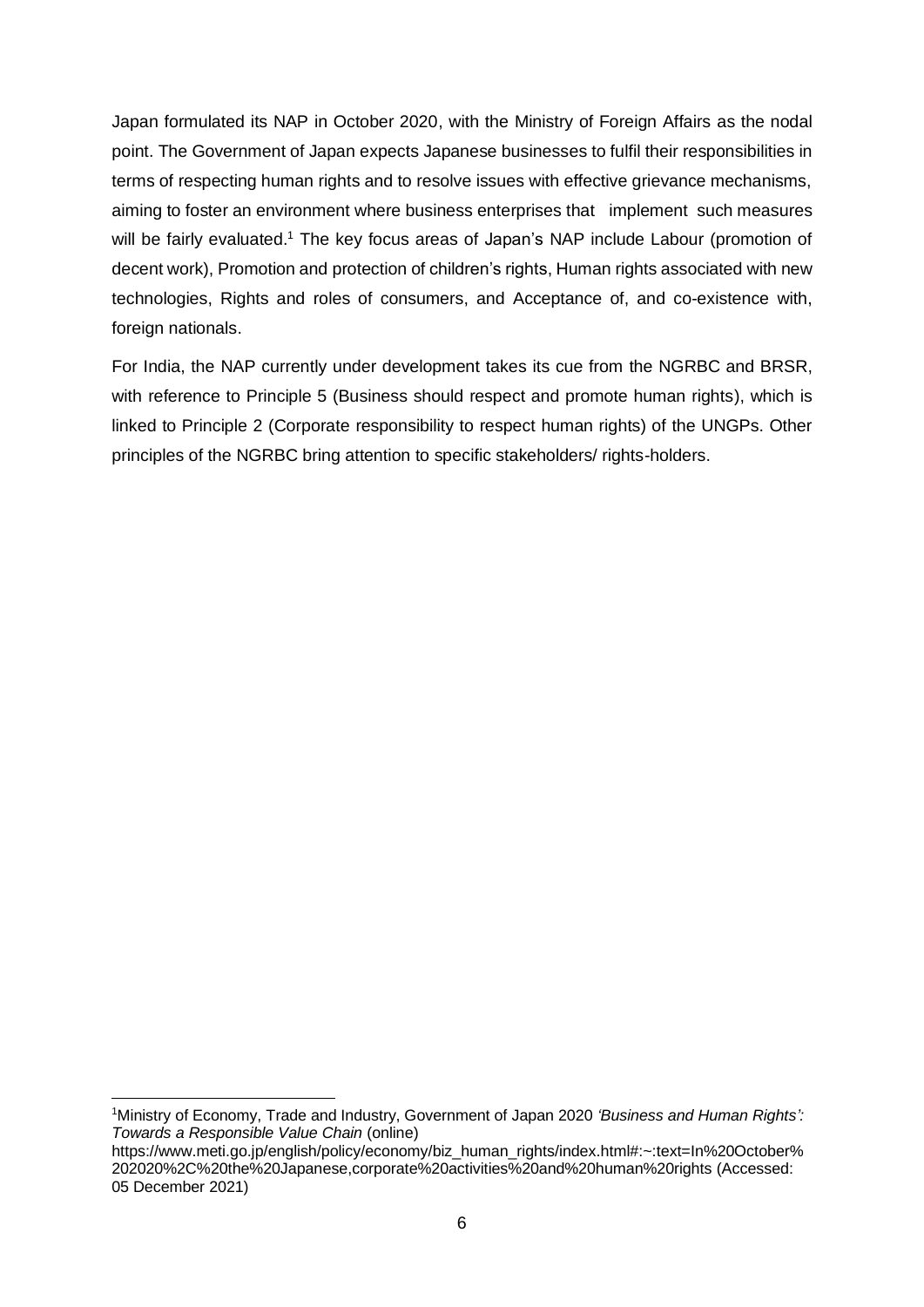# <span id="page-7-0"></span>Business and Human Rights in India

#### <span id="page-7-1"></span>Business and Human Rights Landscape in India

The business and human rights policy landscape in India has been evolving ever since the country's adoption of the UNGPs on Business and Human Rights in 2011. There is growing focus and emphasis on enabling the role of the government and businesses towards preventing, mitigating and addressing human rights risks and impacts through the UNGP **'Protect, Respect and Remedy'** framework. Since its endorsement, many countries have embarked on the process of developing their respective NAPs and have taken steps to mainstream the subject through policy initiatives and legislative reforms.

In India, the development of the NAP on business and human rights is currently underway. **The nodal Ministry anchoring the NAP is the Ministry of Corporate Affairs.** Other ministries involved in consultation for the NAP include those of Social Justice and Empowerment, Labour and Employment, and Environment, Forest and Climate Change, as also other relevant ministries and departments.

While the process of developing the NAP on business and human rights began in 2018, India acknowledged the significance of corporate responsibility much earlier, in 2011, through its National Voluntary Guidelines on Social Environmental and Economic Responsibilities of Business (NVGs), to encourage businesses to adopt responsible business practices. The NVGs require a business to present an annual Business Responsibility Report (BRR), which was made mandatory for the top 500 listed companies by the Security and Exchange Board of India (SEBI) in 2015. These BRR reports were analysed for a few years by consulting companies, the Indian Institute of Corporate Affairs (IICA), Corporate Responsibility Watch (CRW) and top academic institutions like IIM-Bangalore. A common conclusion drawn from the analysis pointed to the need for better quality disclosures.

In February 2019, the NVGs were updated and published to incorporate the Sustainable Development Goals (SDGs), the Paris Agreement on Climate Change, and two International Labour Organisation (ILO) core conventions: 138, on the minimum age of employment of children, and 182, on the worst forms of child labour. The new principles that emerged are called the National Guidelines on Responsible Business Conduct (NGRBC). Corresponding to these new principles, India revised its disclosure and reporting framework to Business Responsibility and Sustainability Reporting (BRSR), which will be mandatory for the top 1000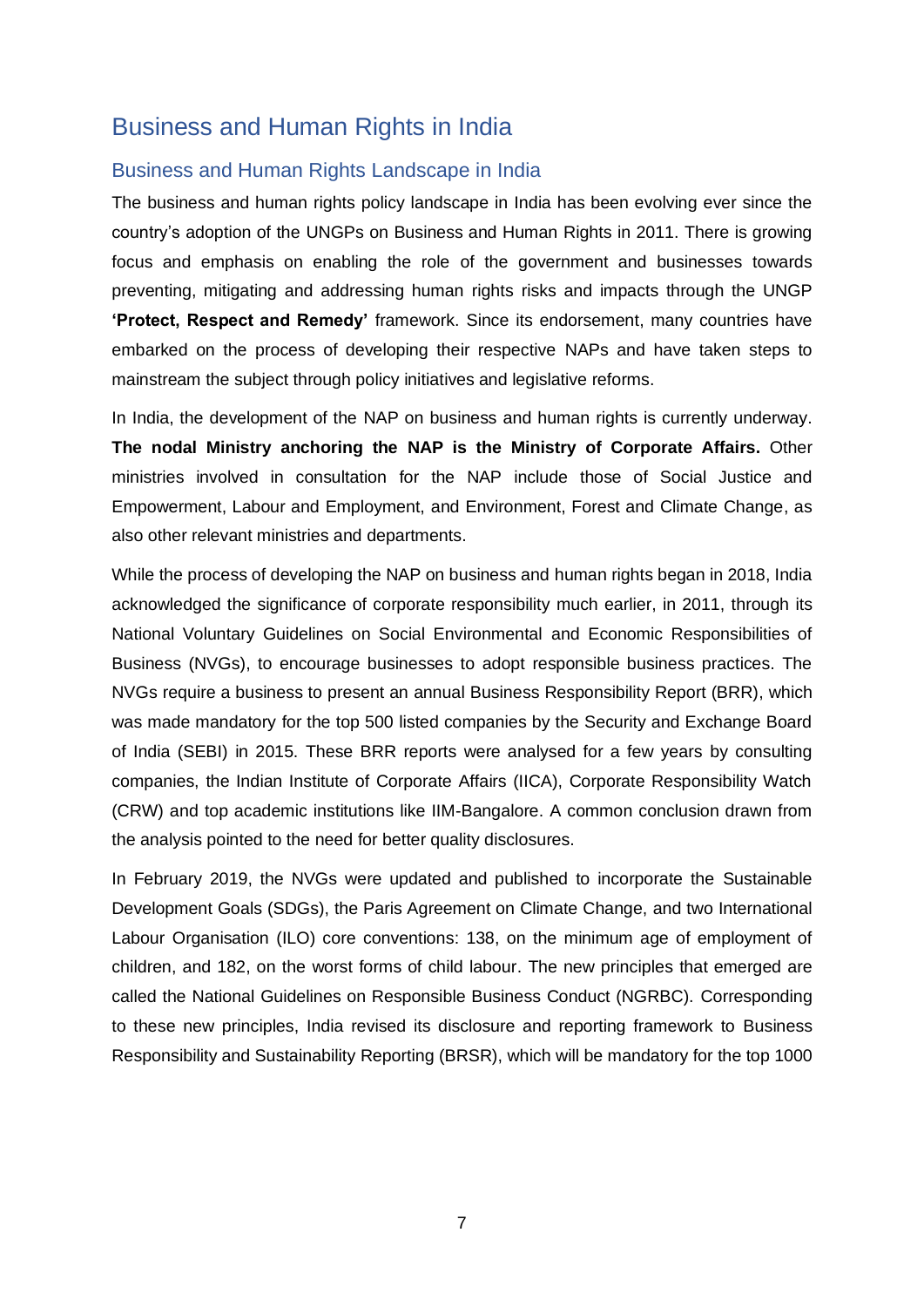listed companies from the financial year 2022 - 23. The committee responsible for the BRSR framework has made some recommendations<sup>2</sup> for future reporting. These include:

- BRSR will soon bring a thematic/ sector-based focus into the framework.
- A BRSR-Lite version is available for SMEs. In future, disclosures for SMEs may have a cluster format, rather than be required from stand-alone units.
- BRSR will be rolled out in a phased manner for non-listed companies, as per their size, from large, to medium, to small. The aim is to ultimately ensure full coverage of all companies for reporting.
- The Ombudsman process is to be developed, to look at concerns and grievances on reported data. The idea is to look at the right to information and improve the quality of reporting.

The BRSR framework is based on nine principles of the NGRBC<sup>3</sup>. These are principles which explicitly promote business action towards human rights. They emphasise the organisation's responsibility to respect and promote human rights through due diligence across its value chain, and to identify risks and formulate mitigation strategies to avoid adverse impacts. There is focus on the well-being of employees across the value chain, with businesses encouraged to offer social benefits and upgradation of skills to their employees, in addition to the statutory requirements of equality, freedom of association, prohibition of child labour and involuntary or forced labour, and violence at the workplace.

Further, to ensure that appropriate systems are in place, the NGRBC discuss the establishment of policies and procedures to safeguard right-holders, including the provision of an effective grievance redressal system. There is also focus on a governance structure within the organisation to implement and monitor the procedures in a sustainable and transparent manner. Promoting human rights in the value chains of companies is a key focus area of the NGRBC. Figure 1 provides an over-arching structure of the NGRBC approach to business and human rights.

<sup>2</sup> Ministry of Corporate Affairs, Government of India 2020 *Report of the Committee on Business Responsibility Reporting* (online) https://www.mca.gov.in/Ministry/pdf/BRR\_11082020.pdf (Accessed 08 December 2021).

<sup>3</sup> Ministry of Corporate Affairs, Government of India 2019 *National Guidelines* (online) https://www.mca.gov.in/Ministry/pdf/NationalGuildeline\_15032019.pdf (Accessed 10 December 2021).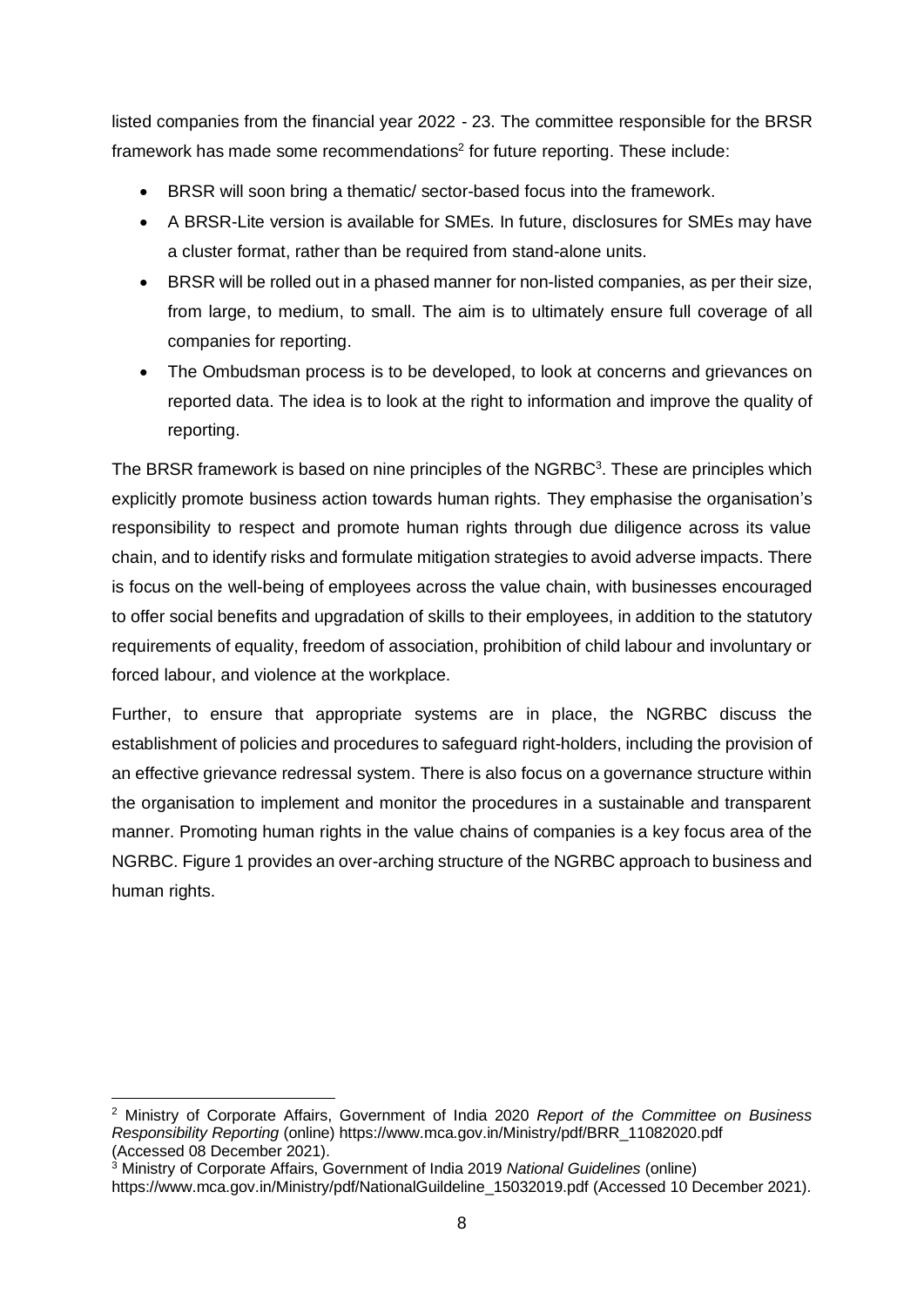

#### *Figure 1: Prepared by CII-CESD*

Looking at the human rights performance of a business will enable consumers and investors to assess its engagement with its value chains and stakeholders towards the protection of human rights.

The guidance on developing NAP<sup>4</sup> recommends that governments follow a five-phase process:

- Phases 1 3 for the development of the initial NAP through initiation, assessment and consultation and drafting
- Phases 4 and 5 for the on-going implementation, monitoring and updating of the NAP.

India published a Zero Draft of its NAP in February 2019 and moved on to the assessment and consultation stage of the development of the plan in February 2020. The MCA, the nodal ministry for this exercise, invited public comments and inputs to inform the NAP development.<sup>5</sup> While the final NAP has not been formalised yet, Draft Zero is being used as the basis to assess activities in the business and human rights space in the country.

<sup>4</sup> UN Working Group on Business and Human Rights, *Guidance on National Action Plans on Business and Human Rights*, (online)

[https://www.ohchr.org/sites/default/files/Documents/Issues/Business/UNWG\\_NAPGuidance.pdf](https://www.ohchr.org/sites/default/files/Documents/Issues/Business/UNWG_NAPGuidance.pdf) (Accessed 12 December 2021)

<sup>5</sup> Institute for Human Rights and Business 2020 *India's Business & Human Rights National Action Plan* (online) https://www.ihrb.org/other/governments-role/commentary-indias-national-action-plan (Accessed: 11 December 2021)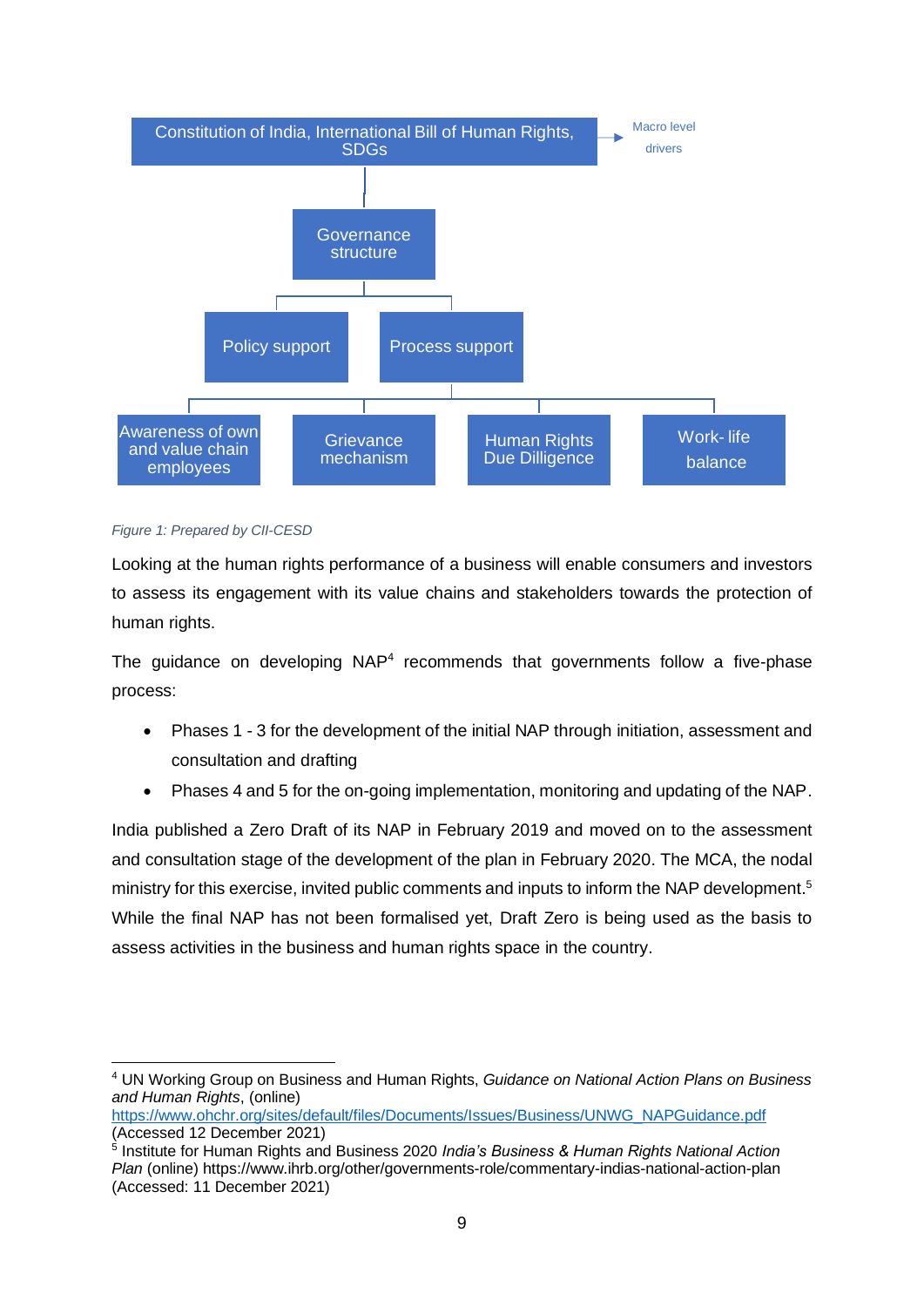## <span id="page-10-0"></span>Global NAPs – A comparison

This section compares the approach of three Asian countries (India, Japan, and Thailand) and two European countries (Sweden and Germany) to their NAPs. Though a formal NAP is still under development in India, the landscape around business and human rights has evolved responsibly in the last few years, built around the NGRBC. It is likely that India's NAP will align with its NGRBC, mainly on Pillar 2 (Corporate responsibility to respect human rights) of the UNGPs.

Among the five countries compared, Sweden was the first to start its NAP development process. All these countries have included the timelines around the implementation of NAP, review, and monitoring. Each country has identified government departments to serve as the nodal authorities to develop, implement, monitor, and review the plan. It is important to note that each NAP development process included multi-stakeholder consultations, ensuring that diverse views were taken into consideration.

#### **Pillar 2: Corporate responsibility to respect human rights**

*Coverage of human right issues*: The NAPs of all five countries cover most human rights issues and relevant stakeholders. India's NGRBC and Thailand's NAP give special attention to the environment. Japan's focus on human rights issues raised by the development of new technology and the acceptance of foreign nationals in the country stands out.

*Policies and procedures:* The NAPs of all five countries emphasise the responsibility of corporates to develop policies and procedures to mitigate potential human rights risks across their operations and call for a governance structure to implement these policies. Human rights policy and human rights due diligence come across as cross-cutting areas for corporate-level action in all the NAPs.

*Capacity-building*: The NAPs emphasise that individual companies need to create awareness around human rights among their own employees. India's NGRBC call for extending this awareness to the employees of a company's supply chain partners too. All countries put the responsibility of creating employee-level awareness on business and human rights on the companies themselves, except Japan, which puts this duty on the government.

*Provisions for SMEs*: All five countries, in their NAPs, stress on creating better awareness and capacity-building of SMEs. It is important that extra initiatives are taken for SMEs, as these companies are hard-pressed for all kinds of resources. Increased dialogue and engagement with SMEs is important, and this can be done through training programs, seminars, etc. as detailed in the different NAPs.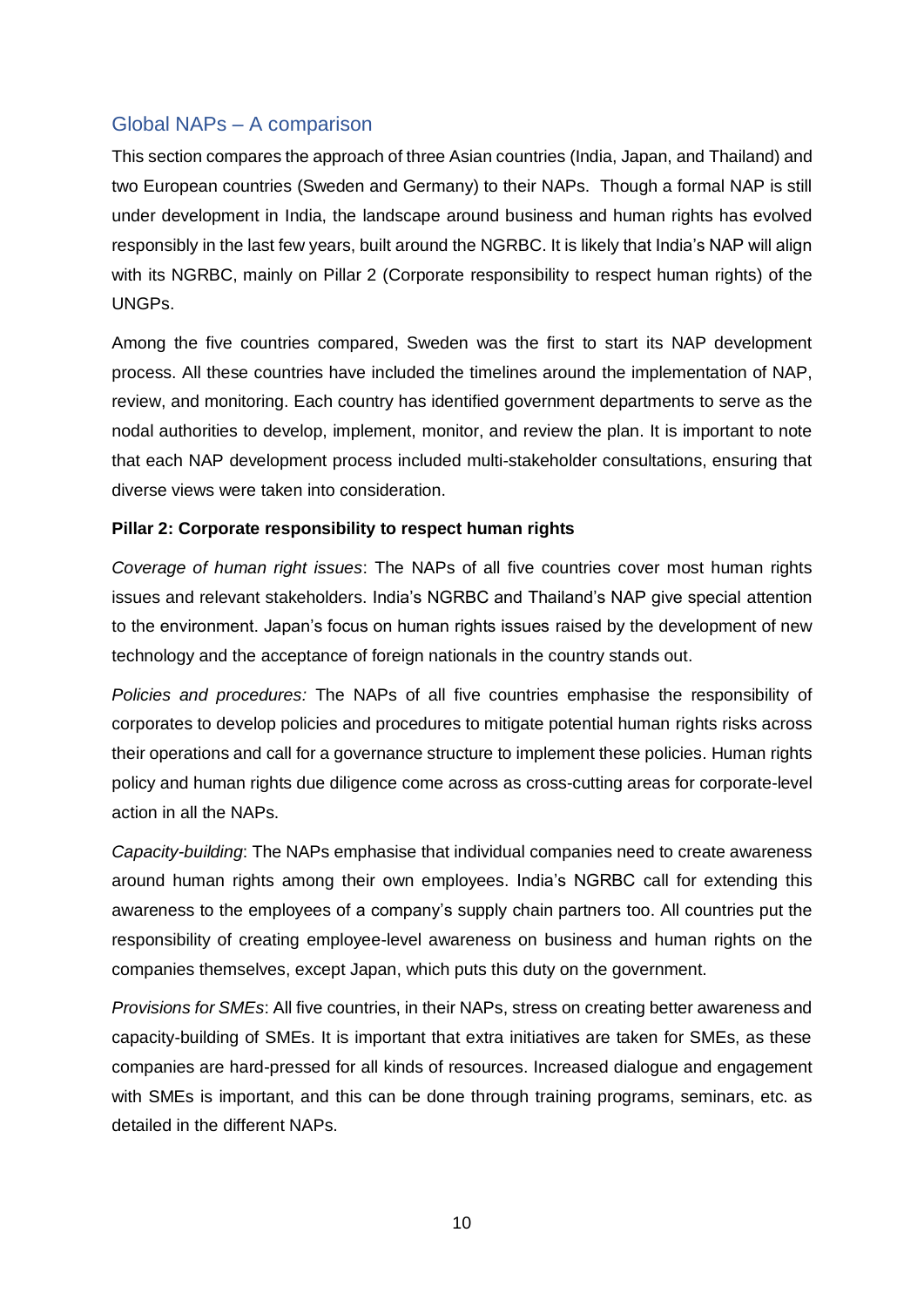*Grievance mechanism*: All the NAPs examined stress on the deployment of appropriate grievance mechanisms. While India provides for a transparent and accessible grievance redressal mechanism for employees and external stakeholders, including consumers, Thailand suggests complaint channels that are confidential, convenient and have fast access for tracking, both for employees and for persons affected by a company's operations. Germany discusses establishing a grievance procedure or actively participating in external procedures which are fair and balanced, with a predictable procedure that is accessible to everyone, along with the creation of options for filing complaints anonymously. Sweden lays down that the grievance mechanism should be transparent, include negotiations and discussions with employee representatives, and provide secure and anonymous systems for handling complaints for external stakeholders impacted by a company's operations.

*Actions post NAP monitoring*: While Sweden has implemented certain actions stemming from its NAP, Germany has taken a bold step in passing a mandatory human rights due diligence law, post the review of its NAP. The German 'Act on Corporate Due Diligence in Supply Chains' comes into force in 2023.

#### **Pillar 3: State remedy procedures**

All countries intend to leverage existing state-level remedy mechanisms, and their NAPs identify the state-level authorities and bodies responsible for providing remedy. Sweden and Germany go a step further, bringing in national contact points as an extra-judicial grievance mechanism. Thailand additionally suggests an internal grievance mechanism in collaboration with other countries, to establish a process to discuss international problems arising from businesses with global operations and setting up a fund for the timely rehabilitation of victims. In India, the National Human Rights Commission took special steps during the Covid pandemic by issuing guidelines to the states for the protection of migrant workers. It rolled out 12 advisories for the protection of vulnerable groups in India, which were severely impacted by the pandemic.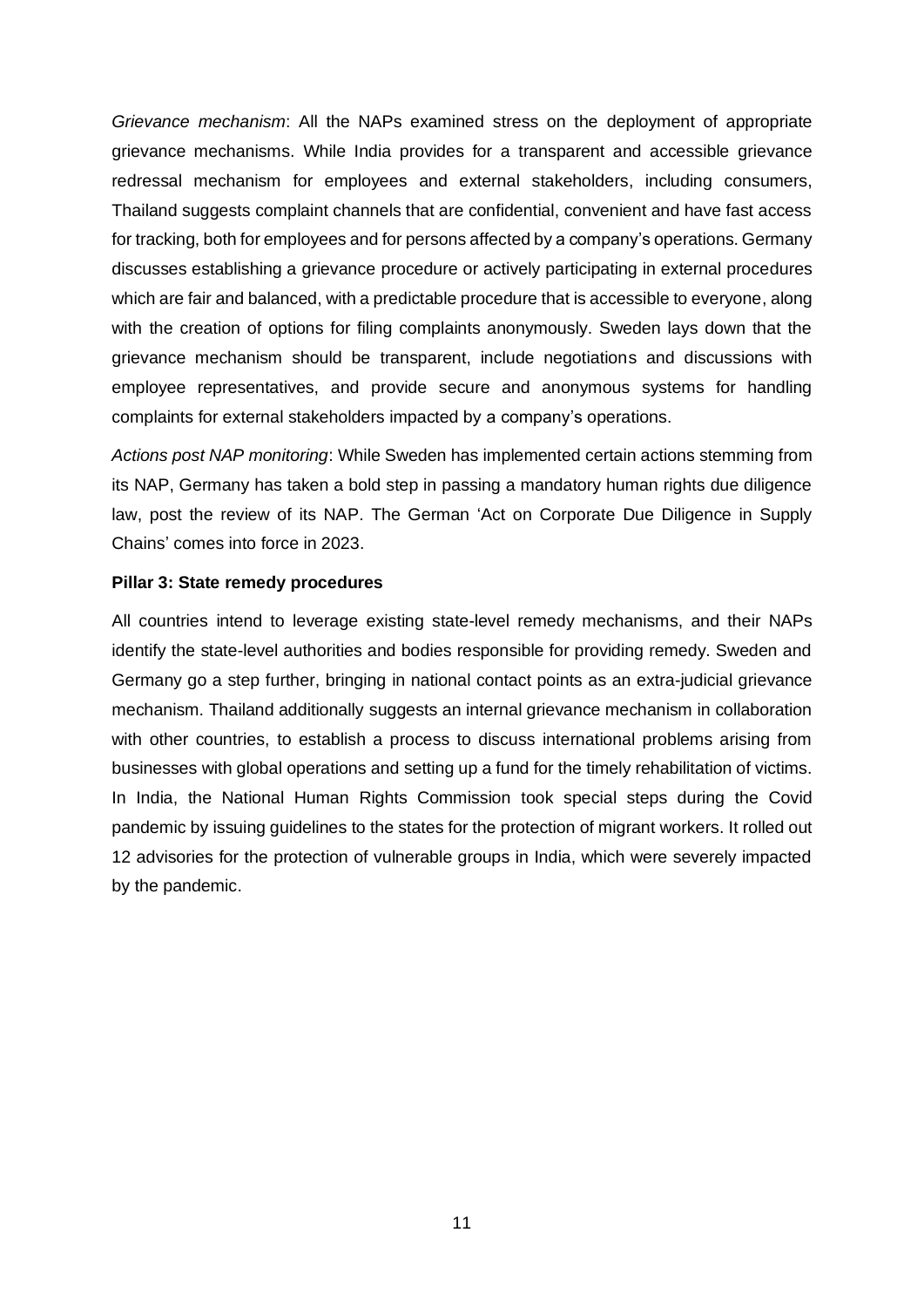**Comparative Table: Comparison between India's Zero Draft of NAP, NGRBC and BRSR, and the NAPs of Japan, Thailand, Germany, and Sweden**

| <b>Theme</b>                                                     | <b>India</b>                                                                                                                                                                                  | <b>Japan</b>                                                                                                                                                                                                              | <b>Thailand</b>                                                                                                                                                                   | <b>Germany</b>                                                                                                                                                                                                                                                             | <b>Sweden</b>                                                                                                                                                                                            |
|------------------------------------------------------------------|-----------------------------------------------------------------------------------------------------------------------------------------------------------------------------------------------|---------------------------------------------------------------------------------------------------------------------------------------------------------------------------------------------------------------------------|-----------------------------------------------------------------------------------------------------------------------------------------------------------------------------------|----------------------------------------------------------------------------------------------------------------------------------------------------------------------------------------------------------------------------------------------------------------------------|----------------------------------------------------------------------------------------------------------------------------------------------------------------------------------------------------------|
| <b>Responsibility and Development</b>                            |                                                                                                                                                                                               |                                                                                                                                                                                                                           |                                                                                                                                                                                   |                                                                                                                                                                                                                                                                            |                                                                                                                                                                                                          |
| Year of publishing                                               | Under process, Zero<br>Draft published<br>in<br>December 2018                                                                                                                                 | October 2020                                                                                                                                                                                                              | October 2019                                                                                                                                                                      | December 2016                                                                                                                                                                                                                                                              | August 2015                                                                                                                                                                                              |
| <b>Anchor/Nodal</b><br><b>Authority</b>                          | Ministry of Corporate<br><b>Affairs</b>                                                                                                                                                       | Ministry of Foreign Affairs                                                                                                                                                                                               | Justice -<br>Ministry<br>of<br>Department of Rights<br>and Liberties Protection                                                                                                   | <b>Federal Foreign Office</b>                                                                                                                                                                                                                                              | Ministry<br>Foreign<br><b>of</b><br><b>Affairs</b>                                                                                                                                                       |
| <b>Stakeholder</b><br>consultations,<br>stakeholders<br>included | Relevant ministries,<br><b>National Human</b><br><b>Rights Commission</b><br>(NHRC), Securities<br>and Exchange Board<br>of India (SEBI),<br>domain experts, and<br>industry<br>associations. | 10 consultations held with<br>different Ministries, the<br>Japanese Trade Union<br>Confederation, the Japan<br>Federation of Bar<br>Association, civil society,<br>academia, and the Japan<br><b>Business Federation.</b> | 6 consultations held<br>between the Thai BHR<br>Network, and the<br>Government, wherein<br>local communities<br>shared their<br>recommendations.                                  | 12 expert hearings<br>held, where 40<br>experts from NGOs,<br>trade unions,<br>businesses, and<br>federal ministries, with<br>the German Institute<br>for Human Rights<br>(DIMR) and Eco-<br>sense as consultants.<br>Additionally, 3 plenary<br>conferences were<br>held. | 4 public consultations<br>held, with the<br>participation of over<br>100 representatives<br>from companies,<br>ministries, public<br>institutions, labour<br>unions, and civil<br>society organisations. |
| <b>Implementation and Review Process</b>                         |                                                                                                                                                                                               |                                                                                                                                                                                                                           |                                                                                                                                                                                   |                                                                                                                                                                                                                                                                            |                                                                                                                                                                                                          |
| Implementation                                                   | Under development                                                                                                                                                                             | $2020 - 2025$                                                                                                                                                                                                             | Implementation stage<br>divided in two parts:<br>Short-term activities<br>$1_{\cdot}$<br>to be achieved by<br>FY 2020<br>2.<br>Long-term activities<br>to be achieved by<br>2022. | 2016-2020                                                                                                                                                                                                                                                                  | 2015-2017                                                                                                                                                                                                |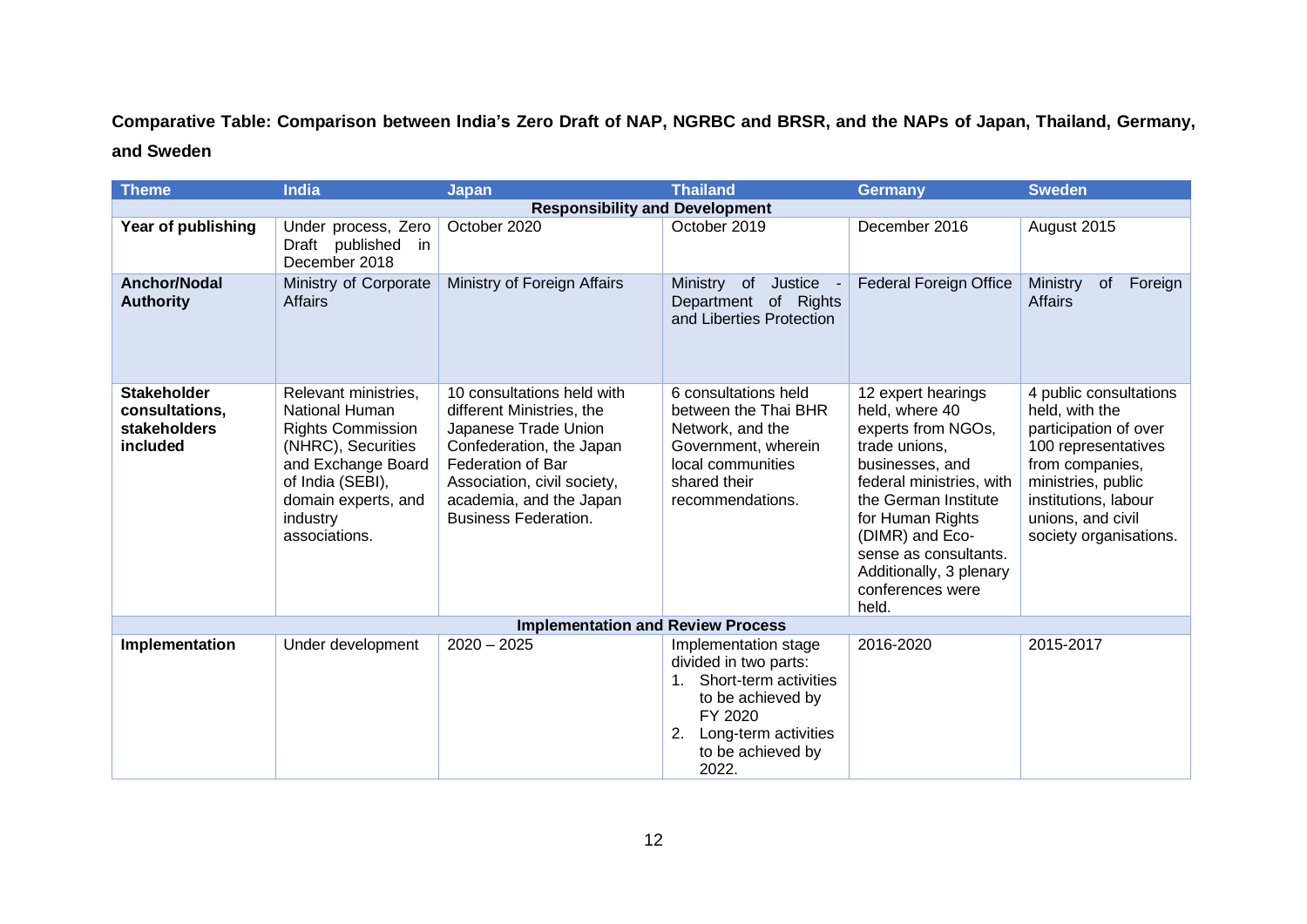| <b>Review and</b><br><b>Monitoring</b>                                                   | Under development                                                                                                                                                                                                                 | FY 2020 to 2025                                                                                                                                                                                                                                                                                                                                                               | Review phases divided<br>into two phases:<br>1. For short-term<br>activities, 2019-2020<br>2. For long-term<br>activities, 2021-2022                                                                                                                                                                                        | Interim review survey<br>undertaken between<br>2018 and 2020 to<br>assess the extent of<br>compliance of<br>companies based in<br>Germany with the due<br>diligence obligations<br>set out in the NAP.                                                                                                    | 2017-2018                                                                                                                                                                                                                                                                                       |
|------------------------------------------------------------------------------------------|-----------------------------------------------------------------------------------------------------------------------------------------------------------------------------------------------------------------------------------|-------------------------------------------------------------------------------------------------------------------------------------------------------------------------------------------------------------------------------------------------------------------------------------------------------------------------------------------------------------------------------|-----------------------------------------------------------------------------------------------------------------------------------------------------------------------------------------------------------------------------------------------------------------------------------------------------------------------------|-----------------------------------------------------------------------------------------------------------------------------------------------------------------------------------------------------------------------------------------------------------------------------------------------------------|-------------------------------------------------------------------------------------------------------------------------------------------------------------------------------------------------------------------------------------------------------------------------------------------------|
| <b>Future actions</b><br>resulting from<br>review and<br>monitoring of the<br><b>NAP</b> |                                                                                                                                                                                                                                   |                                                                                                                                                                                                                                                                                                                                                                               |                                                                                                                                                                                                                                                                                                                             | Passing of mandatory<br>human rights due<br>diligence law. The<br>'Act on Corporate Due<br>Diligence in Supply<br>Chains' will enter into<br>force in 2023 to<br>initially cover<br>companies with 3,000<br>or more employees,<br>and from 2024<br>onwards, companies<br>with 1,000 or more<br>employees. | Legislation regarding<br>sustainability<br>reporting, online<br>course for embassies,<br>increased<br>commitment to<br>sustainable business<br>by Business Sweden,<br>launch of the Global<br>Deal, and increased<br>focus on human rights<br>in the governance of<br>state-owned<br>companies. |
| Pillar 2, Corporate Responsibility to respect human rights                               |                                                                                                                                                                                                                                   |                                                                                                                                                                                                                                                                                                                                                                               |                                                                                                                                                                                                                                                                                                                             |                                                                                                                                                                                                                                                                                                           |                                                                                                                                                                                                                                                                                                 |
| <b>Pillar 2 Scope</b>                                                                    | Responsibility<br>0f<br>businesses to<br>• Respect human<br>rights within their<br>operations.<br>• Ensure that<br>policies,<br>procedures and<br>structures are<br>established to<br>demonstrate<br>respect for human<br>rights. | All Japanese industries,<br>regardless of size and sector,<br>to recognise and respect<br>human rights through policy<br>commitments, and undertake<br>human rights due diligence<br>based on the UNGPs and<br>other international standards.<br>Further, all businesses to<br>provide remediation of<br>adverse impacts, and<br>establish effective grievance<br>mechanisms. | Protection of workers by<br>putting in place human<br>rights policies, labour<br>welfare provisions,<br>elimination of<br>discrimination, and<br>provision of internal<br>channels for raising<br>grievances effectively.<br>Protection of community<br>rights through<br>compliance with laws,<br>standards and principles | Ensuring protection of<br>human rights across<br>supply chains.<br>Transparency in<br>communication<br>regarding corporate<br>impacts on human<br>rights.<br><b>Enterprises operating</b><br>in conflict zones to<br>stabilise and develop<br>such areas.                                                 | Business activity must<br>not cause, contribute<br>or be linked to human<br>rights abuses.<br>Businesses should<br>not operate in conflict-<br>affected areas and<br>should act to prevent<br>such abuses. Further,<br>businesses should<br>address adverse<br>human rights impacts             |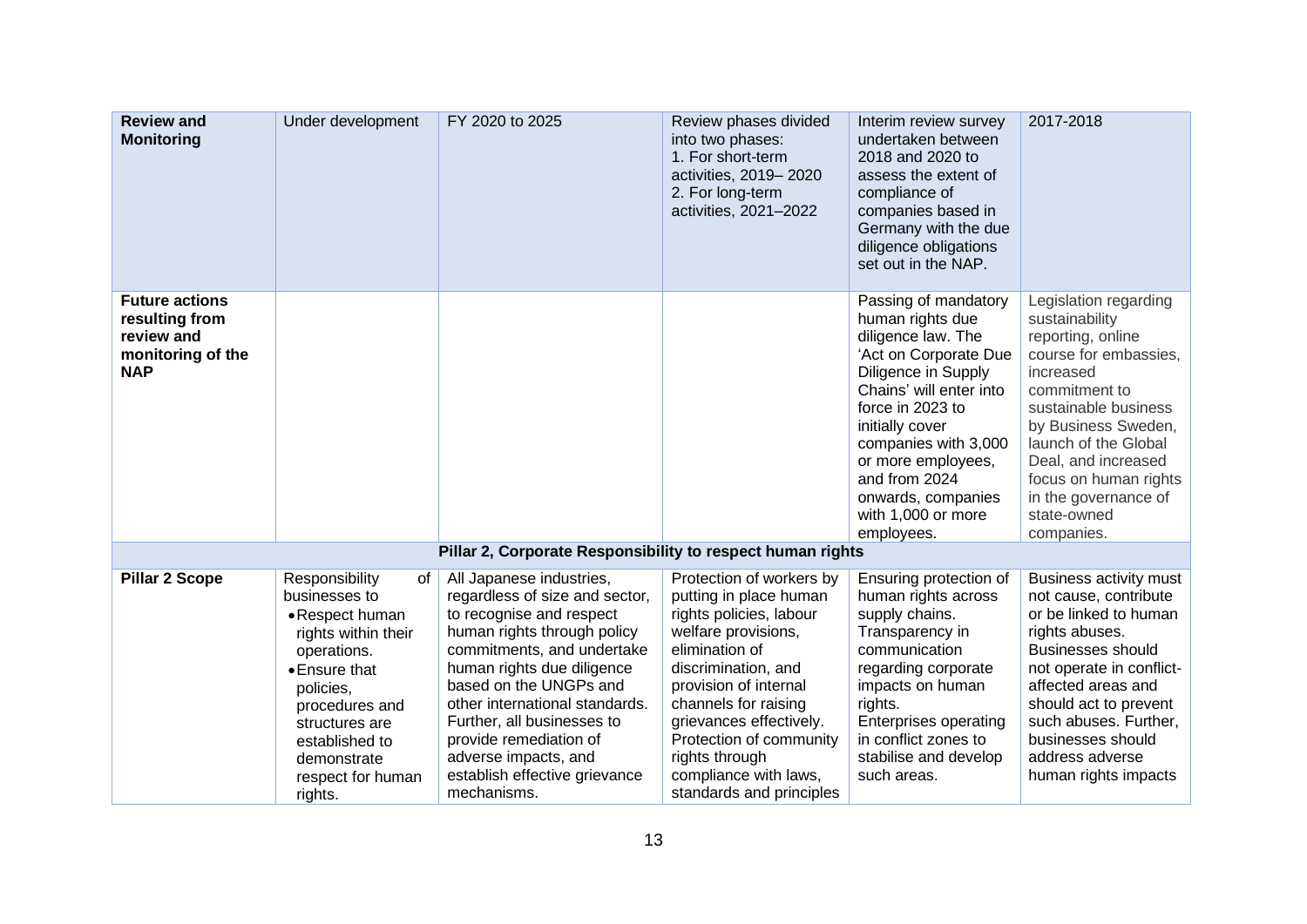|                                                            | •Conduct human<br>rights due<br>diligence to<br>identify, prevent<br>and mitigate and<br>account for how<br>adverse impacts<br>have been<br>addressed.                                                                                                                                                                                                    |                                                                                                                                                                                                                                                                                                                                                                                                                                                                                                                                     | related to the<br>environment, natural<br>resources, community<br>and land, and monitor<br>their subsidiaries to<br>comply.<br>Protection of defenders<br>of human rights.<br>Ensuring human rights in<br>cross-border operations.            |                                                                                                                                                                                                                                                                                                            | with which they are<br>involved.                                                                                                                                                                                                                                                                                                                                                                                         |
|------------------------------------------------------------|-----------------------------------------------------------------------------------------------------------------------------------------------------------------------------------------------------------------------------------------------------------------------------------------------------------------------------------------------------------|-------------------------------------------------------------------------------------------------------------------------------------------------------------------------------------------------------------------------------------------------------------------------------------------------------------------------------------------------------------------------------------------------------------------------------------------------------------------------------------------------------------------------------------|-----------------------------------------------------------------------------------------------------------------------------------------------------------------------------------------------------------------------------------------------|------------------------------------------------------------------------------------------------------------------------------------------------------------------------------------------------------------------------------------------------------------------------------------------------------------|--------------------------------------------------------------------------------------------------------------------------------------------------------------------------------------------------------------------------------------------------------------------------------------------------------------------------------------------------------------------------------------------------------------------------|
| <b>Specific human</b><br>rights issues<br>addressed in NAP | Protection of<br>stakeholders:<br>Environment<br>$\bullet$<br>Rights of<br>$\bullet$<br>workers<br>Specific groups:<br>$\bullet$<br>women, children,<br>diverse gender<br>identity, persons<br>with disability,<br>Scheduled<br>Castes and<br>Scheduled<br><b>Tribes</b><br>Human rights<br>$\bullet$<br>defenders and/or<br>whistle-blowers<br>Consumers | Promotion of decent work<br>$\bullet$<br>in line with the ILO core<br>conventions<br>Promotion and protection<br>$\bullet$<br>of children's rights<br>Human rights associated<br>with the development of<br>new technologies<br>Rights and roles of<br>$\bullet$<br>consumers<br>Equality before the Law<br>$\bullet$<br>(persons with disabilities,<br>women, persons of<br>diverse sexual orientation<br>and gender identity, and<br>other groups)<br>Acceptance of, and co-<br>$\bullet$<br>existence with, foreign<br>nationals | Key priority areas:<br>Labour<br>$\bullet$<br>Community, land,<br>$\bullet$<br>natural resources,<br>and environment<br>Human rights<br>$\bullet$<br>defenders<br>Cross-border<br>$\bullet$<br>investment and<br>multinational<br>enterprises | People in<br>$\bullet$<br>vulnerable<br>situations such as<br>migrant workers<br>and employees<br>doing precarious<br>work<br>People affected<br>$\bullet$<br>by, or at risk of,<br>labour exploitation<br>Protection of<br>$\bullet$<br>whistle-blowers<br>Equal rights for<br>$\bullet$<br>men and women | Address human<br>rights in the<br>workplace. This<br>includes the right<br>to participate in<br>collective<br>bargaining and<br>the right to form<br>or join free trade<br>unions.<br>Defend and<br>$\bullet$<br>strengthen<br>women's rights,<br>including access<br>to the labour<br>market and<br>combat all forms<br>of discrimination<br>Prevent human<br>rights abuse,<br>including<br>exploitation of<br>children |
| Human rights<br>policy                                     | Yes                                                                                                                                                                                                                                                                                                                                                       | Yes                                                                                                                                                                                                                                                                                                                                                                                                                                                                                                                                 | Yes                                                                                                                                                                                                                                           | Yes                                                                                                                                                                                                                                                                                                        | Yes                                                                                                                                                                                                                                                                                                                                                                                                                      |
| <b>Capacity-building</b>                                   | Focus on training                                                                                                                                                                                                                                                                                                                                         | Responsibility of the                                                                                                                                                                                                                                                                                                                                                                                                                                                                                                               | Training and awareness                                                                                                                                                                                                                        | <b>Sessions</b><br>such<br>as                                                                                                                                                                                                                                                                              | Conduct structured,                                                                                                                                                                                                                                                                                                                                                                                                      |
|                                                            | and awareness of a<br>company's own                                                                                                                                                                                                                                                                                                                       | government to undertake                                                                                                                                                                                                                                                                                                                                                                                                                                                                                                             | of employees on human<br>rights for better                                                                                                                                                                                                    | 'practice days' offered<br>to SMEs to provide                                                                                                                                                                                                                                                              | meaningful and<br>regular dialogue with                                                                                                                                                                                                                                                                                                                                                                                  |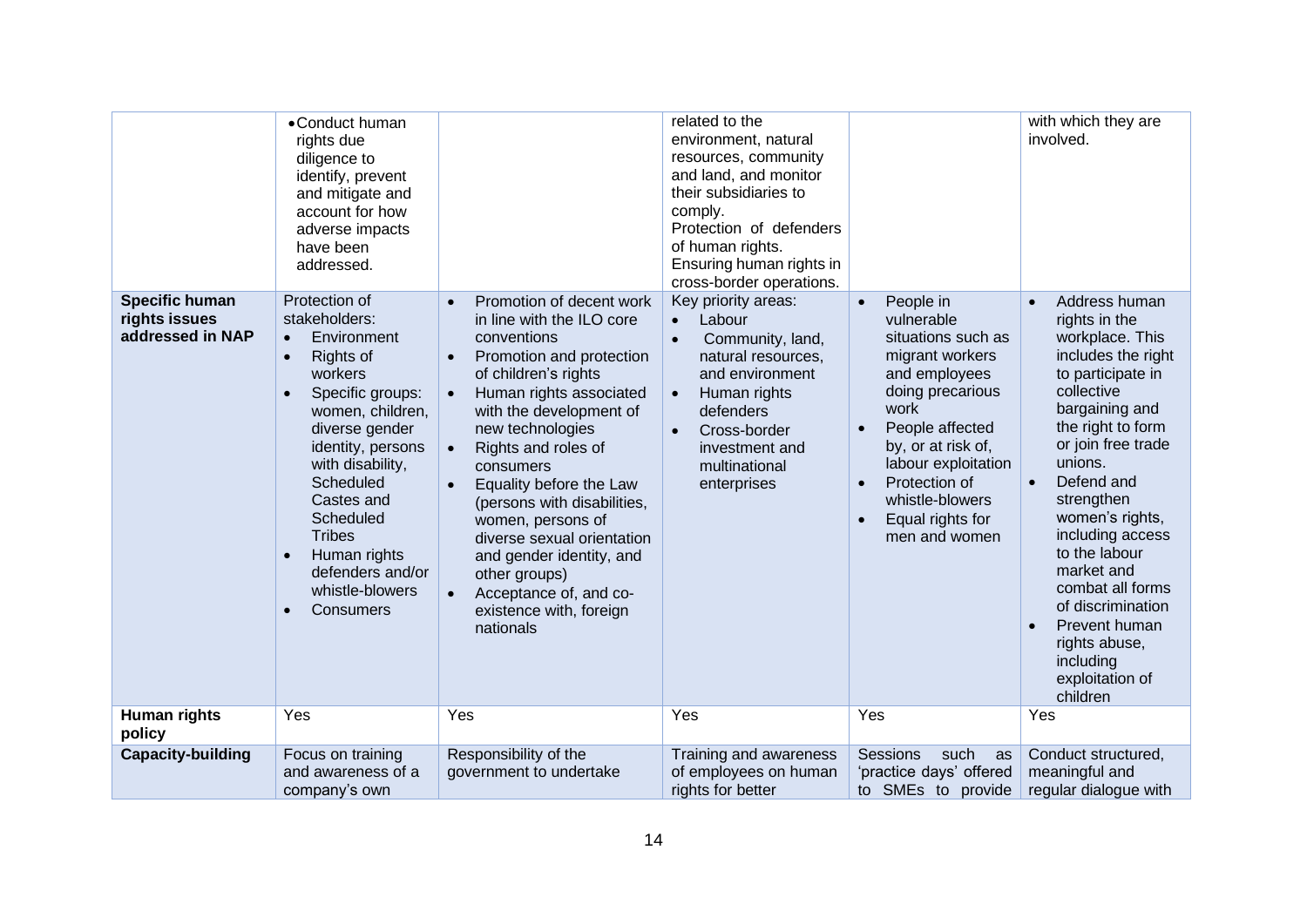|                                                    | employees, and also<br>the employees of its<br>supply chain partner.                                                                                                                                                        | human rights awareness for<br>businesses.                                                                                                                                                                                     | knowledge, and on<br>responsible business<br>conduct.                                                                                                                                                                                                                                                                  | information,<br>support,<br>exchange with<br>and<br>other enterprises on<br>responsible<br>supply<br>chain management.                                                                                                                                                                                                                                    | company employees<br>and trade unions, and<br>with the company's<br>key stakeholders in<br>the community.                                                                                                                                                                                                                                          |
|----------------------------------------------------|-----------------------------------------------------------------------------------------------------------------------------------------------------------------------------------------------------------------------------|-------------------------------------------------------------------------------------------------------------------------------------------------------------------------------------------------------------------------------|------------------------------------------------------------------------------------------------------------------------------------------------------------------------------------------------------------------------------------------------------------------------------------------------------------------------|-----------------------------------------------------------------------------------------------------------------------------------------------------------------------------------------------------------------------------------------------------------------------------------------------------------------------------------------------------------|----------------------------------------------------------------------------------------------------------------------------------------------------------------------------------------------------------------------------------------------------------------------------------------------------------------------------------------------------|
| <b>HRDD</b>                                        | Yes                                                                                                                                                                                                                         | Yes                                                                                                                                                                                                                           | Yes                                                                                                                                                                                                                                                                                                                    | Yes                                                                                                                                                                                                                                                                                                                                                       | Yes                                                                                                                                                                                                                                                                                                                                                |
| <b>Grievance</b><br><b>Mechanism</b>               | Mechanism for<br>employees, external<br>stakeholders, and<br>consumers.                                                                                                                                                     | Follow legitimate process to<br>provide remedy.                                                                                                                                                                               | Mechanism for<br>employees and<br>communities.                                                                                                                                                                                                                                                                         | Establish own<br>mechanism or<br>participate actively in<br>external procedures.                                                                                                                                                                                                                                                                          | Mechanism for<br>employees and<br>external stakeholders.                                                                                                                                                                                                                                                                                           |
| <b>Provision for SMEs</b>                          | Special mention on<br>how SMEs can adopt<br>NGRBC. From the<br>reporting viewpoint,<br>a BRSR -lite<br>version available for<br>SMEs.                                                                                       | Human rights education and<br>awareness-raising seminars<br>for SMEs organized.                                                                                                                                               | Incentives for<br>entrepreneurs and<br>labour, consistent with<br>the activities of the<br>establishment, support<br>and organise<br>programmes<br>on human rights<br>protection.                                                                                                                                      | Training and advice<br>on social<br>responsibility given to<br>3000 SMEs.                                                                                                                                                                                                                                                                                 | Central government<br>will enhance<br>collaboration with<br>regional CSR<br>networks and take<br>steps to strengthen<br>the dialogue with<br>SME <sub>s</sub> .                                                                                                                                                                                    |
|                                                    |                                                                                                                                                                                                                             | <b>Pillar 3 State-level Remedy Procedures</b>                                                                                                                                                                                 |                                                                                                                                                                                                                                                                                                                        |                                                                                                                                                                                                                                                                                                                                                           |                                                                                                                                                                                                                                                                                                                                                    |
| <b>Theme</b>                                       | India                                                                                                                                                                                                                       | Japan                                                                                                                                                                                                                         | <b>Thailand</b>                                                                                                                                                                                                                                                                                                        | Germany                                                                                                                                                                                                                                                                                                                                                   | <b>Sweden</b>                                                                                                                                                                                                                                                                                                                                      |
| <b>State</b><br>remedy<br>procedures<br>(Pillar 3) | State-based<br>$\bullet$<br>judicial and<br>quasi-judicial<br>bodies<br>State-based<br>$\bullet$<br>non-judicial<br>bodies<br>Access to<br>$\bullet$<br>information<br>State-based<br>$\bullet$<br>complaints<br>mechanisms | Judicial frameworks,<br>$\bullet$<br>Japan Legal Support<br>Centre<br>Non-judicial remedies,<br>$\bullet$<br>consulting services,<br>objection procedures<br><b>Alternative Dispute</b><br>$\bullet$<br><b>Resolution Act</b> | Collaborating with<br>$\bullet$<br>other countries to<br>establish an<br>international<br>grievance<br>mechanism<br>Establish a process<br>$\bullet$<br>to negotiate and<br>discuss international<br>problems resulting<br>from business<br>operations<br>Setting up a fund for<br>timely rehabilitation<br>of victims | <b>Civil Procedure</b><br>$\bullet$<br>Code, Regulatory<br><b>Offences Act</b><br>Surviving<br>$\bullet$<br>dependants<br>allowed to make<br>pecuniary claim<br>Imposition of<br>$\bullet$<br>sanctions on<br>enterprises<br>breaching criminal<br>law<br><b>National Contact</b><br>$\bullet$<br>Point as an extra<br>judicial grievance<br>mechanism in | Judicial bodies:<br>$\bullet$<br>general courts,<br>administrative<br>courts, and<br>specialised courts<br>such as labour<br>court and market<br>court<br><b>Different</b><br>$\bullet$<br>ombudsmen to<br>monitor<br>compliance with<br>human rights<br><b>National Contact</b><br>$\bullet$<br>Points which are<br>a tripartite<br>collaboration |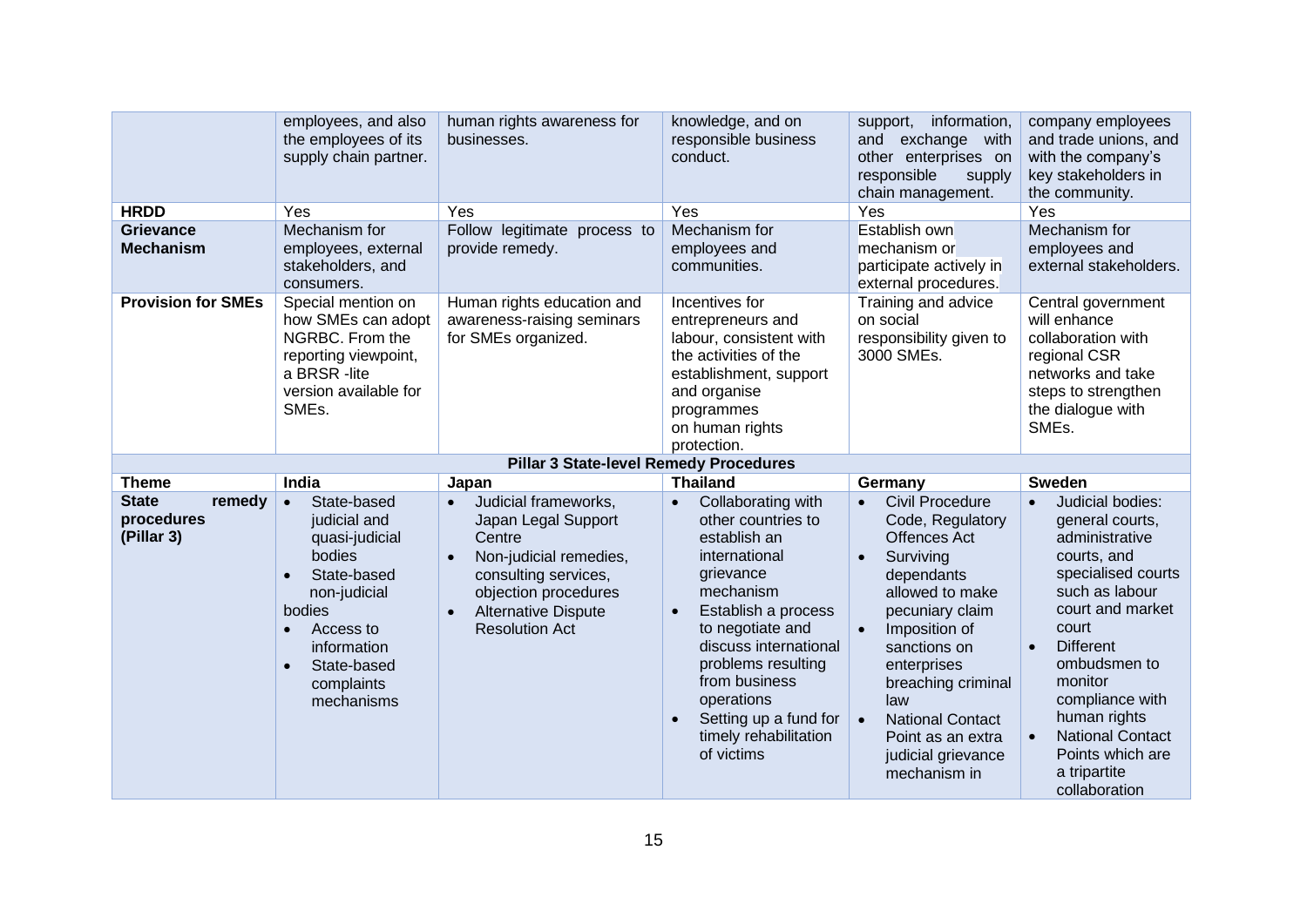| implementing the     | between the     |
|----------------------|-----------------|
| Regular training and | State, the      |
| <b>UNGPs</b>         | business sector |
| communication for    | and employee    |
| impact prevention    | organisations   |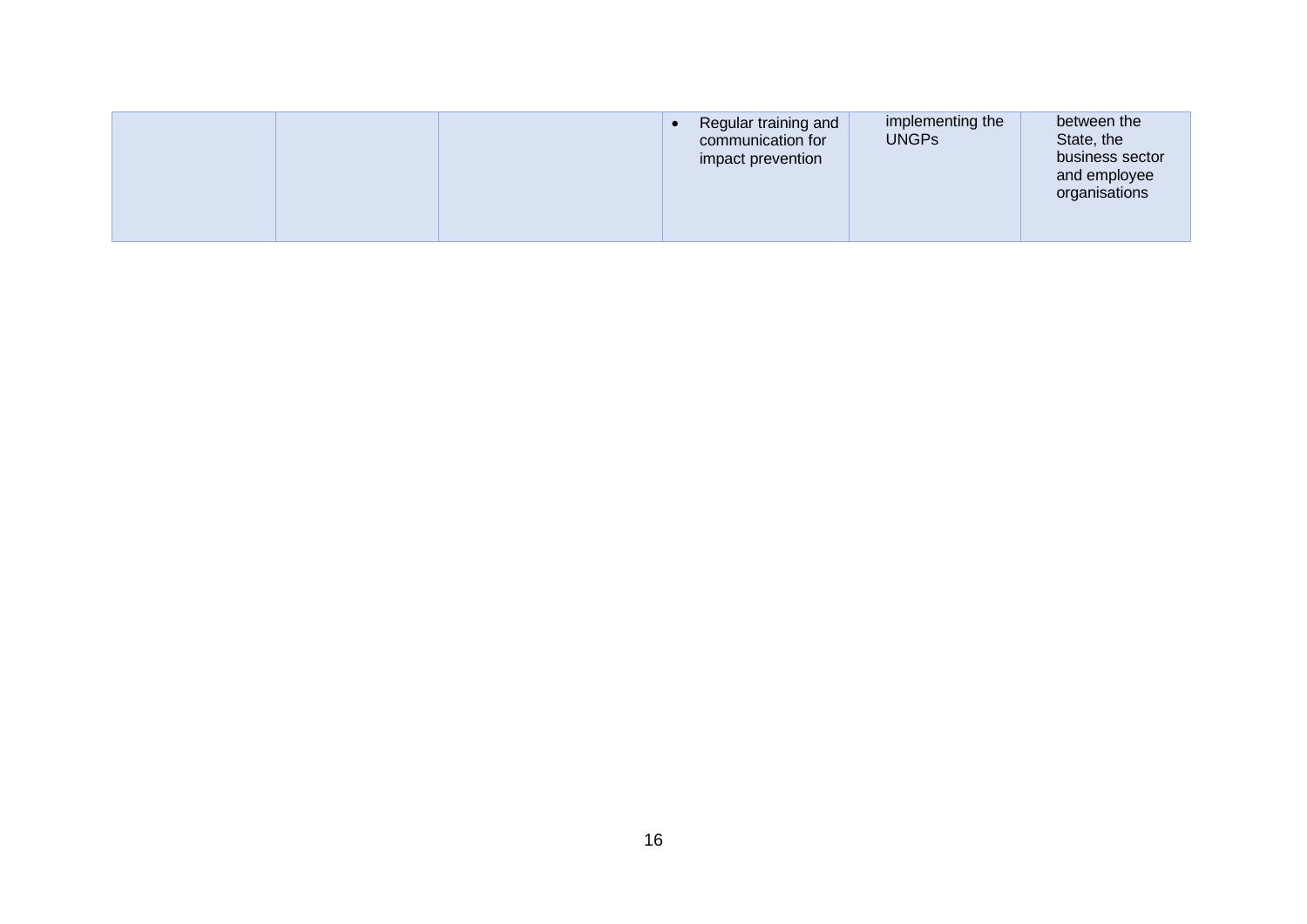# <span id="page-17-0"></span>India's NAP development process: Insights into stakeholder consultations

India's NAP on Business and Human Rights is yet to be published. However, the Zero Draft affirms the country's commitment towards the realisation and adoption of a human rights approach for businesses. The human rights approach needs to be formulated by incorporating the obligations of international conventions, including the UNGPs. The three pillars of the UNGP emphasise on embedding the human rights approach in all mechanisms across the country. India's NAP is expected to demonstrate how the principles under the three pillars are already being implemented, what the gaps are, and how can they be addressed.

In 2018, the MCA organized several meetings/multi-stakeholder consultations with relevant Ministries of the Government of India, the National Human Rights Commission (NHRC), the Securities and Exchange Board of India (SEBI), domain experts, and other relevant stakeholders, including representatives from industry associations, to deliberate on issues pertaining to business and human rights. The NHRC has a core group on business environment and human rights. Additionally, there are other nine core groups, each for a vulnerable section of society, such as bonded labour, elderly persons, children, women, and ex-prisoners, among others. The core group serves as a bridge between these vulnerable groups and business; its members are representatives from NGOs and activists. These groups were also consulted in the interactions on NAP.

The MCA also conducted regional consultations in Kolkata, Mumbai, Bengaluru, and New Delhi to apprise participants about the NAP under the UNGPs and seek active ministerial participation to develop and finalize India's plan. Among other topics, these consultations involved discussions on the following key issues:

- The evolution of deliberations on business and human rights in India post the endorsement of the UNGPs by the UNHRC.
- The existing framework on business and human rights in India, including initiatives under the Companies Act, 2013 (CA 2013), 2011 NVGs, and the 2018 NGRBC.
- Preparation of the NAP in India in consultation with relevant stakeholders.
- Promotion of the concept of corporate responsibility to respect human rights.
- The 2018 NGRBC that seek to align with the UNGPs.
- The coherence between the 2018 NGRBC, the UNGPs and the SDGs.
- Incentivizing corporates to comply with the NGRBCs that are based on the UNGP framework.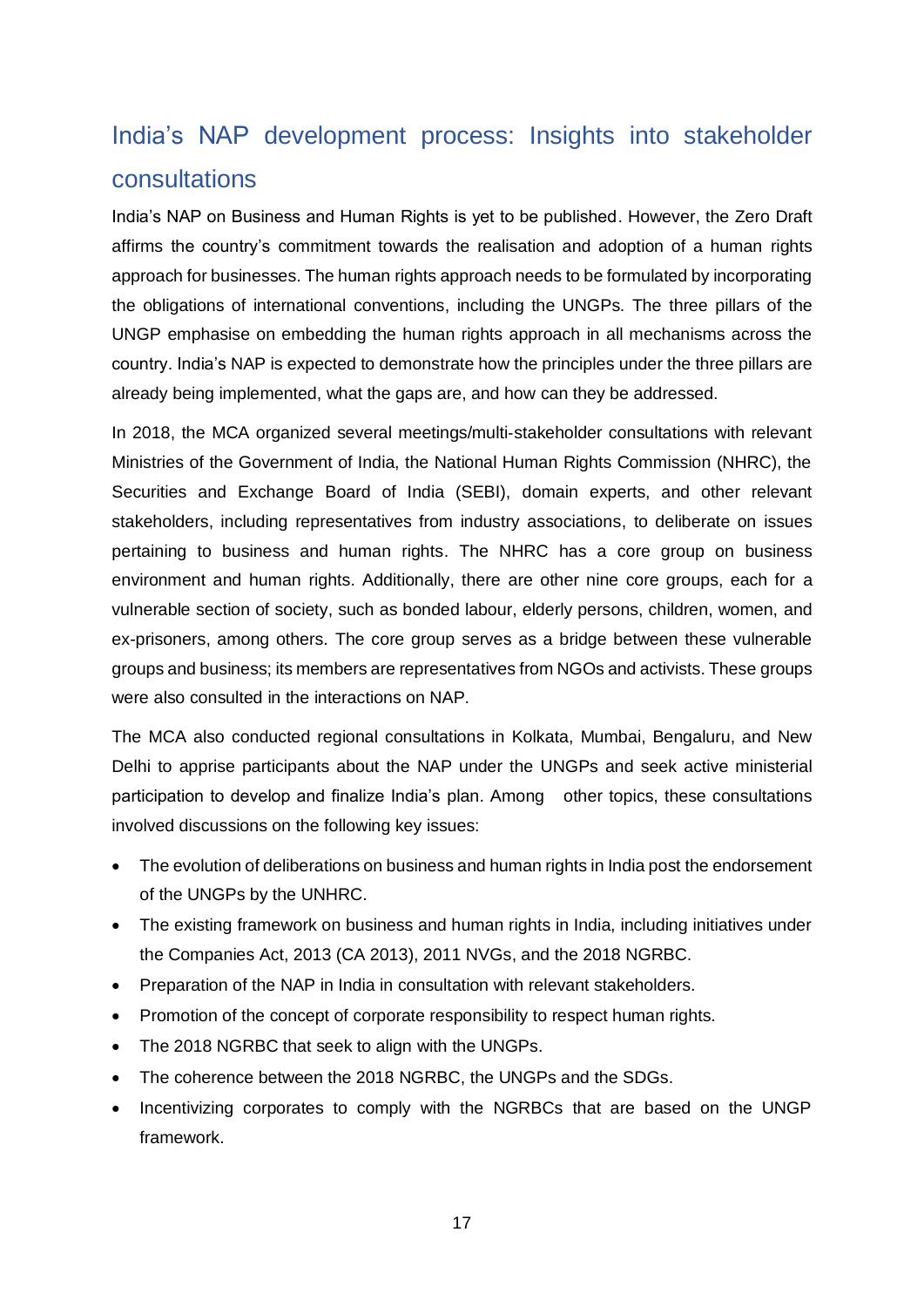Further, issues pertaining to the business responsibility reporting framework of SEBI, whistleblowing and protection of whistle-blowers, non-financial reporting framework, harassment of women at the workplace, fair wages, et al were also discussed<sup>6</sup>.

These discussions led to the formation of the Zero Draft of the NAP in 2018. The zero draft takes into consideration issues that were discussed during the afore-cited multi‐stakeholder consultations and the comments/inputs of relevant ministries and government bodies.

In March 2020, the MCA drafted an outline of the NAP with four sections and requested public comments on the outline and content of the NAP. This outline, along with the suggestions that emerged, is presented in figure 2.



*Figure 2: Proposed NAP outline seeking public comments. Inputs provided by CII on the outline*

# <span id="page-18-0"></span>Overall suggestions on the three pillars of UNGPs, forming the base of India's NAP

These suggestions are a compilation and analysis of suggestions offered by the Confederation of Indian Industry, civil society organizations and business and human rights experts.

#### **Pillar 1: State Duty to Protect**

• **Responsible Procurement Practices:** Within Pillar 1, the states can encourage businesses that invest in sustainability by prioritizing them for procurement. Businesses which follow responsible business practices and adopt the NGRBC can become the sourcing partners for the state's requirements. The NGRBC

<sup>6</sup> Ministry of Corporate Affairs, Government of India 2020 *National Action Plan on Business and Human Rights* (online) https://www.mca.gov.in/Ministry/pdf/ZeroDraft\_11032020.pdf (Accessed: 20 December 2021)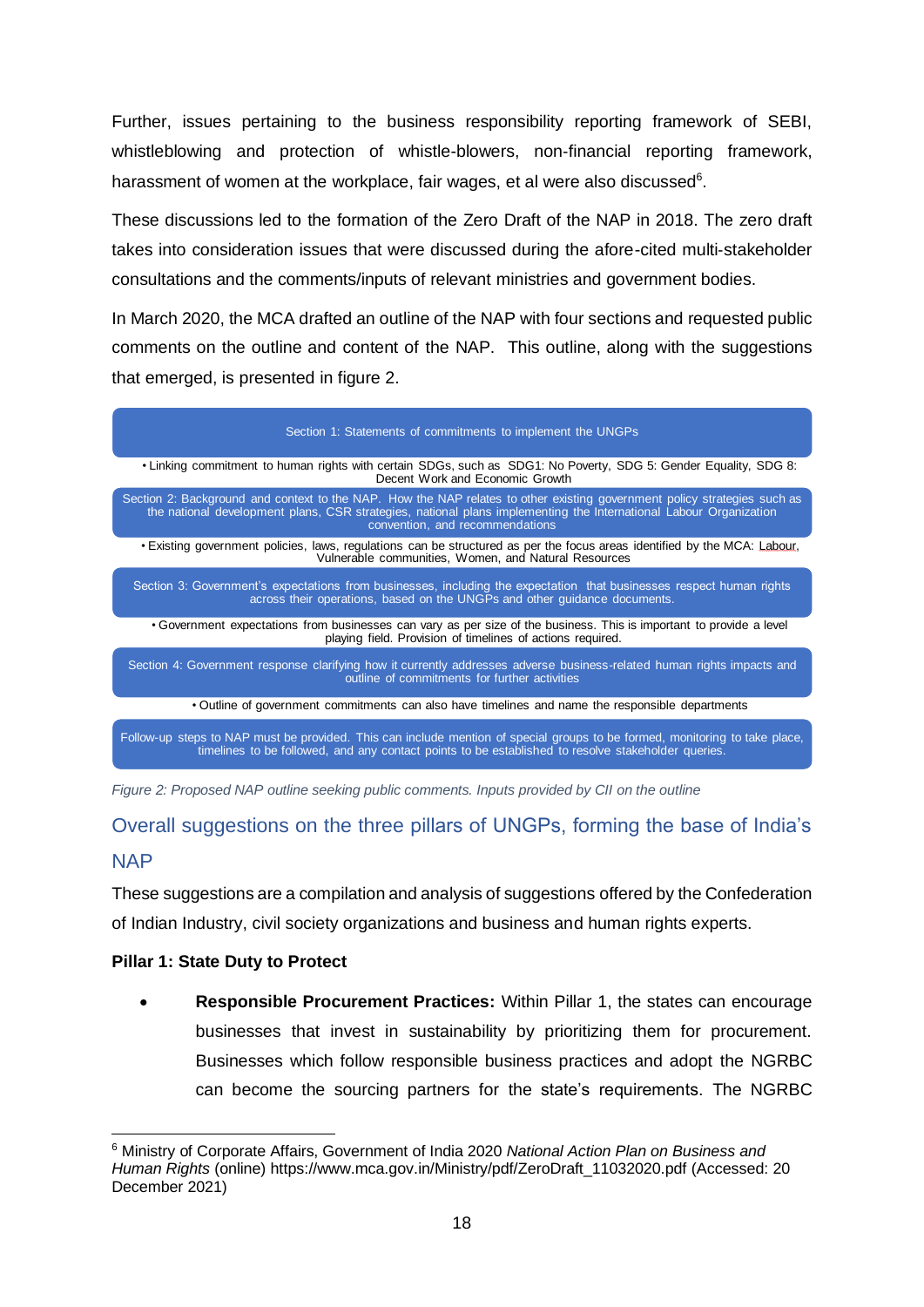include the principle on protection of human rights, and thus enable businesses to act in a responsible manner.

- **Protection around new ways of work**: The Covid-19 pandemic has led to a more digitized way of working. The regulatory ecosystem needs to be advanced to address the challenges that have arisen from digitisation, the gig economy and platform workers, and the NAP needs to look at protecting the rights of such workers. It can cover how current laws and policies cover such rights and platforms, and what more needs to be done.
- **Coherence with existing laws:** The NAP can create coherence with several existing laws and legislations of the country, to avoid any conflict or duplication.
- **Bringing the human rights lens to environment, climate change and biodiversity**: Issues of environment degradation, climate change and biodiversity losses are deeply linked with human rights. Thus, it is important that laws governing these areas also consider the human rights aspect. The NAP can provide guidance in this regard.

## **Pillar 2: Corporate Responsibility to Respect: This is aligned with core elements of Principle 5 of the NGRBC and BRSR**.

- **Capacity-building**: The NAP needs to emphasise on generating awareness on human rights, especially from a business angle, and focus on capacity-building within organisations through regular training for all stakeholders.
- **Managing supply chain risks**: The NAP can provide guidance on managing human rights risks in supply chains. Since most human rights risks arise in deep pockets of supply chains, actions like mapping supply chains, and implementing the proceedings of the NGRBC in a phased manner starting with tier 1 companies, can be proposed.
- **Managing human rights risks in SMEs and adoption of NAP by SME**: The NAP can propose a separate narrative for dealing with human rights risks in SMEs. India has a high proportion of SMEs, mostly in the informal sector, many of which serve as suppliers to big companies in India and globally. A large number of them use a contractual workforce. Hence the vulnerabilities existing around human rights in SMEs need special mention. However, the success of implementation rests on the support of the government and sourcing companies linked to these SMEs by way of capacitybuilding, raising awareness, and providing incentives.
- **Protection of vulnerable categories specific to India**: The NAP can provide protection for vulnerable groups i.e. people or communities most at risk by the adverse impacts caused by businesses/state directly or indirectly, and where human rights are violated. The guidance given to business is to recognise the difference between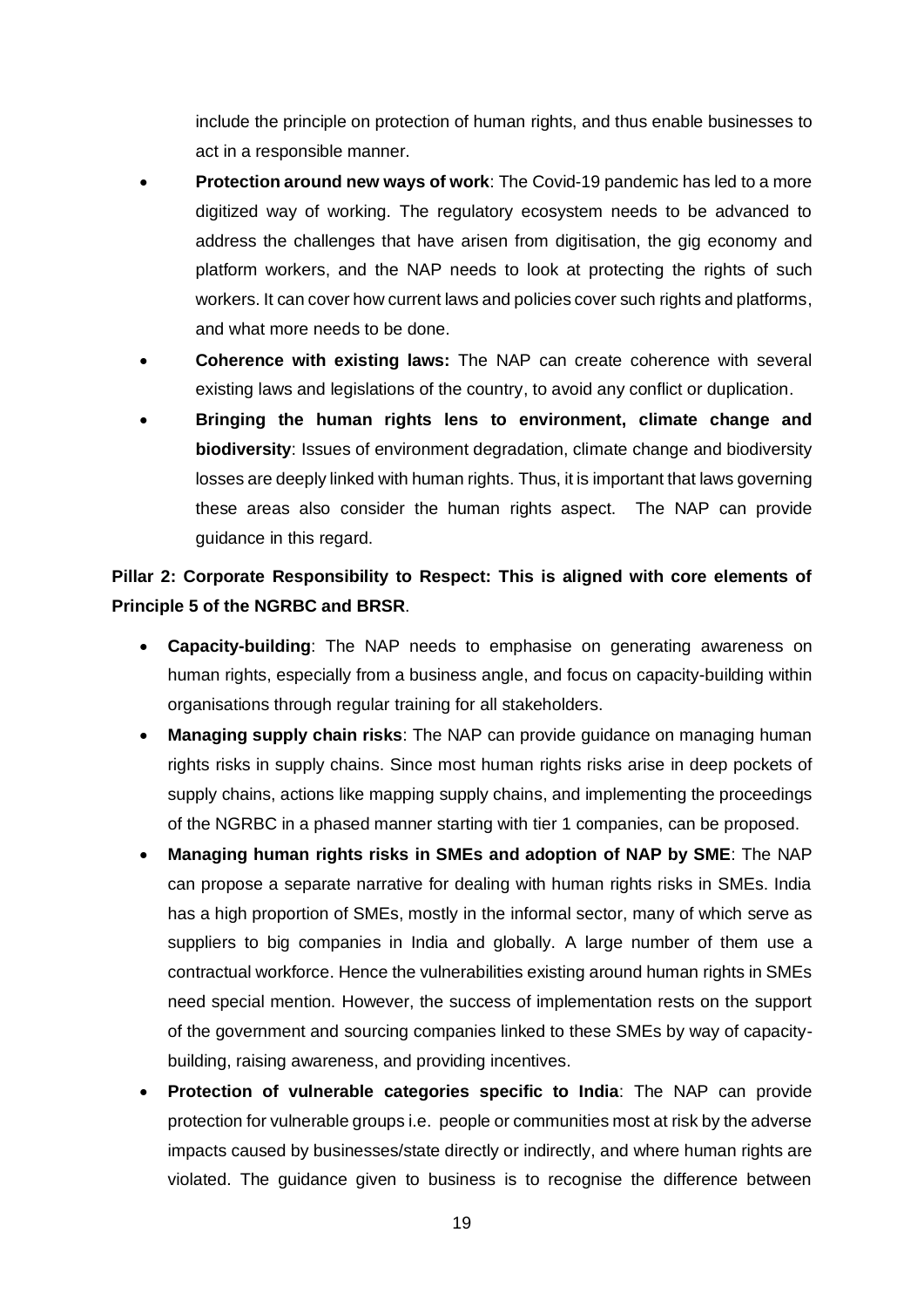stakeholders and rights-holders. The rights-holders as cited in the NGRBC are a list of vulnerable groups that are relevant in the Indian context, such as:

- o Scheduled Tribes, Scheduled Castes, *Dalits* (economically and socially disadvantaged), *Adivasis* (indigenous groups)
- o Differently abled groups
- o Informal sector workers
- o Children who are vulnerable
- o Women/gender which is cross cutting.

Companies are advised to identify any impact caused by their activities within these categories. Guidance is provided for where the adverse impact is systemic, where it is severe, and where it impacts the rights of the most vulnerable groups.

- **Corporate-level grievance mechanism**: While many companies have grievance redressal mechanisms in place as a requirement of local legislation, their effectiveness and applicability to human right issues is questionable. The structure and process of the mechanism may also differ. The NAP can provide a standard structure for grievance mechanisms for companies to consider, to ensure its accessibility and efficiency consistently across organisations.
- **Human Rights Due Diligence (HRDD)**: the NAP can propose specific guidance on HRDD. This is an area less understood in the country, and is challenging to implement, especially for SMEs. A planned approach on HRDD and guidance to SMEs will be useful.
- **Disclosure and Transparency:** A proposal for public disclosure specific to human rights can be considered. Alignment with BRSR must fit in this area.

#### **Pillar 3: Remedy**

• Access to remedy poses a major challenge in the effective implementation of the NAP. The limitation of the NHRC to accept complaints against non-state actors such as companies is a big gap. The lack of human rights-specific grievance mechanisms at the operations-level could be another stumbling block for rights-holders to access remedy mechanisms. Setting up multi-stakeholder committees within industrial MSME clusters could be a crucial missing piece in the implementation of Pillar  $3<sup>7</sup>$  of the UNGPs in the NAP.

<sup>7</sup> Institute for Human Rights and Business 2020 *India's Business & Human Rights National Action Plan* (online)<https://www.ihrb.org/other/governments-role/commentary-indias-national-action-plan> (Accessed: 11 December 2021)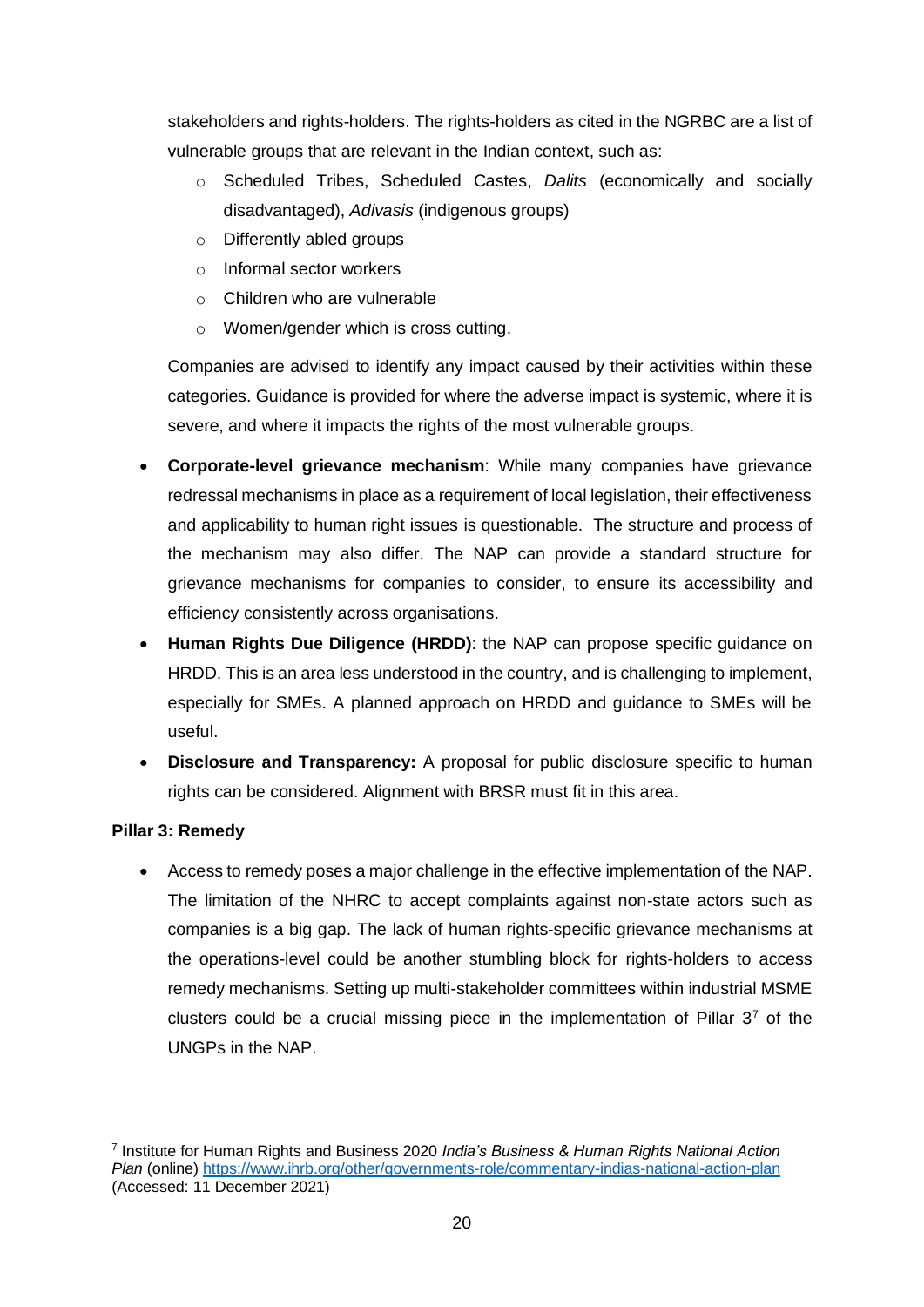## <span id="page-21-0"></span>Potential Human Rights Risks in key sectors

In February 2022, Japan became the fifth largest overseas investor in India, with over USD 36.2 billion in cumulative investments since 2000. Key sectors attracting this investment include Automobiles, Electronics System Design and Manufacturing (ESDM), Medical Devices, Consumer Goods, Textiles, Food Processing and Chemicals<sup>8</sup>.

With strong bilateral relations between India-Japan, geopolitical realignments in Asia, excess global liquidity in the market and a new, incentive-based manufacturing regime in India (PLI schemes), the economic relationship between the two countries stands on strong ground, and will boost future investments, with increased trade volumes.

The **Production Linked Incentive Scheme (PLI)** was introduced in India in 2020 with the aim to develop capacities in local supply chains, introduce new downstream operations, and incentivize investments in high-tech production. The scheme offers various benefits, including financial incentives, to draw interest from foreign manufacturers/ investors. Several Japanese companies are also applicants to, and are seeking benefits, under the PLI scheme.

Japan is the only country that has dedicated country-focused industrial townships across India. Known as Japanese Industrial Townships (JITs), they accommodate 114 Japanese companies, as of February 2022. The Neemrana and Sri City industrial townships are host to many Japanese companies.

The presence of Japanese companies in India is steadily increasing. As of October 2020, 1455,

#### **What is a JIT?**

Japanese Industrial Townships (JITs) are ready-to-move-in facilities, with fully developed land available for allotment in designated townships. They offer special Japan desks for translation, and facilitation support, among other facilities.

Japanese companies are operating in India, more than one-third of them in the manufacturing sector. Figure 2 provides details on the regional concentration of Japanese companies. It is seen that the concentration is highest in the Northern Region, particularly in the states of Haryana and Uttar Pradesh. This is followed by South and Western India, with major concentration in the states of Karnataka, Tamil Nadu, Maharashtra and Gujarat.

<sup>8</sup> Press Information Bureau 2022 *Press Release* (online)

https://pib.gov.in/PressReleseDetailm.aspx?PRID=1798204 (Accessed: 20 February 2022)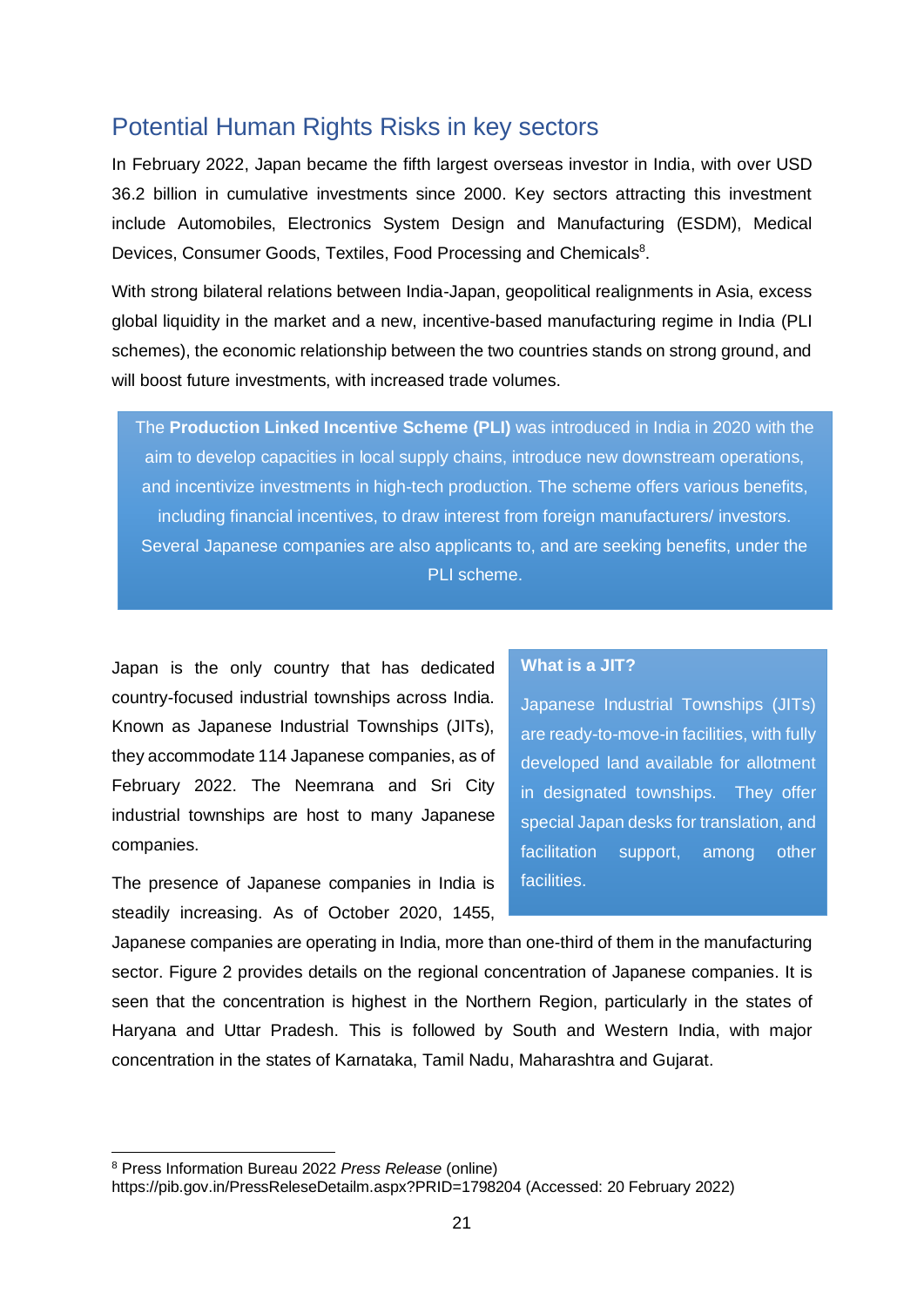

*Figure 3 source: https://www.in.emb-japan.go.jp/PDF/2020\_co\_list\_en.pdf*

As Japanese investment in the country increases, it also brings several social benefits, including considerable employment generation, development and enhancement of the skills pool, and improvement of livelihoods. In tandem with investment, these companies also need to adopt risk mitigation strategies, especially associated with human rights risks, in the country, and in their respective sectors. While every country has mechanisms to protect, respect and remedy against human rights violations, human right issues can vary from country to country, and from sector to sector.

#### **India-specific human rights risks**

India is a heterogeneous country, with huge diversity across income levels, caste, religion, language, education levels, et al. India also experiences mass migration depending on employment opportunities, across regions. As a result, different regions of the country experience different human right issues, though there are some common cross-cutting issues across regions. These are also closely linked with the SDGs, such as SDG 1 (No Poverty), SDG 3 (Good Health and Well-Being), SDG 4 (Quality Education), SDG 5 (Gender Equality), SDG 8 (Decent Work and Economic Growth), and SDG 10 (Reduced Inequalities). The crosscutting issues include:

- Informal and unregulated workforce, and absence of social security benefits.
- Prevalence of child labour and other forms of forced labour in deep pockets of the supply chains.
- Prevalence of specific vulnerable categories such as scheduled tribes and scheduled castes, and associated caste-based discrimination.
- Wages and working hours.
- Gender-based discrimination.
- Waste, pollution, and related environmental challenges.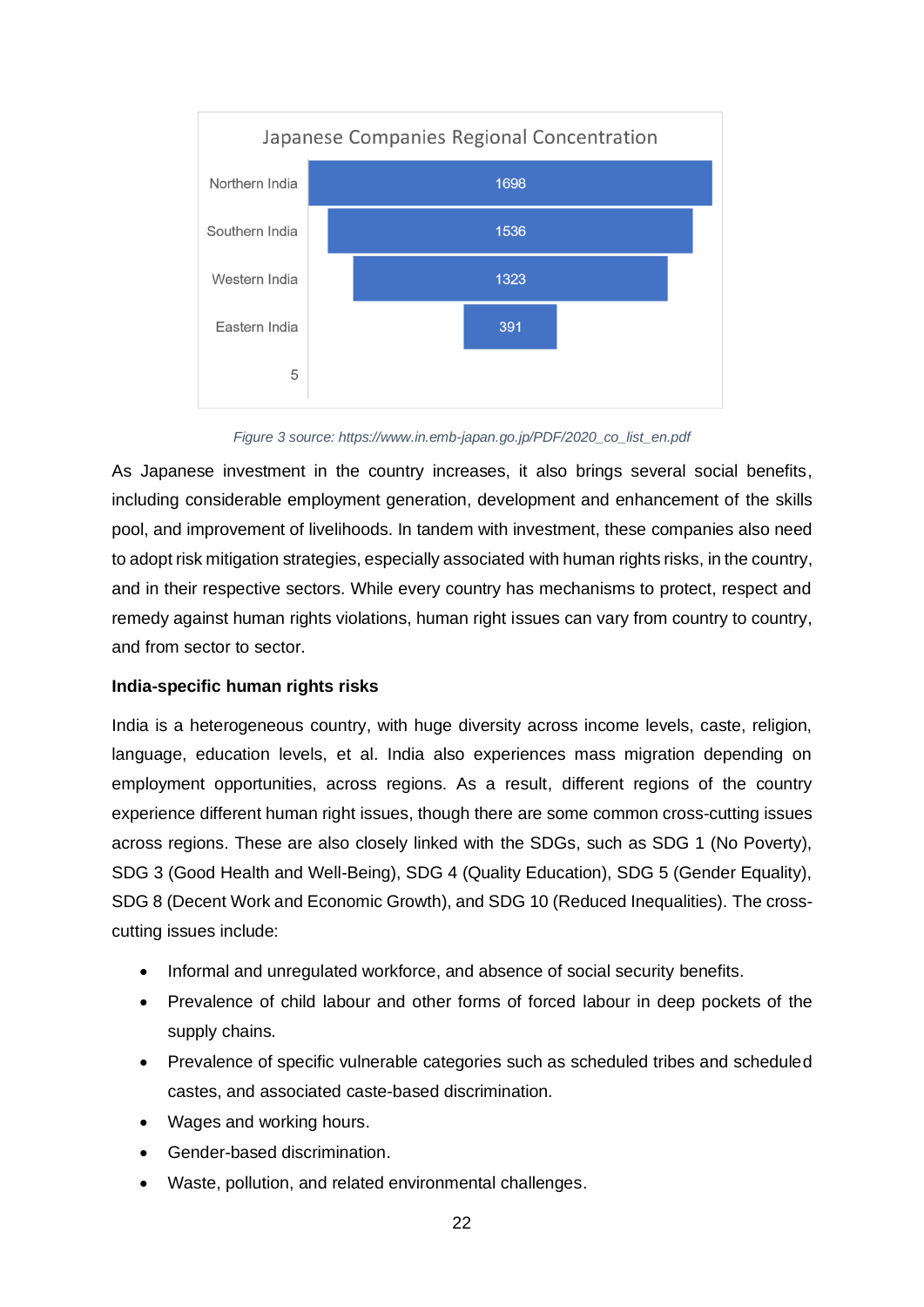These risks, together with sector-specific risks, accentuate the challenges that businesses operating in India face. This report has selected four sectors, based on the higher concentration of Japanese companies in them, to better understand sector-specific risks. These sectors are Electronics, Automobiles, Fast Retailing, and Finance and Insurance. Beyond the high concentration of Japanese companies in these sectors, they contribute significantly to India's GDP, generate considerable employment, both formal and informal, and have extensive supply chains spread across different regions of the country. A list of Japanese companies operating in India in these sectors is provided in Annexure 1.

#### <span id="page-23-0"></span>Electronics and Consumer Appliances

#### **About the sector**

The electronics industry is divided into industrial electronics and consumer electronics, with higher growth in the latter, due to its popularity amongst consumers, and government initiatives to increase domestic production.

The use of consumer electronics has increased with the digital wave pushed by the COVID pandemic. As a result, the consumer electronics sector remains resilient, with growing demand for smart devices and appliances. The consumer electronics (durables) sector contributes about 32% of the total Indian electronics industry. The Indian consumer electronics market is expected to reach USD 118.4 million in 2025, <sup>9</sup> predicting India's

**Consumer Electronics** refers to any electronic devices designed to be purchased and used by end users or consumers for daily and non-commercial purposes. Consumer electronics or home electronic are intended for everyday use, typically in homes, for entertainment, communication, and home-office activities. The consumer electronics industry is evolving day by day with adoption of modern devices and consumer technologies, with consumers looking for smarter and more efficient devices.

consumer electronics and appliances market to be the fifth largest in the world.<sup>10</sup> The sector has received support from the Indian Government in the form of reduction in import bills, and the PLI scheme for white goods.

Electronics System Design and Manufacturing (ESDM), which is part of the electronics sector, is the world's fastest-growing industry. India's share in the global electronic systems manufacturing industry has grown from 1.3% in 2012 to 3.6% in 2019<sup>11</sup>. ESDM manufacturing clusters are situated in Madhya Pradesh, Andhra Pradesh, Punjab, Kerala, Tamil Nadu, and

<sup>9</sup> International Journal of Current Research 2020 *A Study of Consumer Electronics Industry in India* (online) http://journalcra.com/sites/default/files/issue-pdf/37738.pdf (Accessed: 04 January 2022) <sup>10</sup> Inverted 2021 *Growth of Indian Consumers Electronics Industry* (online)

https://inverted.in/blog/growth-of-indian-consumer-electronics-industry (Accessed: 06 January 2022) <sup>11</sup> Invest India *Electronic Systems* (online) https://www.investindia.gov.in/sector/electronic-systems (Accessed: 17January 2022)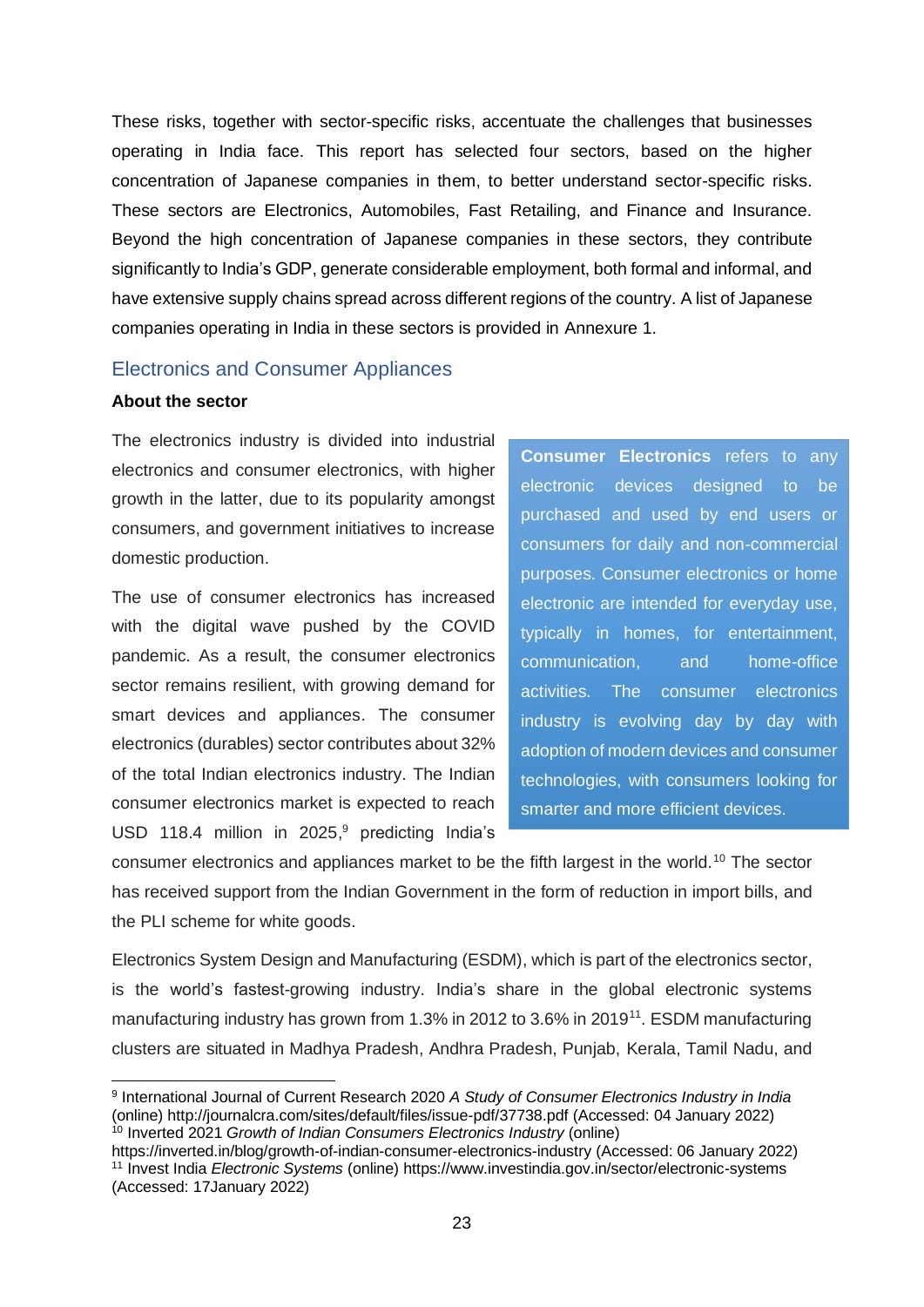Uttar Pradesh. ESDM is one of the sectors receiving attractive investments from Japanese companies.

#### **Potential Human Rights Risks**

#### **Who is a contract worker in India?**

Contract workers/ labour are those who are hired in or in connection with the work of an establishment by or through a contractor, with or without the knowledge of the principal employer. The arrangement got legal recognition when the Contract Labour (Regulation and Abolition Act), 1970 of India (CLRA) was enacted 'to regulate the employment of contract labour in certain establishments and to provide for its abolition in certain circumstances.'

The production and manufacturing of electronics is highly concentrated in southern India, largely due to easy accessibility to the Chennai port. India's electronics sector employs a significant number of migrant workers, both from surrounding as well as distant areas. In fact, the worker composition in the sector is mainly represented by contract workers.

• Involuntary labour: Bonded

labour is prevalent in the electronics sector in India. This is attributed to the presence of migrant workers who leave their homes to seek employment, and often end up getting recruited by agents with fake promises.

- Freedom of association and collective bargaining power: The presence of unions is sparse. Fearing job termination, workers are wary of forming unions. Though many companies promote the setting up of workers committees to deal with day-to-day concerns and grievances, it must be noted that a workers' committee is not as strong a forum as a union to voice workers' concerns.
- Discrimination: Discrimination arises because most of the workers are contract workers. There are significant differences in the employment benefits offered to permanent employees versus contractual employees. These include difference in wages, employment benefits such as bonus or medical cover, and entitlement for leave. Other forms of discrimination around gender and caste are also observed.
- Excessive working hours: There is regular violation of the nine-hour workday mandated by law. There are also cases where workers are forced to work on Sundays with compensatory time off in lieu of overtime wages. Although contract workers are entitled to annual leave, they find it difficult to get approval.
- Health and safety: The electronics sector deploys processes and chemicals which can be hazardous to worker health if adequate safety precautions are not taken. While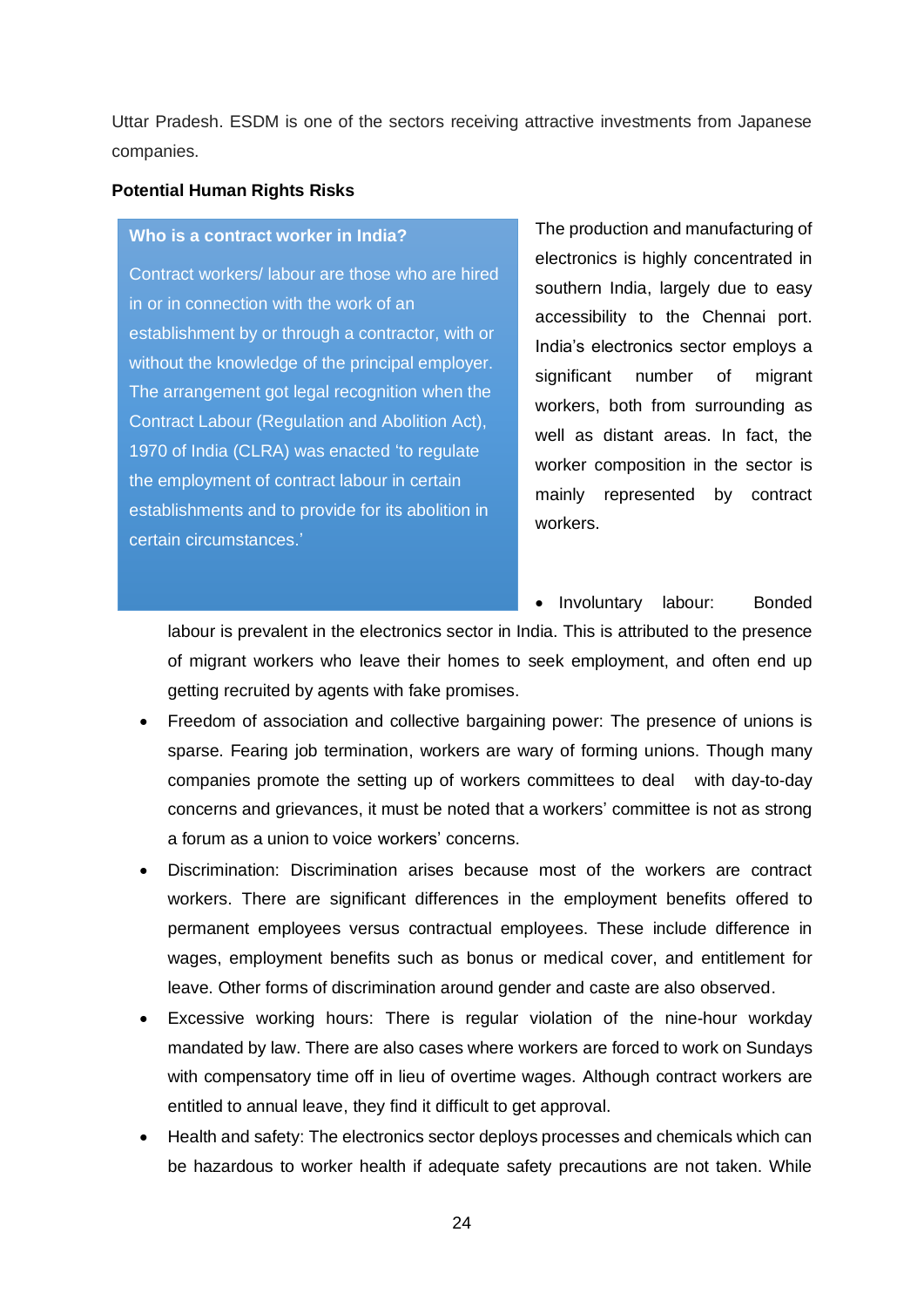wearing PPEs is a compliance and mandated by companies, sometimes workers fail to adhere to the requirements, leading to either penalty by the company or injury. Another aspect of health-related issues is tied with excessive working hours and travel time. Workers have to travel long distances to reach the manufacturing location, which leads to physical and mental fatigue.

#### <span id="page-25-0"></span>Automobiles, auto-components

#### **About the Sector**

In 2020, India was the fifth-largest auto market in the world and is expected to become the third largest in terms of volume by 2026. India produced 22.7 million vehicles in FY2021, of which 4.1 million vehicles were exported.

The automobile sector in India comprises of four segments: two wheelers, passenger vehicles, commercial vehicles, and three wheelers. Of these, the two-wheeler segment has the highest production volume. The sector contributes 7.1% to India's gross domestic product (GDP) and employs a workforce of 37 million.<sup>12</sup> With the Electric Vehicle (EV) wave growing globally, the Indian EV market is expected to grow at CAGR of 44% between 2020-2027 and is expected to hit 6.34 million-unit annual sales by 2027. The EV industry is anticipated to create five crore direct and indirect jobs by  $2030^{13}$ .

Several government schemes including PLI, the National Mission for Electric Mobility, FAME India, and other schemes are giving a good boost to the automotive sector in India, resulting in higher production volume, sales, and employment opportunities.

India hosts four large auto manufacturing hubs: Delhi-Gurgaon-Faridabad in the North, Mumbai-Pune-Nashik-Aurangabad in the West, Chennai- Bengaluru-Hosur in the South and Jamshedpur-Kolkata in the East. Of these, Maharashtra, followed by Delhi and Tamil Nadu, are the top manufacturing states.

#### **Potential human rights risks**

With over 19 million people employed by the automobile industry, direct and indirectly, there are major challenges in ensuring rights both within the manufacturing units as well as across the supply chains of their component providers. Automobile companies source components and materials from global and local suppliers. Some automobile companies are believed to

<sup>12</sup> Invest Briefing 2021 *India's Automotive Ecosystem: A Primer for Investors* (online) https://www.indiabriefing.com/news/indias-automotive-ecosystem-a-primer-for-investors-23333.html/ (Accessed: 22 January 2022)

<sup>13</sup> Invest India *Automobile* (online) https://www.investindia.gov.in/sector/automobile (Accessed: 22 January 2022)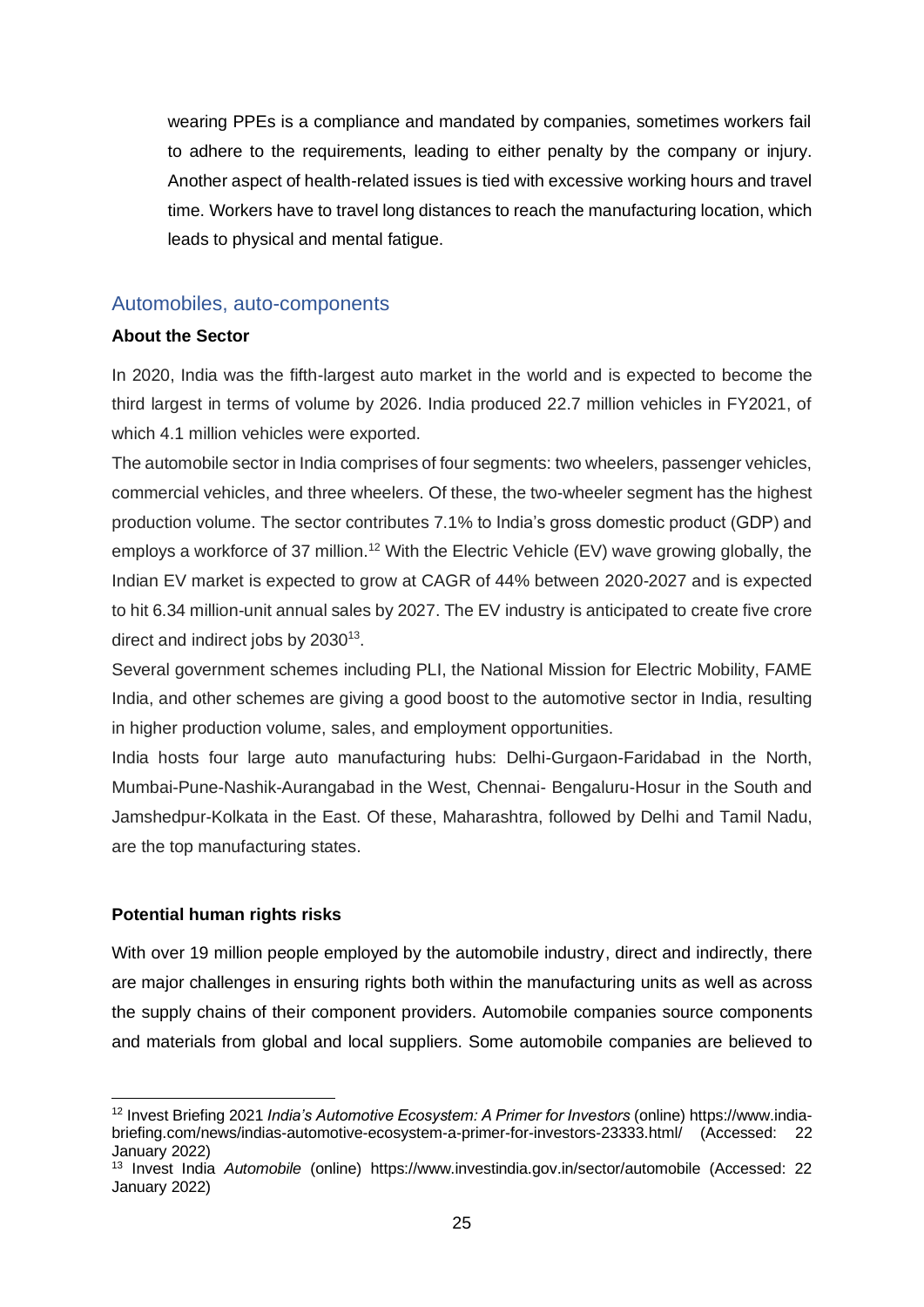have more than 20,000 suppliers. As a result, human right issues are prevalent in deep pockets of extensive supply chains. The use of contract workers across automotive supply chains is also widely prevalent.

- Health and Safety: Health and safety-related issues are present across the sector in raw material extraction, processing, manufacturing, and assembly of vehicles. This is due to lack of training and awareness on health and safety. Many incidents also occur because safety protocols and the use of personal protective equipment (PPEs) are not rigorously enforced.
- Child labour in supply chains: Child labour is prevalent in material extraction and processing. Various materials used in the manufacturing of automotive parts have a history of child labour involvement in mining, extraction, and processing. For instance, mica, which is majorly mined in India, is used in several auto parts, including paints, brakes, and coatings. Several public reports have highlighted the prevalence of child labour in mica mines in the states of Jharkhand and Bihar.
- Forced labour in supply chains: This is prevalent in deep pockets of the supply chain where contract labour is widely used. Most contract workers are migrants, who are vulnerable to threats, violence, wage discrimination and other issues for job security.
- Discrimination: Worker-level discrimination can take many forms: gender, race, ethnicity, disability, religion, etc.
- Gender-specific leadership roles: Women are under-represented in the workforce and in leadership roles, due to the gender bias in the industry, organisational cultural norms, and lack of management support.
- Working hours and wages: This issue is mostly seen in SMEs which are part of supply chains. Workers have to work excessive working in order to meet difficult targets.
- Climate change and environment degradation: Issues associated with air pollution and increasing air emissions, contributing to climate change and environment degradation, are unique to the automotive sector. Automobiles contribute hugely to air pollution due to vehicular emissions, raising a major health concern.

## <span id="page-26-0"></span>Apparel

## **About the sector**

The global apparel industry has expanded over the years with clothes being produced in bulk throughout the year and at the cheapest possible price. Affordable fashion has been a boon to this industry, led by retailers such as H&M, Zara, Uniqlo, forever 21, and Wills Lifestyle, to name a few.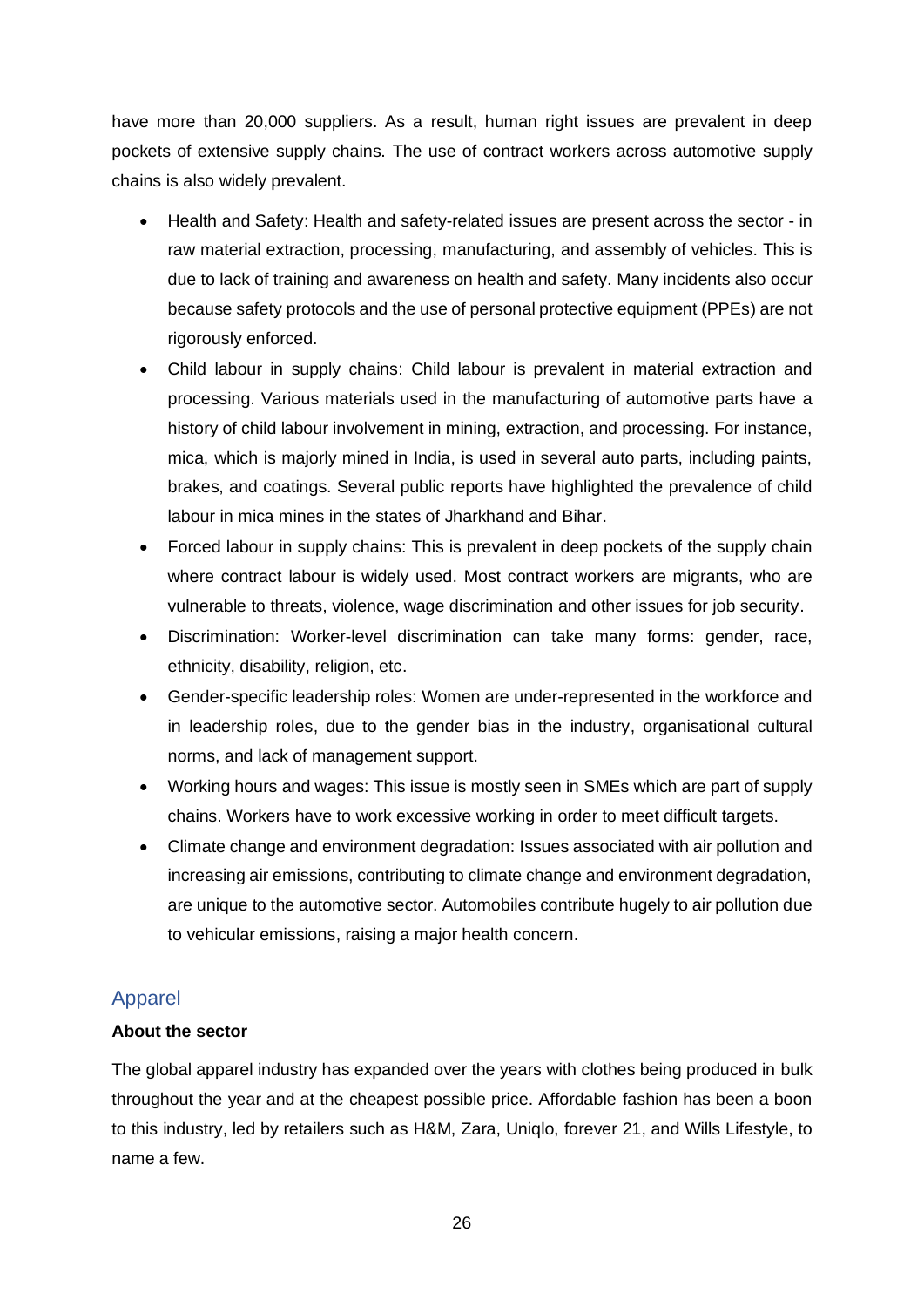India is the world's second largest exporter of textiles and apparel and has a massive raw material and manufacturing base. The sector is divided into two major segments: one, the production of textiles and fabric from raw materials, and two, the transformation of these fabrics into clothing and other accessories. It is the second largest employer in the country, providing direct employment to 45 million people, including a large number of women and rural folk $14$ .

India's readymade apparel production is mostly cotton garments, which account for 58% of the total production, followed by non-cotton clothes (25%), and blended clothes (16%) <sup>15</sup>. The sector contributes to 2% of India's GDP and 5% of its global trade<sup>16</sup>. The highest contributors to FDI in this sector in India from 2016 to 2021 are Japan, Mauritius, Italy and Belgium.

The manufacturing base is strengthening, with some regions producing specialised niche products, making it convenient for international players to source and work in India. The top five apparel manufacturing hubs for ease of doing business as ranked by the Department for the Promotion of Industry and internal Trade (DPIIT), formerly the Department of Industrial Policy and Promotion (DIPP), of the Ministry of Commerce and Industry, are Andhra Pradesh, Telangana, Haryana, Jharkhand, and Gujarat. Other emerging hubs are Karnataka, West Bengal, Tamil Nadu, Rajasthan, Uttar Pradesh, Maharashtra, Odisha, Punjab, and Delhi. Region-wise, 95% of knitwear and woollens are produced in Northern India, and 80% of hosiery and silk is produced in Southern India. Western India mostly produces cotton apparel, and Eastern India is more diverse with woollen, jute and cotton industries.

#### **Potential human rights risks**

In the last decade, the emergence of the 'Fast-Fashion' business model has raised issues such as non/late payments, excessive working hours, poor working conditions, violence, and abuse in a number of factories and supply chains of the apparel sector.

A study by the Fair Wear Foundation depicts some general trends observed in the sector across India in recent years, such as increased employment of inter-state migrant workers, larger percentage of contract workers, and displacement of factories from urban to rural areas, which are now drawing incentives.

Some of the major human rights risks observed and reported in this sector are:

<sup>14</sup> Ministry of Textiles Government of India *MOT Annual Report 2019-20* (Online)

http://texmin.nic.in/sites/default/files/AR\_MoT\_2019-20\_English.pdf (Accessed: 25 January 2022)

<sup>15</sup> Media Business 2019 *India Country Report 2019* (Online) https://media.business-

humanrights.org/media/documents/files/documents/CS\_INDIA\_20198029.pdf (Accessed: 27 January 2022)

<sup>16</sup> Ministry of Textiles Government of India MOT Ann*ual Report 2019-20* (Online)

http://texmin.nic.in/sites/default/files/AR\_MoT\_2019-20\_English.pdf (Accessed: 29 January 2022)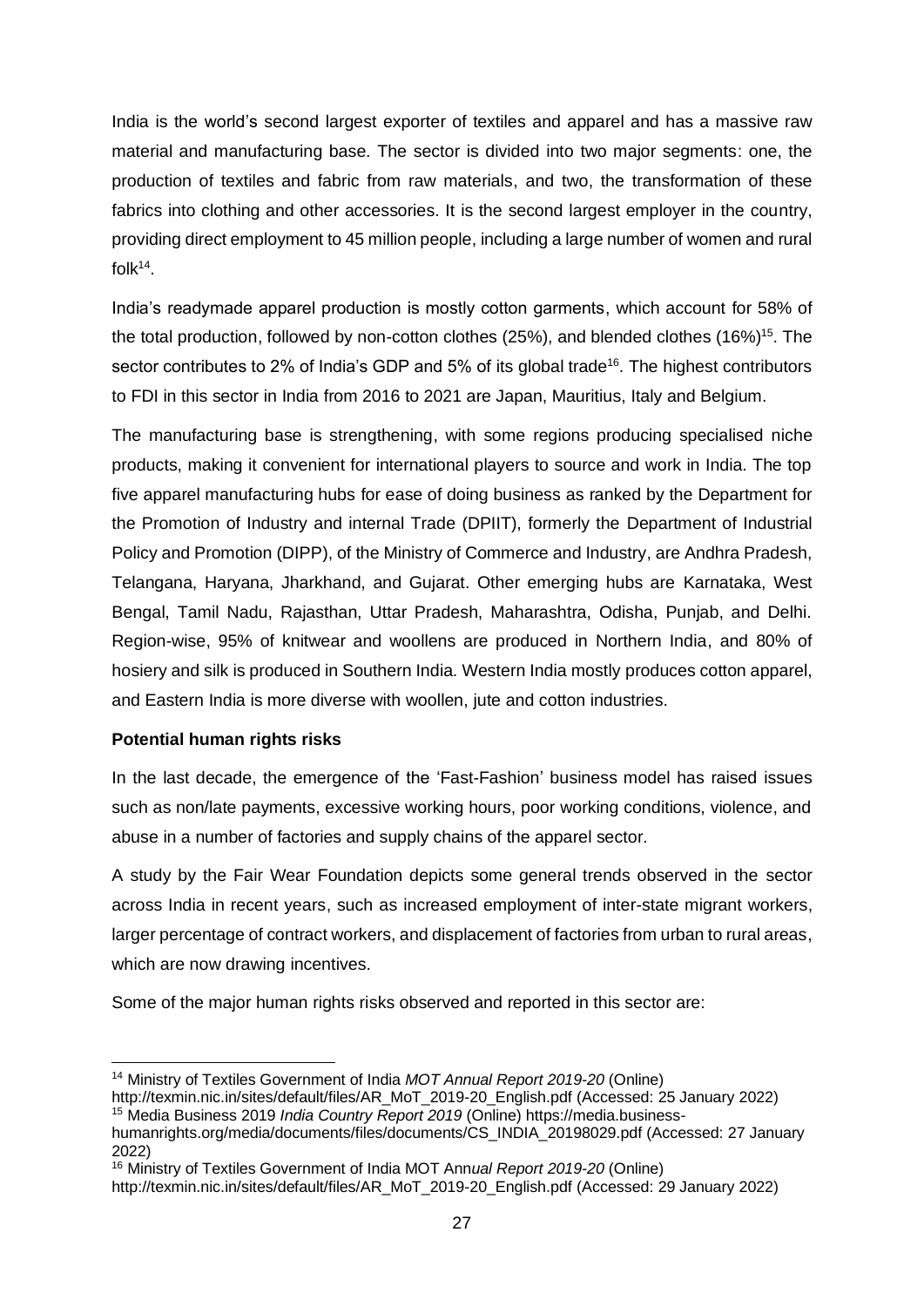- Sexual Harassment: Sexual harassment is prevalent in the garment factories used by many international fashion companies. These factories do not have specific laws governing sexual harassment at the workplace, and, even if they do, many workers are not fully aware of their rights, or fear retaliations if they complain. The abuse takes different forms, such as comments, jokes, winking, propositions, inappropriate touching, and even insults. A Human Rights Watch (HRW) report states that verbal abuse is very common in this sector.
- Discrimination: Given the prevalence of caste and gender-based inequalities, discrimination is largely faced by migrant workers from poor, low caste, and tribal families. These workers usually get low wages but are expected to meet the high production targets set by their contractors, who, in turn, receive their targets from apparel companies.
- Long working hours and work pressure: Work pressure in this sector is very high due to large work orders. This results in long working hours and verbal abuse if the work is not completed on time. Overtime is often not voluntary, and workers are forced to work longer hours to complete targets, usually without compensation. Often workers take loans to supplement their income, and then struggle to repay them.
- Job insecurity: There is constant job insecurity among the workers, who perennially fear dismissal from the job. The grounds for dismissal are minor mistakes in work, noncompletion of targets, reporting late even by a few minutes, et al.
- Bonded, forced and child labour: Children below 14 years are employed in various stages of the supply chain as they offer cheap labour. They are also frequently subjected to mental as well as physical abuse.
- Lack of unions: The level of unionisation is very low, especially among migrant workers, who have little or no knowledge of trade union activities and of workers' committees. The committees prescribed by law exist only on paper and do not perform their duties effectively. The lack of social dialogue through healthy employer-employee relations, including the presence of trade unions in factories, is noted as the single most important reason for low wages and poor working conditions.
- Health and safety risks: Some common occupational and health problems found in workers in this sector include headaches and exhaustion, mental stress, or depression due to work pressure. Other health risks include respiratory diseases, posture-related ailments, eye strain, infections from unclean water, and urinary tract infections due to too few toilet breaks. While workers such as tailors are provided protective equipment, those working in the ironing and cutting sections do not get similar protective gear.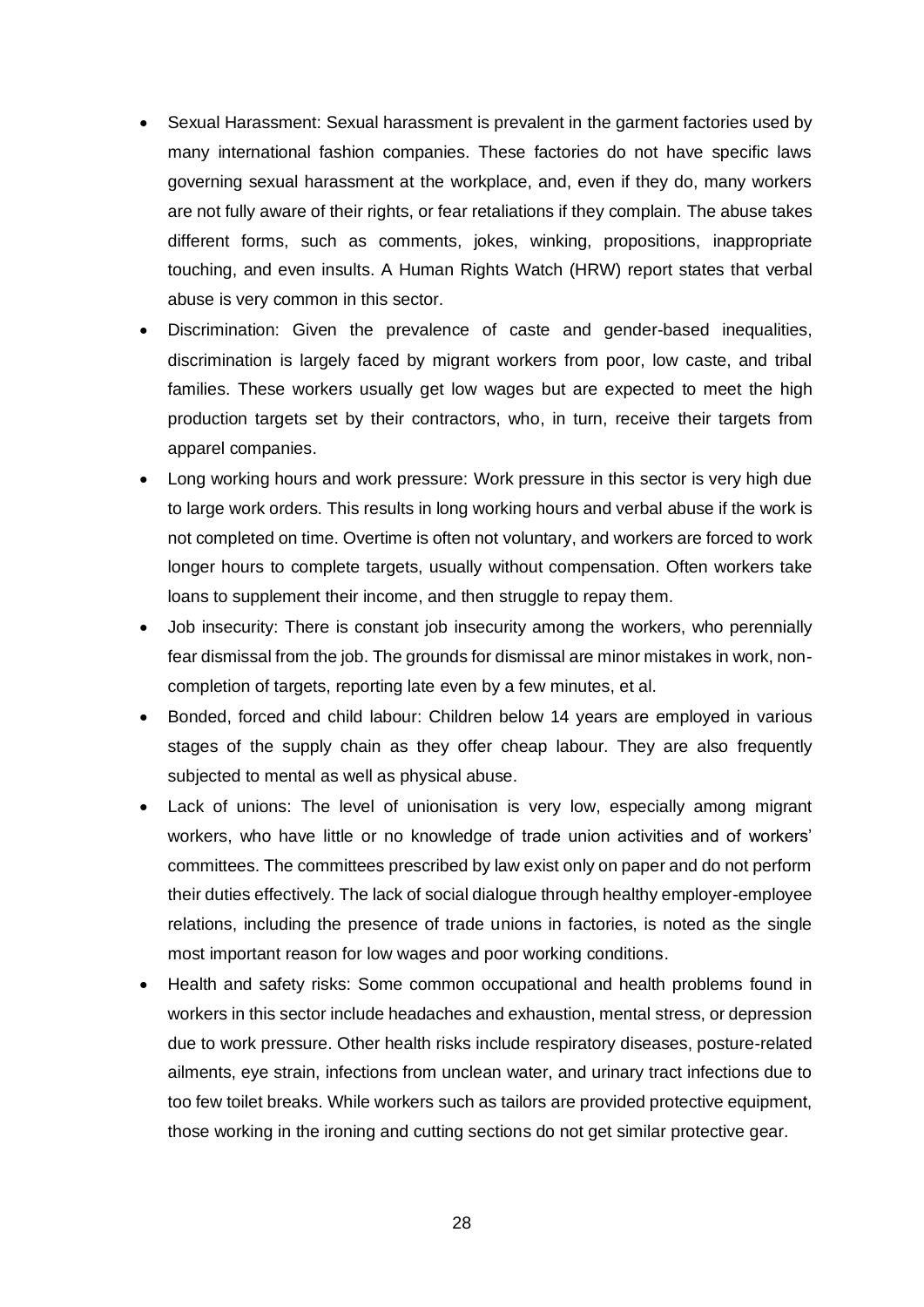### <span id="page-29-0"></span>Finance Services

#### **About the sector**

The finance sector in India is undergoing rapid expansion with the growth of existing financial service companies, and new firms entering the market. The sector comprises commercial banks, insurance companies, non-banking financial companies, co-operatives, pension funds, mutual funds, and other smaller financial enterprises. The banking regulator has recently allowed new entities such as payment banks to be created, thereby drawing more players into the sector.

India is today one of the most vibrant global economies on the back of its robust banking and insurance sectors. It is expected to be the fourth largest private wealth market globally by 2028. The relaxation of foreign investment rules has received a positive response from the insurance sector, with many companies announcing plans to increase their stakes in joint ventures with Indian companies<sup>17</sup>.

#### **Potential Human Rights Risks**

Financial services companies may not directly cause human rights violations, but their investments in portfolios or projects that are open to such impacts could exacerbate their risk potential, if appropriate due diligence is not undertaken for the social aspects.

Financial institutions must ensure that their investee companies, directly or through their operations across their supply chains, do not adversely impact any human rights, or fall within regions identified as hotspots for human rights violations. India has a large vulnerable population in the form of indigenous tribes, women, children, caste-based minorities, et al. Most of these categories populate the interior regions of the country. With more infrastructural projects, increasing boundaries of urban landscape, and an unending quest for mineral-rich regions, these categories are often impacted. These people can be displaced or face loss of livelihoods or physical torture due to projects which encroach on their space. Financial service companies that fund such projects must apply the human rights due diligence lens to their lending to ensure that the rights of all stakeholders impacted by the financed projects are protected.

<sup>17</sup> Indian Brand Equity Foundation *Financial Services in India* (Online) https://www.ibef.org/industry/financial-services-india.aspx (Accessed: 10 February 2022)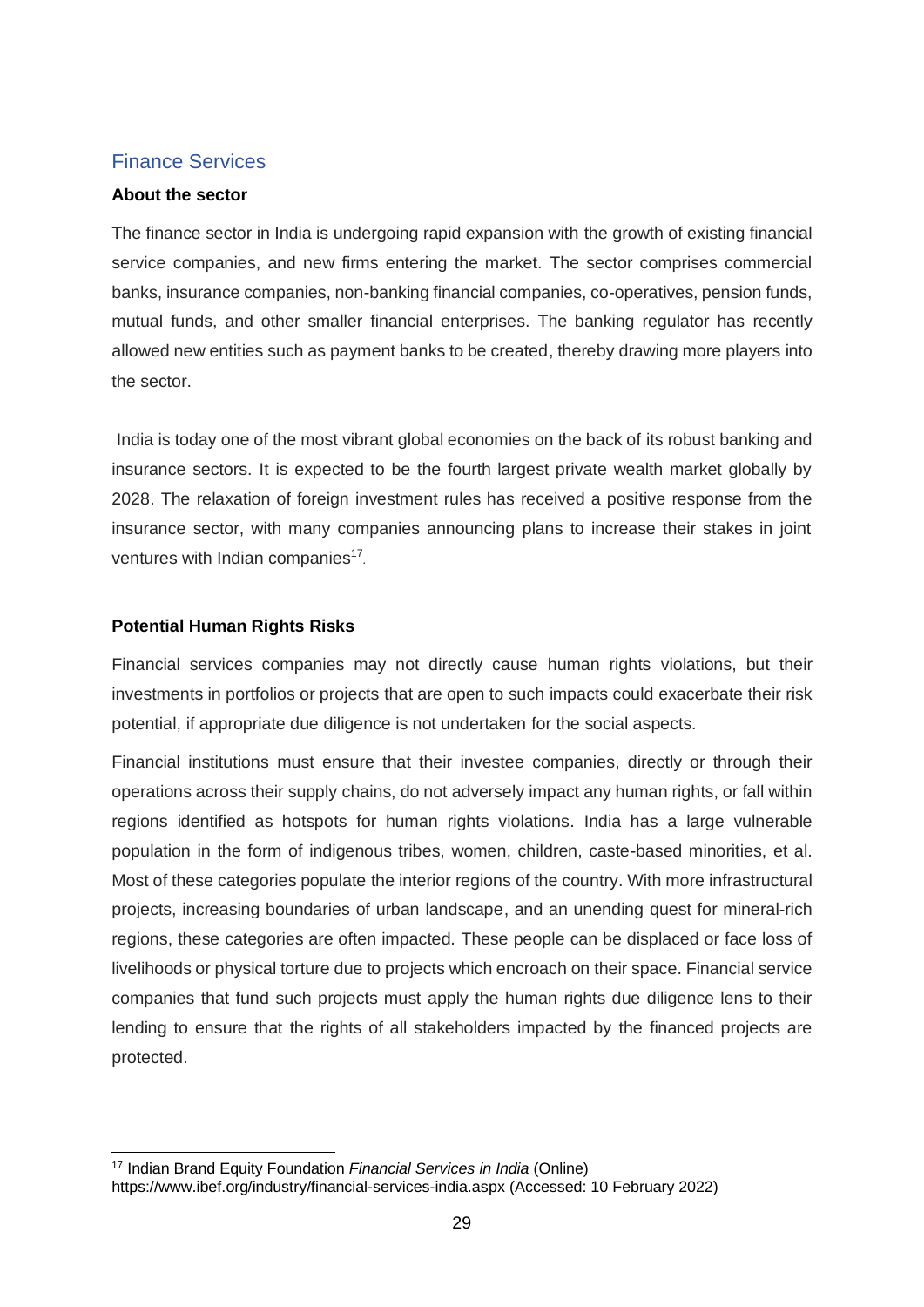Key human right issues which need to be looked at by finance service companies in their investment portfolio are:

- Social impacts caused by large infrastructure projects: There can be several levels of social impact caused by infrastructure projects. These are around displacement of local people, lack of adequate compensation, forced relocation, loss of livelihoods, lack of prior consent, and threat to cultural heritage and biodiversity.
- Human rights issues during the development of projects: Projects hire a good number of local and migrant people on a temporary basis in the setting-up and development stages. The lack of contractual agreements and the very nature of temporary jobs bring up issues such as extended working hours, unfair wages, health and safety concerns, and the use of child and forced labour.
- Risks of corruption and bribery: The finance sector is often linked with cases of bribery and corruption. The risk of bribery and corruption increases if several parties, including political interests, are involved. If the lending mechanism is complicated, it can lead to lack of transparency in money flow channels.
- Discrimination in lending practices: The vulnerable population, including minorities, face problems in getting appropriate loans at nominal interest rates. Most of them are poor and marginalised and are either unable to afford higher lending rates or face discrimination.
- Data and customer privacy: Finance services companies deal with sensitive information about their clients, including account details, customer identification, contact details, client investments, etc. Protecting this data for every customer can pose a challenge. There have been several cases globally where customer data was leaked. The lack of stringent technology measures can make financial services companies an easy target for phishing attacks and other hacks.

Financial institutions can aggravate risks through funding projects and corporate activities that have human rights vulnerabilities. They have the responsibility to undertake due diligence to ensure that the businesses/ projects they associate with, or invest in, are both environmentally and socially compliant and sustainable.

#### <span id="page-30-0"></span>Overarching Human Rights Vulnerabilities

All the four sectors studied have extensive supply chains. Often, corporates have little control over, or awareness of, the numerous contracted and sub-contracted units across their supply chains. This raises the risks to human rights across these entities.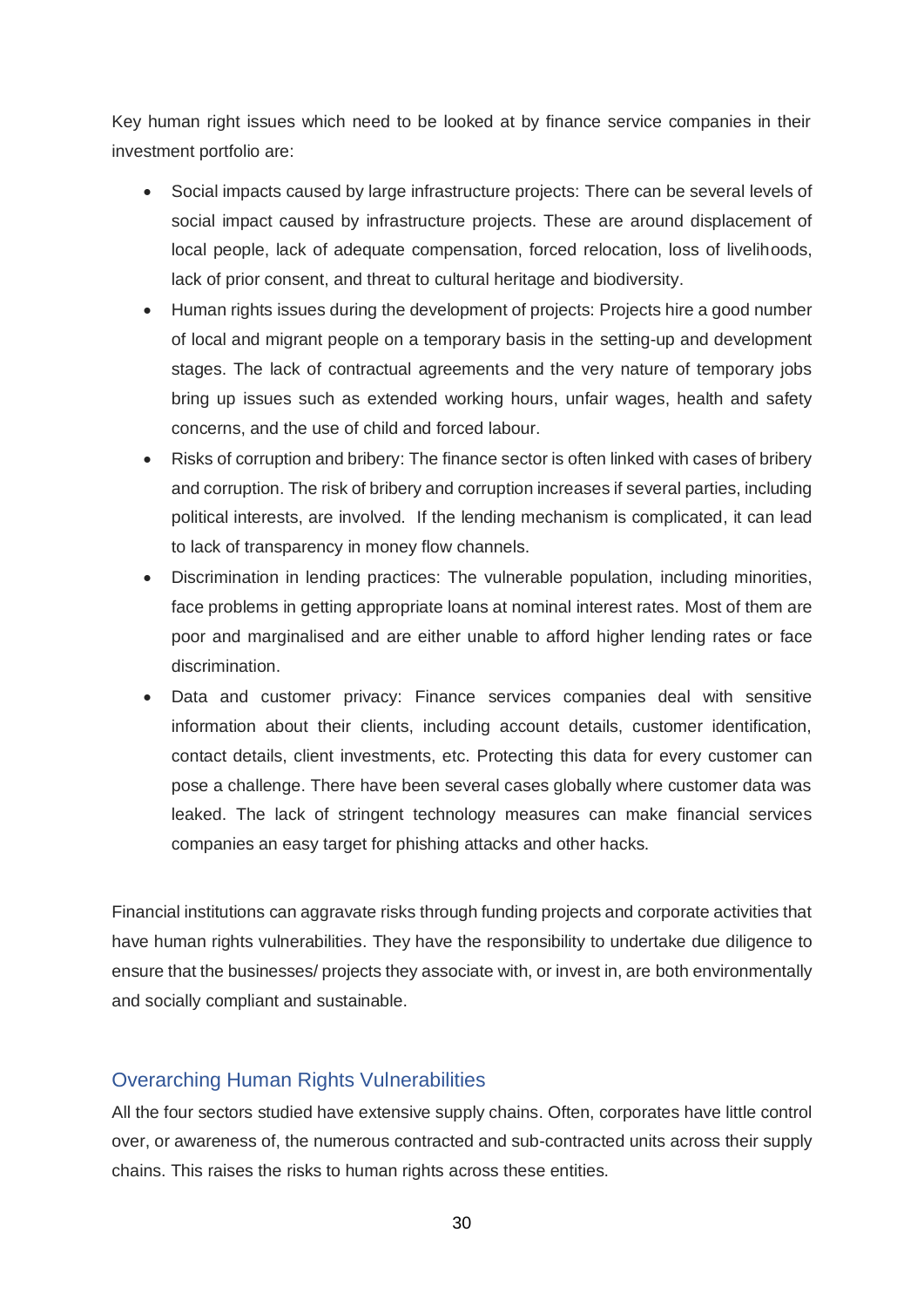Employment of informal workers and migrant workers is rampant in the country, and leads to major labour-related non-compliances, such as no fixed wages, sometimes even below the minimum wage, no benefits of leave, insurance and provident fund, as well as unpaid overtime work. Further, the accommodation provided is usually squalid, overcrowded and lacking basic amenities.

The occupational health and safety requirements of ensuring proper ventilation, light, drinking water, clean washrooms and breaks during working hours are often neglected due to the lack of monitoring or overview of the sub-contracting processes given out to various entities. Additionally, the workers, lacking awareness of their rights, and fearing retaliation, do not raise grievances or question their employers.

To avoid the human rights vulnerabilities caused by business activities across their supply chains, corporates need to identify potential stakeholders across operations, and ensure that human rights policies are communicated across their vendor base, with an established monitoring mechanism.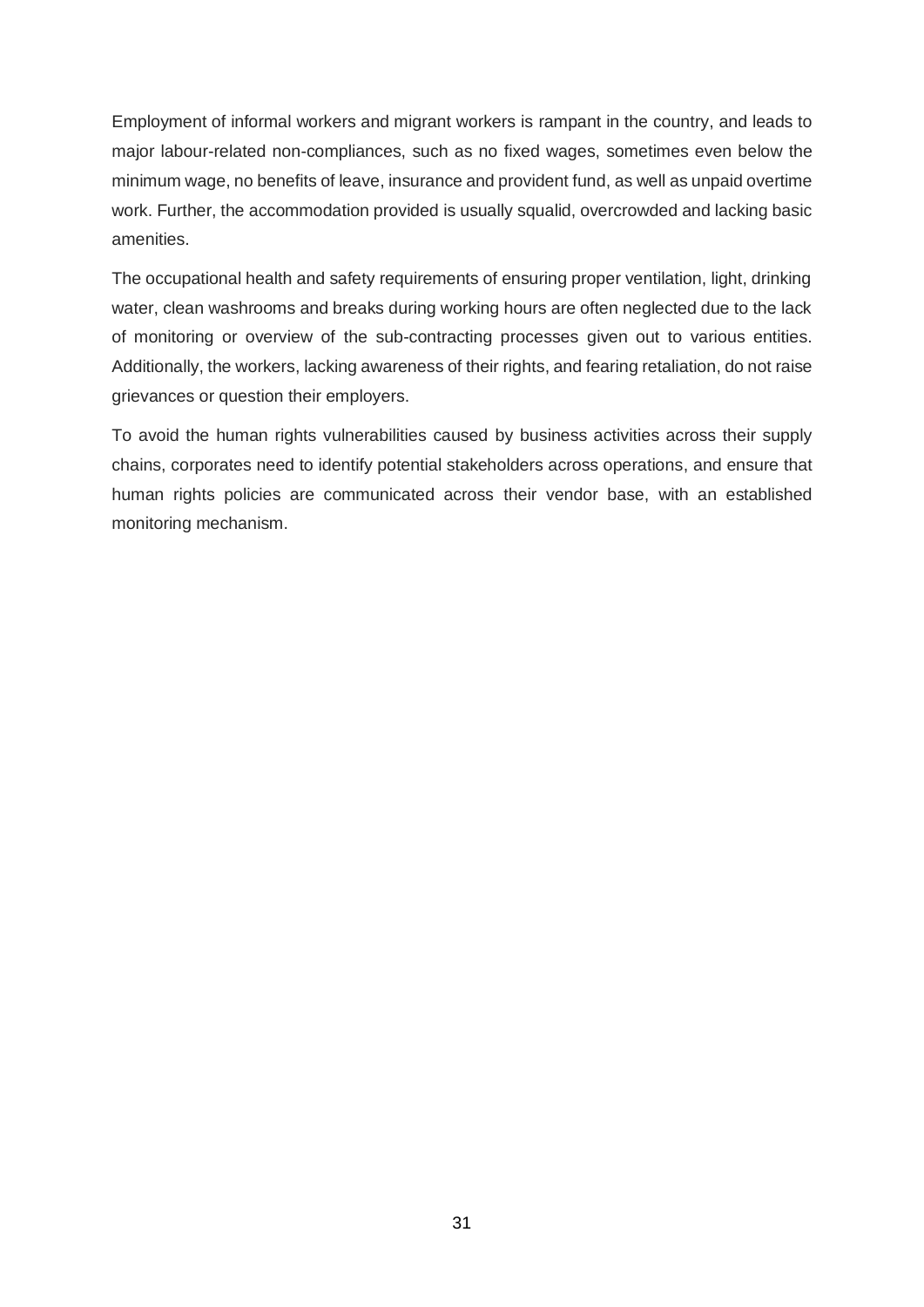# <span id="page-32-0"></span>Impact of business and human rights landscape on Japanese companies

In January – February 2022, CII conducted a survey to understand the impact of India's upcoming National Action Plan (NAP) on Business and Human Rights on Japanese companies operating in India. The survey was designed with the following objectives:

- To understand the company's actions to protect and respect business and human rights.
- To understand actions taken on Pillar 2 (Corporate responsibility on business and human rights) of the United Nations Guiding Principles.
- To understand the impact of Principle 5 of the NGRBC, Zero Draft on India's NAP and BRSR on Japanese companies operating in India.

CII reached out to around 125 Japanese companies operating in India, of which nine responded to the survey. The respondent companies represented sectors such as consumer goods, services, automobiles, printing ink, construction, trading, machine tools and industrial manufacturing. Six of the nine companies are members of the United Nations Global Compact.

## <span id="page-32-1"></span>Key findings and recommendations

- Flow of information on business and human rights is restricted.
- A majority of the workforce in companies is contractual this can be attributed to the fact that most of the respondents belong to manufacturing sector.
- There is broad awareness on business and human rights, more at the global level. Country-level awareness can be improved by putting more focus on understanding the requirements of local issues. For example, building more awareness around the BRSR.
- Awareness-building can be done in a phased manner, by building capacity at the top management level first, and then percolating down to the middle, lower, and finally, worker level.
- Companies have systems in place on human rights, including policy initiatives around well-being of employees, and extension of this policy to supply chains. Human Rights Due Diligence requires more focus and is an area which must be looked at for building leadership commitment.

## <span id="page-32-2"></span>Workforce structure

To understand companies' actions on business and human rights, it is important to know their workforce structure and diversity. It has been noted that in India, most sectors employ a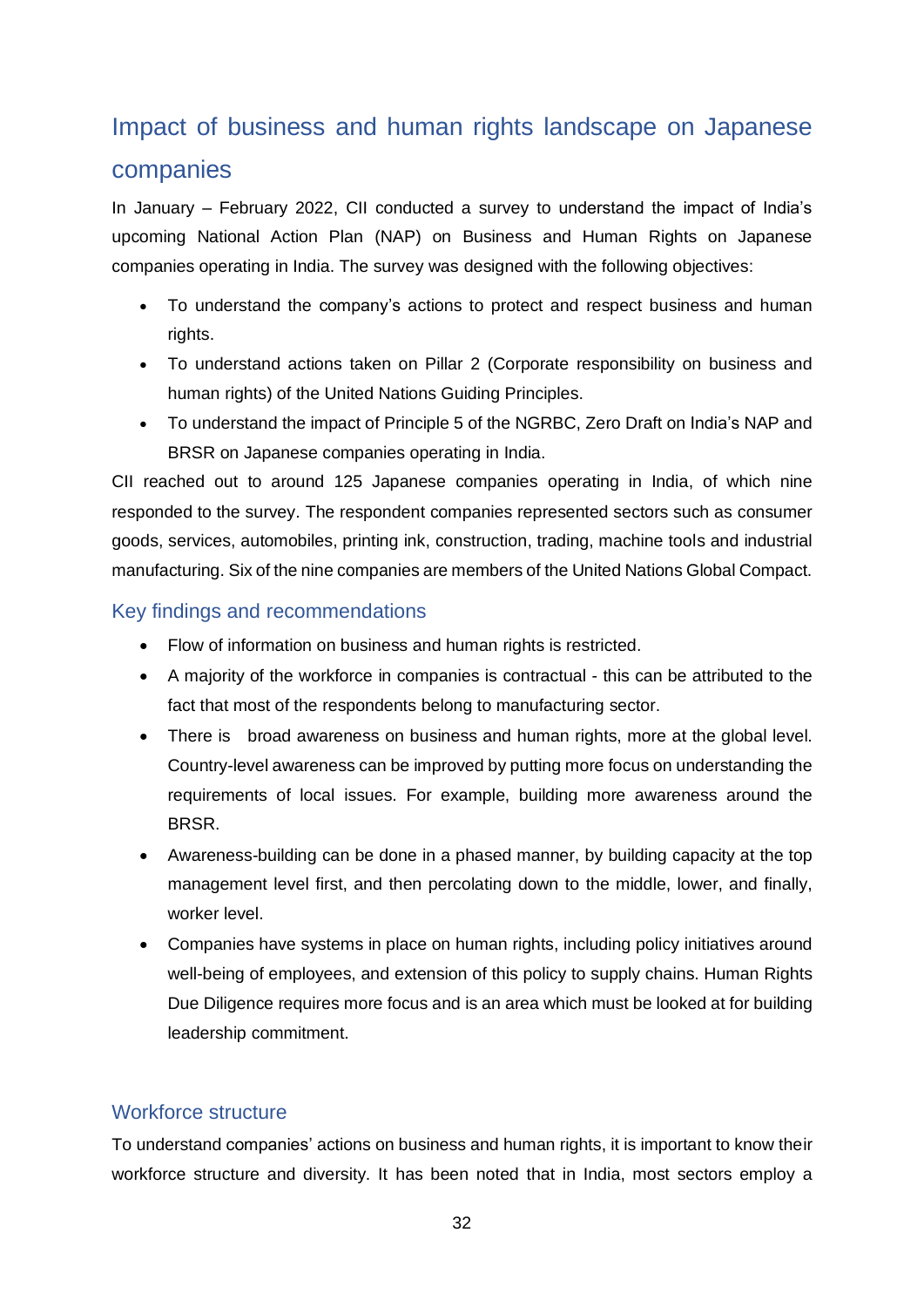contractual workforce. Workforce diversity in terms of gender and the differently abled is limited. Responses from the survey demonstrate that the engagement of women is noticeably low as compared to men, and there is no representation of differently abled persons (no data provided on this indicator by the respondents). Figure 4 indicates that a majority of employees are on a contractual basis, with permanent employees forming only 22% of the total workforce, versus 78% contract workers. Workplace diversity and inclusivity align with goals 5 and 8 of the SDG.



*Figure 4: Workforce Structure*

## <span id="page-33-0"></span>Awareness on business and human rights landscape

Awareness on the business and human rights landscape is assessed through a company's understanding and alignment with the UNGPs, awareness of either or both Japan's NAP and India's upcoming NAP, and alignment with/endorsement of national and international declarations on human rights.

The survey showed that 34% of the respondents, representing the consumer goods, automobile and trading sectors, are aware of the UNGPs, but are not aligned with Pillar 2, while 33% of the respondents, from sectors such as services, ink manufacturing, and machine tools, are not aware of the UNGPs. A further 33% of the respondents, from the construction and automobiles sector, are aware of the UNGPs and align with Pillar 2 (Corporate responsibility towards business and human rights) through processes such as recruitment and compensation, as seen in figure 5. As for being a member of, or endorsing national and international frameworks, most of the respondents follow the ILO Labour Standards, followed by the UN SDGs, UNGPs, UN Global Compact and the NGRBC, and applicable provisions within their business activities.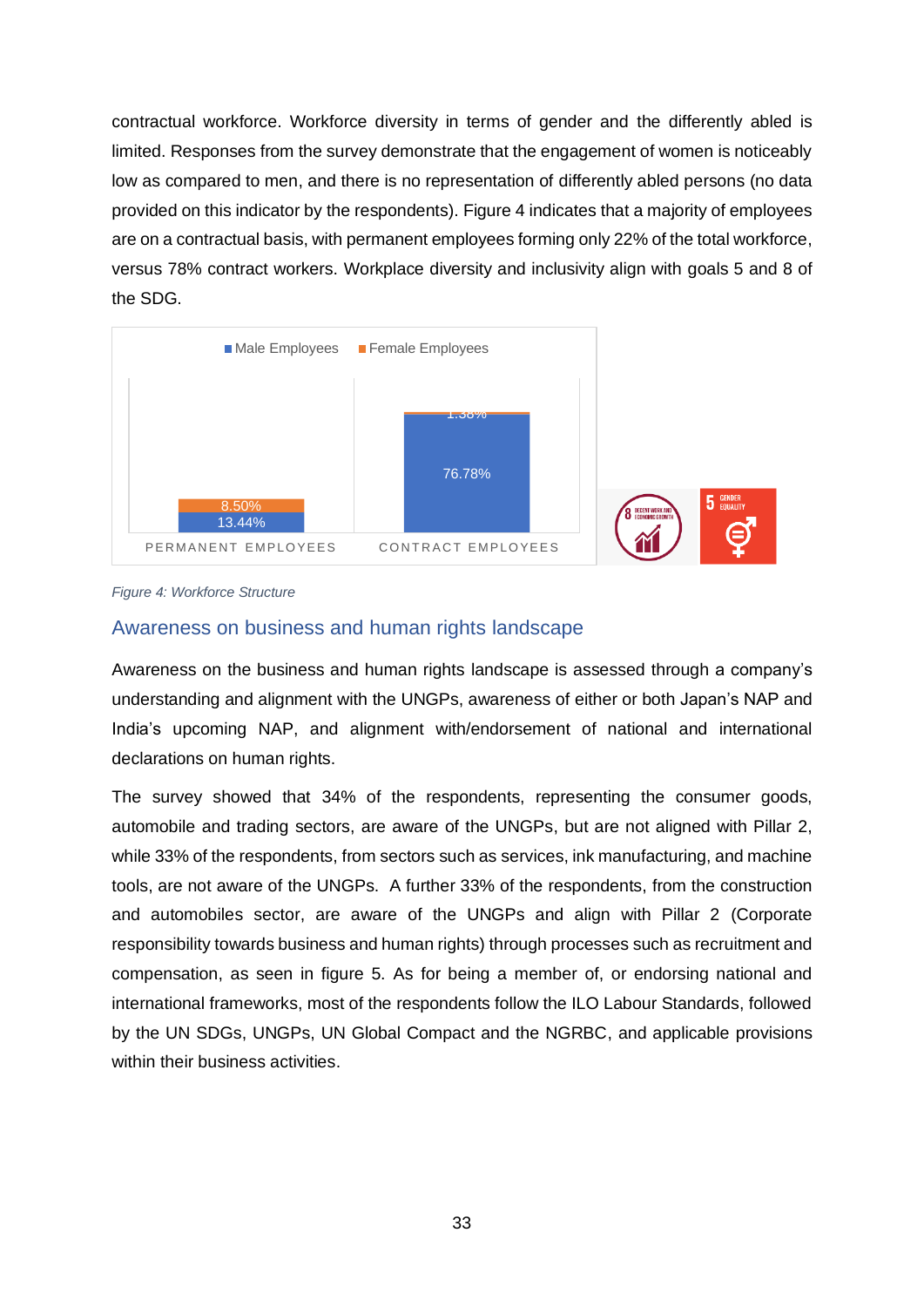

*Figure 5: Awareness on UNGPs*

Most of the respondents, around 78%, are not aware of Japan's NAP, while 22% are aware, but have not participated in the NAP development process in any manner. Around 67% of the respondents said they are aware of India's upcoming NAP, while 33% are not.



*Figure 6: Awareness on NAP, for Japan and India*

#### <span id="page-34-0"></span>Organizational practices on business and human rights

An organization must be aware of human right issues which are specific to its sector, and in its operating context. For Japanese companies operating in India, the operating context is India, followed by the regional context where the unit is located. It is important that these companies understand country-specific, followed by region-specific human rights risks, if any. None of the respondents provided details on risks associated with the operating context. In terms of sectoral human rights, the following emerged as the top risks:

- Working hours, hours extending beyond the mandated nine-hours a day
- Minimum wage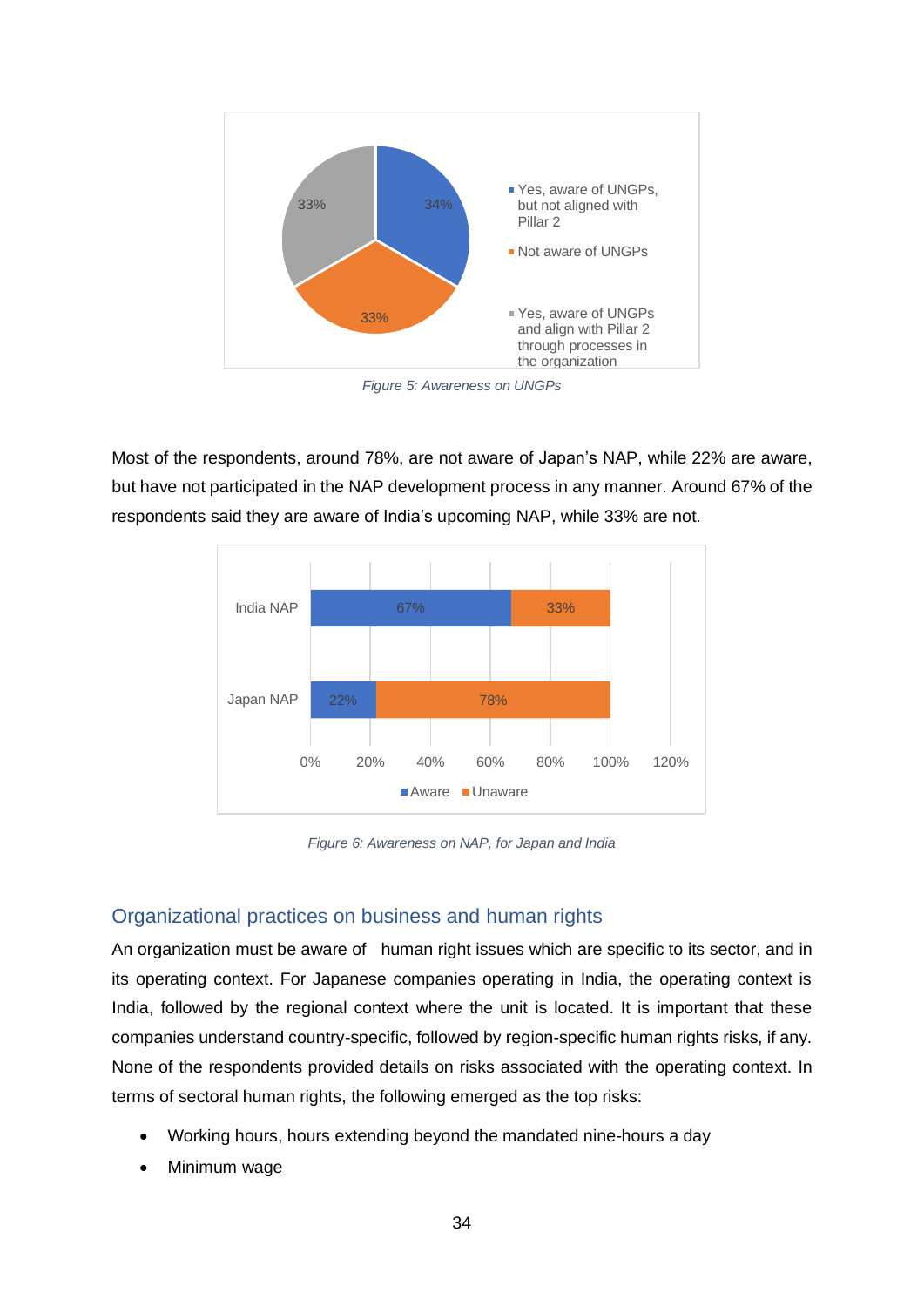- Health and safety
- Low gender diversity
- Low employment of the differently abled.

### <span id="page-35-0"></span>Policy, coverage, applicability, and resource deployment

Principle 5 of the NGRBC and the BRSR guide companies towards having a human rights policy in place, which applies equally to both the permanent and the contractual workforce. While all the respondents have a human rights policy, 67% said it is publicly available. While all the respondent companies have policies applicable to permanent employees, only 44% extend these to their contractual workforce too.

A human rights policy must be designed to cover key human right issues which the company faces, and it must apply to all relevant stakeholders, beyond employees. For the survey, the coverage question was designed to include the main human rights areas covered by Japan's NAP, and the key areas mentioned in the NGRBC. Figure 7 shows that 78% of the respondents have covered labour issues in their human rights policy, followed by coverage on freedom of association, and child rights. The coverage of human rights issues also provides scope for alignment with the SDGs. Most of the policies are aligned with SDGs 5 - Gender equality, 8 - Decent work and economic growth, and 10 - Reduced inequalities.



*Figure 7: Coverage of human right issues in human rights policy*

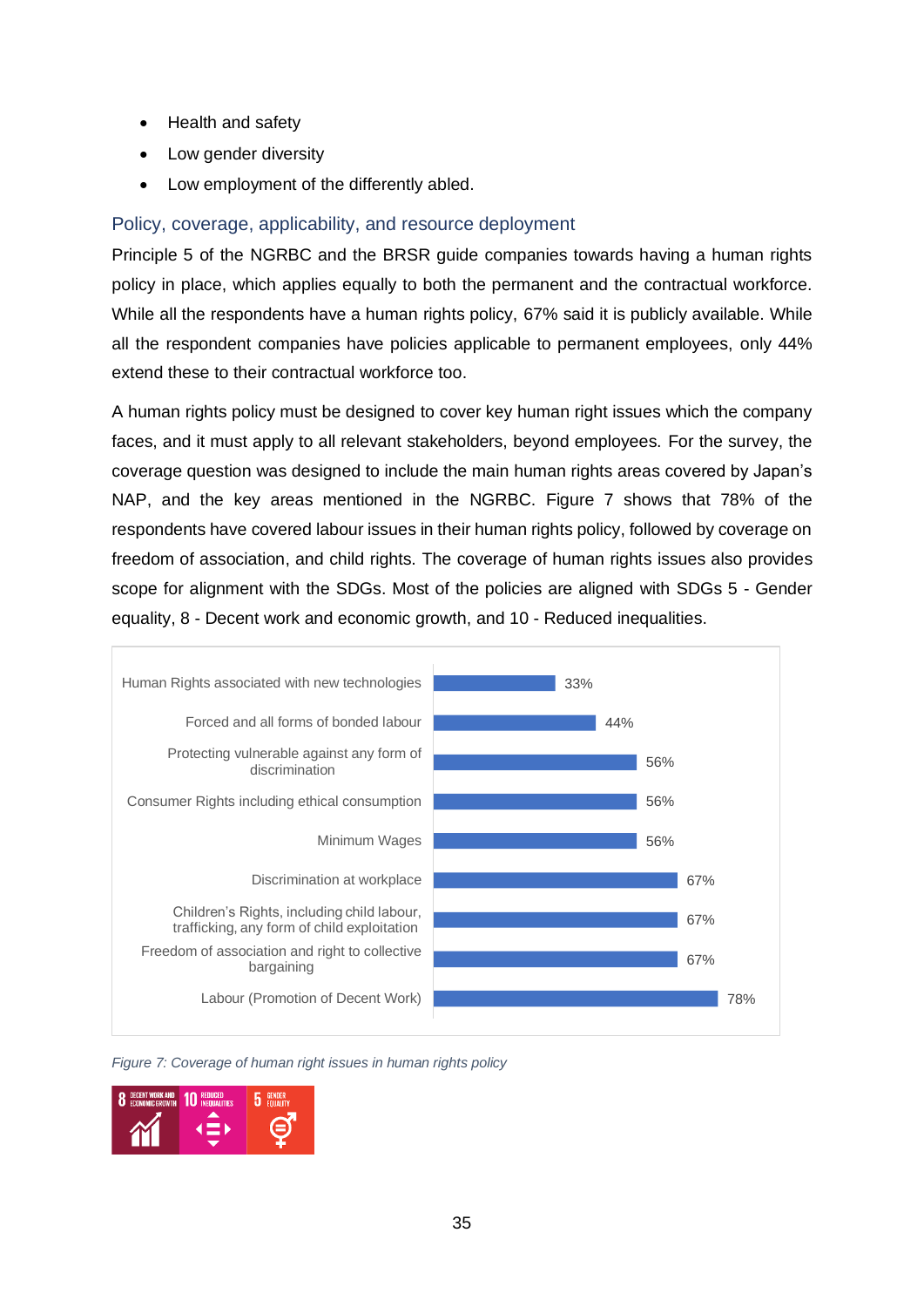Extending the human rights policy to external stakeholders, especially suppliers, is important. In India, a number of human right issues are prevalent in the supply chains of companies because most suppliers operate in the informal sector and recruit contractual workers. Hence a company must ensure that its human rights policy extends to its suppliers, at the very least, its tier-1 suppliers. This would enable the company to monitor the human rights risks associated with its suppliers and take corrective action. Figure 8 indicates that 44% of the companies in the survey have extended their policies to their supply chain, whereas 56% have not done so.



*Figure 8: Extension of human rights policy to supply chain*

To ensure that human rights are integrated across the organization, manpower deployment, with final authority resting with the senior management, is important. Human rights must be taken care of from two angles: one, the local and home country compliance requirements a company is expected to fulfil, and two, what more a company can do, beyond compliance, to protect the rights of the people are impacted by its operations. Thus, human rights authority must be at the top management level, with a managerial-level dedicated team and focal point to help a company take a structured approach towards integrating human rights across various functions. Figure 9 suggests that for 44% of the respondents, the ultimate authority on human rights rests with senior management. For 22%, a board-level member is responsible for key strategy and planning, while for another 22%, this task is managed by the Chairman / CEO. Also, 67% respondents said they had a dedicated focal point for looking into human rights.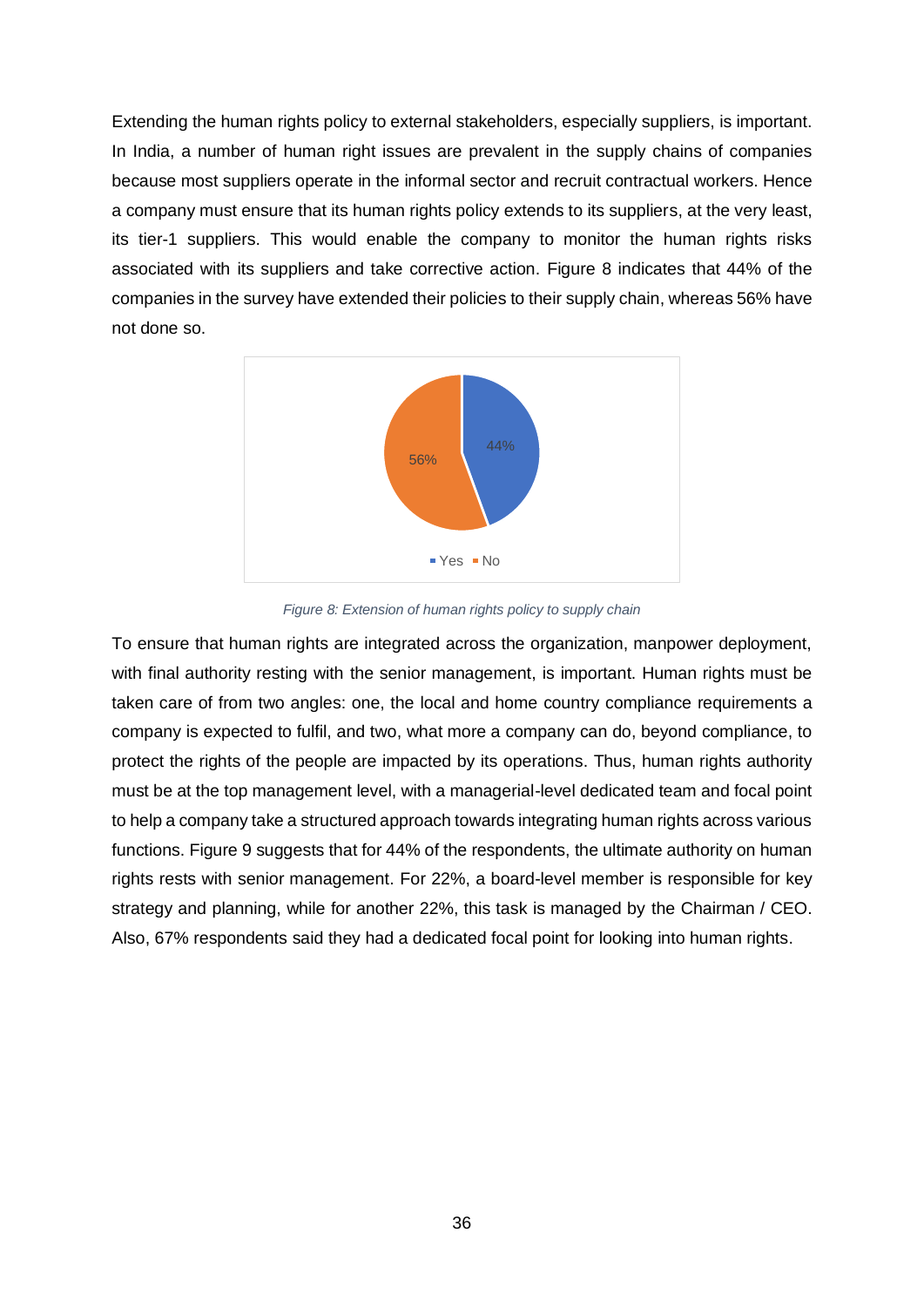

*Figure 9: Ultimate authority on human rights*

#### <span id="page-37-0"></span>Processes and mechanisms around human rights

The well-being of employees takes into consideration measures such as health insurance, life insurance, disability insurance, maternity and paternity benefits, child day-care facilities, provident fund, bonus, right to leave, appropriate working hours, and wellness programs. These measures are linked to the Principle 3 of BRSR and SDG 3, i.e., Ensure healthy lives and promote well-being for all, at all ages.

Figure 10 suggests that measures like health, life and disability insurance, and in fact almost all other well-being measures, are most applicable to permanent employees, and least applicable to contractual workers.



*Figure 10: Measures for well-being of employees*

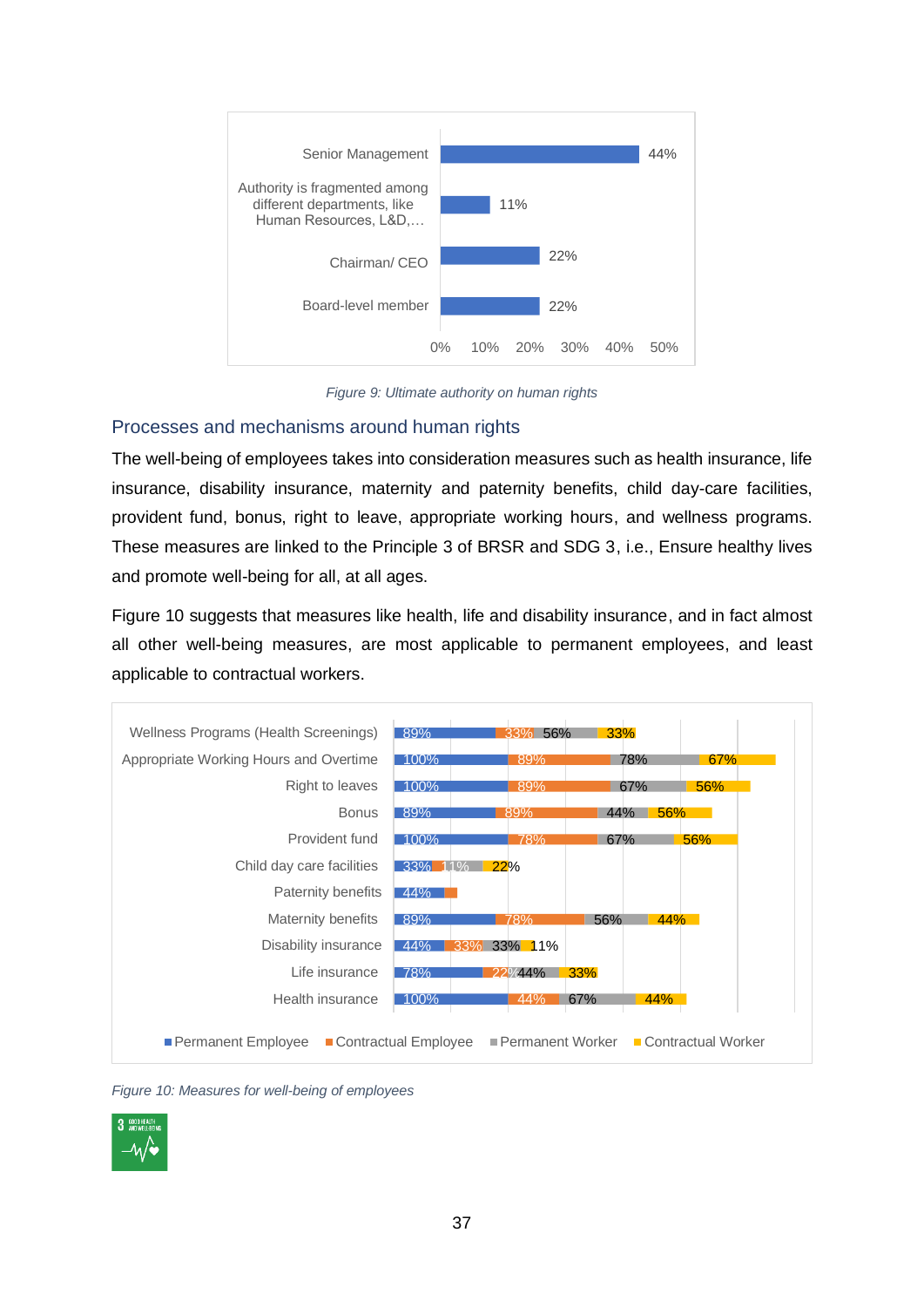Making a workplace inclusive requires companies to make their infrastructure adaptable to meet the needs of the differently abled. Principle 3 of the NGRBC (Businesses should respect and promote the well-being of all employees, including those in their value chains) and SDG 8.5 (Achieve productive employment and decent work for persons with disabilities) also guide companies towards making their premises inclusive. In the survey, 78% of the respondents indicated that their office premises are accessible to differently abled people.

Making employees aware about human rights is important to ensure the effectiveness of processes and mechanisms. Training can range from basic awareness to issue-specific training, as well as training on sustainable procurement and effective use of grievance mechanisms, or general training on the evolving business and human rights landscape in the country. Figure 11 suggests that a far larger number of permanent employees, both in an organization and in its supply chain, are offered training and awareness programs on business and human rights, while contractual workers and contractual employees have the least access to such training.



*Figure 11: Training and awareness among various categories of employees*

Human rights due diligence (HRDD) is an integral part of the UNGPs and is covered in NAPs across countries. HRDD helps companies identify and act upon actual and potential human rights risks, provide remedy for violations, and monitor, review, and report progress in this area. Conducting human rights due diligence also aligns with Principle 5 of the NGRBC. Less than half the respondents, 44%, conduct HRDD. Creating an effective grievance mechanism can be part of the HRDD process or done on its own. All except one respondent have a grievance redressal mechanism in place.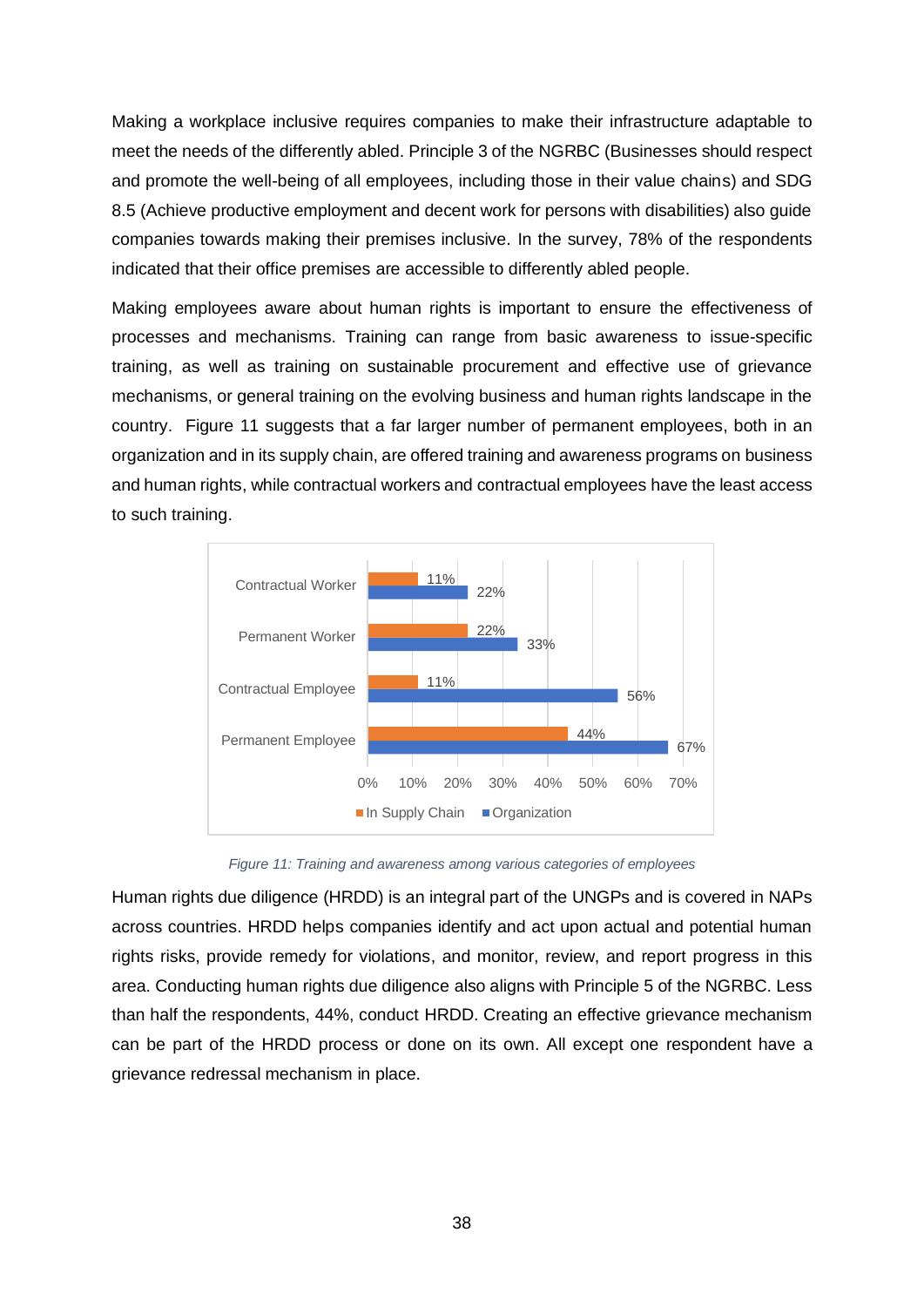

*Figure 12: Existence of grievance redressal mechanism*

The respondents have different channels to handle grievances, such as:

- Committee to register grievances
- Reporting to department head or human resource function
- Hot-line, Door of Courage a dedicated e-mail id to report any compliance issue
- Defined committees and online tools.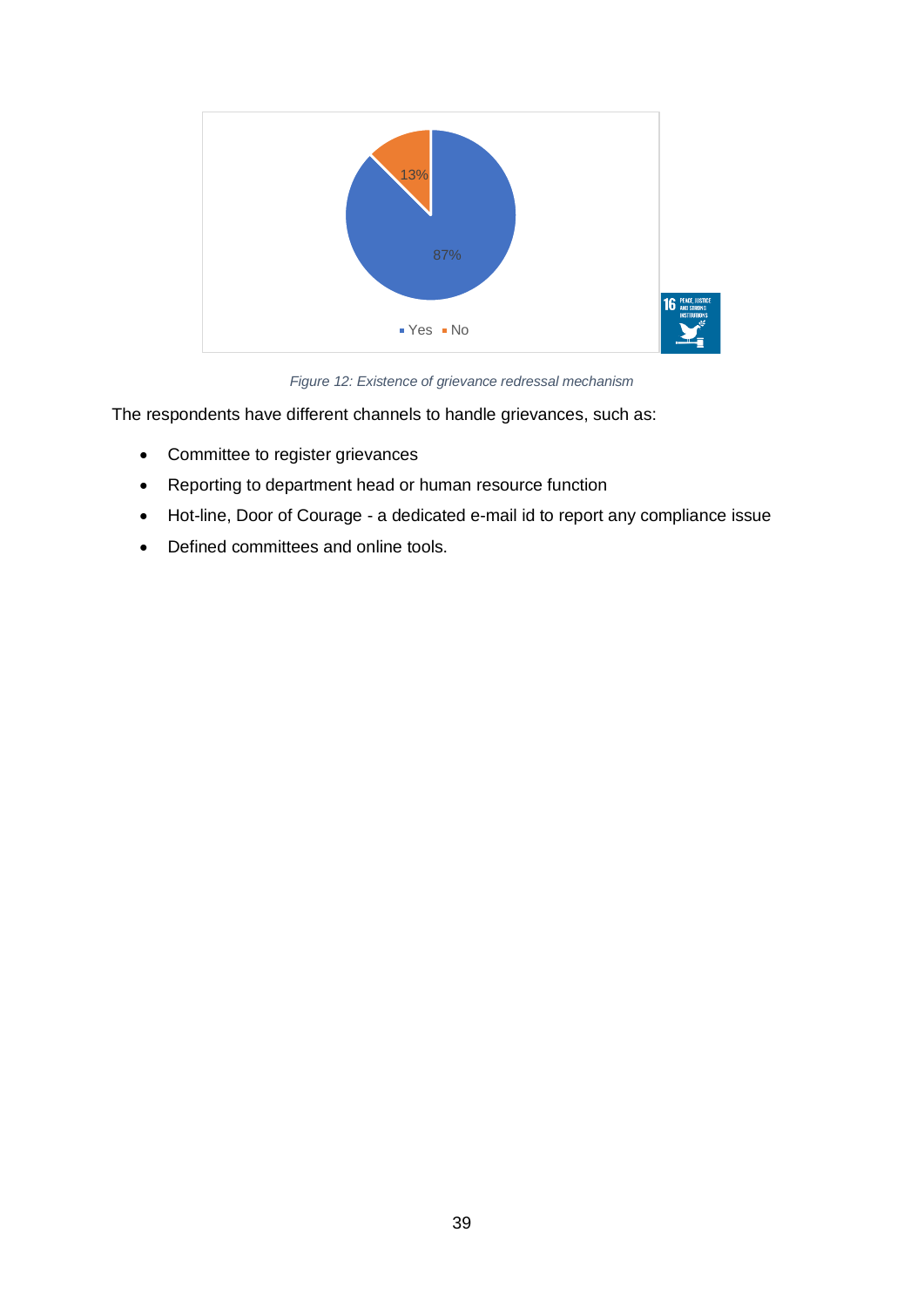# <span id="page-40-0"></span>Annexure 1: Japanese players in Key Sectors in India

| <b>Sector</b>                       | <b>Companies</b>                                                                                                                                                                                                                                                                                                                                                                        |
|-------------------------------------|-----------------------------------------------------------------------------------------------------------------------------------------------------------------------------------------------------------------------------------------------------------------------------------------------------------------------------------------------------------------------------------------|
| Electronics and consumer appliances | Sony, Hitachi, Mitsubishi<br>Panasonic,<br>Electric, Toshiba Corporation, Fujikura,<br>Canon Inc, Pioneer Corporation, Nikon<br>Corporation, Casio, Fujitsu, Olympus,<br>Fujifilm, Clarion, Sharp, Sanyo, Daikin<br>Airconditioning, Akai, Sansui, Ricoh, Omron<br>Corporation, Seiko, JVC, and<br>Hoya<br>Corporation                                                                  |
| Automobiles, auto-components        | Maruti Suzuki, Toyota, Honda, Nissan,<br>Yamaha, Kawasaki Motors,<br>Mitsubishi,<br>Bridgestone, and Isuzu Motors                                                                                                                                                                                                                                                                       |
| Apparel                             | Fast Retailing Co. Ltd, which owns the<br>Uniglo brand, entered the Indian market in<br>October 2019. Wacoal India, a joint venture<br>with the Periwinkle Group, entered India in<br>2016 with 12 exclusive stores in five major<br>cities: Mumbai, Delhi, Kolkata, Chennai, and<br>Bengaluru. Muji, a lifestyle brand that<br>includes apparel, entered the Indian market<br>in 2016. |
| Finance services                    | Max Life Insurance, Cholamandalam MS<br>General Insurance, Reliance Nippon Life<br>Insurance, IFFCO Tokio General Insurance,<br>Edelweiss Tokio Life Insurance Company,<br>Universal Sompo General Insurance Co.<br>Ltd, Bussan Auto Finance India, MUFG<br>Bank, and Mizuho Bank                                                                                                       |
|                                     |                                                                                                                                                                                                                                                                                                                                                                                         |